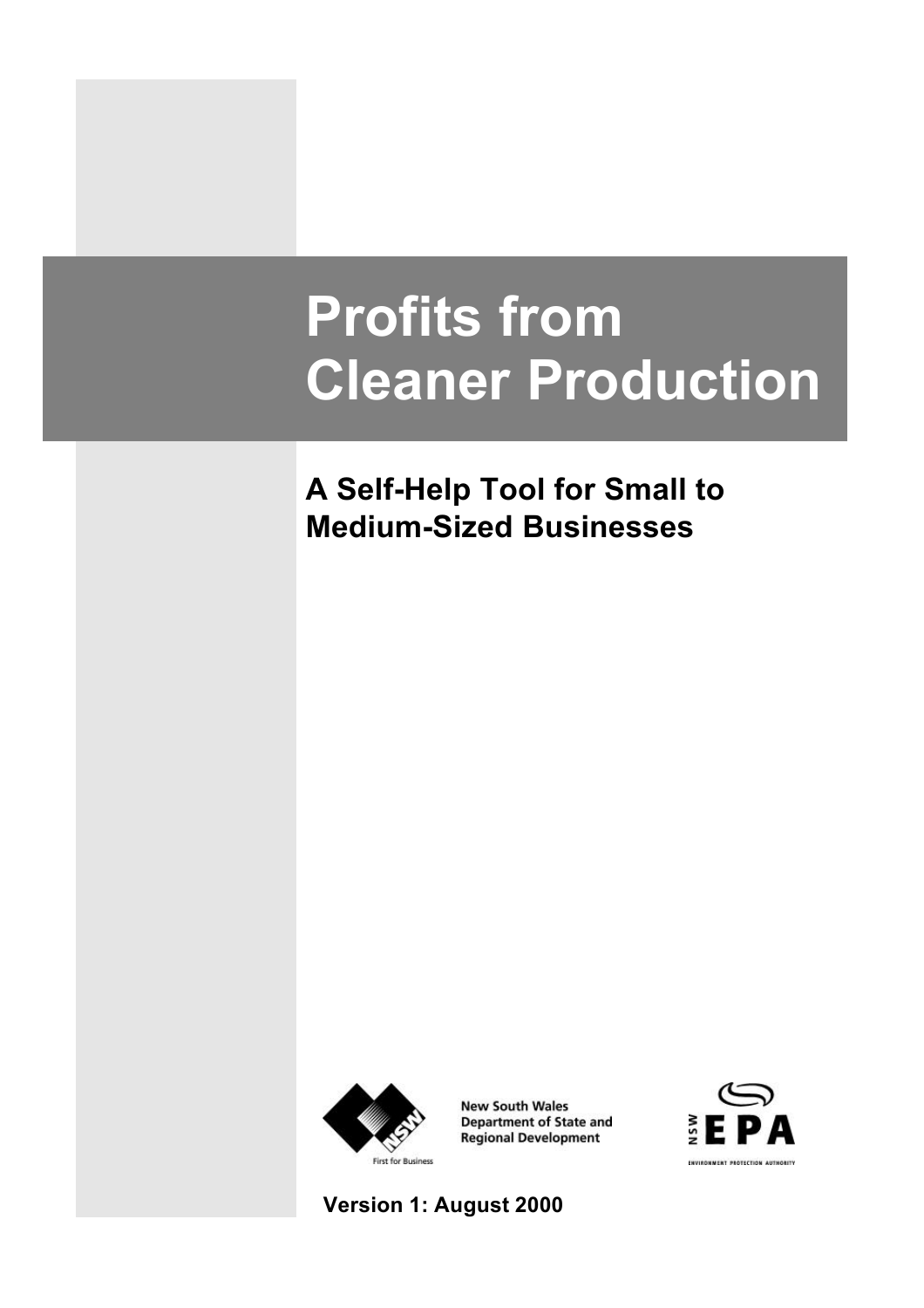For technical information about this Guideline, contact the Manager, Cleaner Industries Unit, Environment Protection Authority, phone (02) 9995 5000.

Jointly published by:

NSW Environment Protection Authority 59–61 Goulburn Street PO Box A290 Sydney South NSW 1232 Ph: (02) 9995 5000 (switchboard) Ph: 131 555 (information & publications requests) Fax: (02) 9995 5999 E-mail: info@epa.nsw.gov.au Web: www.epa.nsw.gov.au

NSW Department of State and Regional Development Level 43, Grosvenor Place 225 George Street Sydney NSW 2000 Ph: (02) 9338 6600 Fax: (02) 9338 6705, (02) 9338 6755

ISBN 0 7313 2736 5 EPA 2000/50 August 2000

© Copyright New South Wales Department of State and Regional Development and New South Wales Environment Protection Authority for and on behalf of the Crown in right of the State of New South Wales.

All rights reserved. No part of this publication may be reproduced in any material form or transmitted to any other person without the prior written permission of the State of New South Wales, except as permitted under the Copyright Act 1968. This package contains information data, documents, pages and images prepared by the New South Wales Department of State and Regional Development and New South Wales Environment Protection Authority for and on behalf of the Crown in right of the State of New South Wales ('the Data'). In particular, the user of the Data agrees:

- to retrieve documents for information only
- to save or print a single copy for personal use only
- to acknowledge the source of any selected passage, table or diagram reproduced
- not to make any charge for providing the Data to another person without the prior written consent of the State of New South Wales and payment of an agreed copyright fee
- to include this copyright notice and disclaimer in any copy made
- not to modify the Data without the express prior written permission of the State of New South Wales.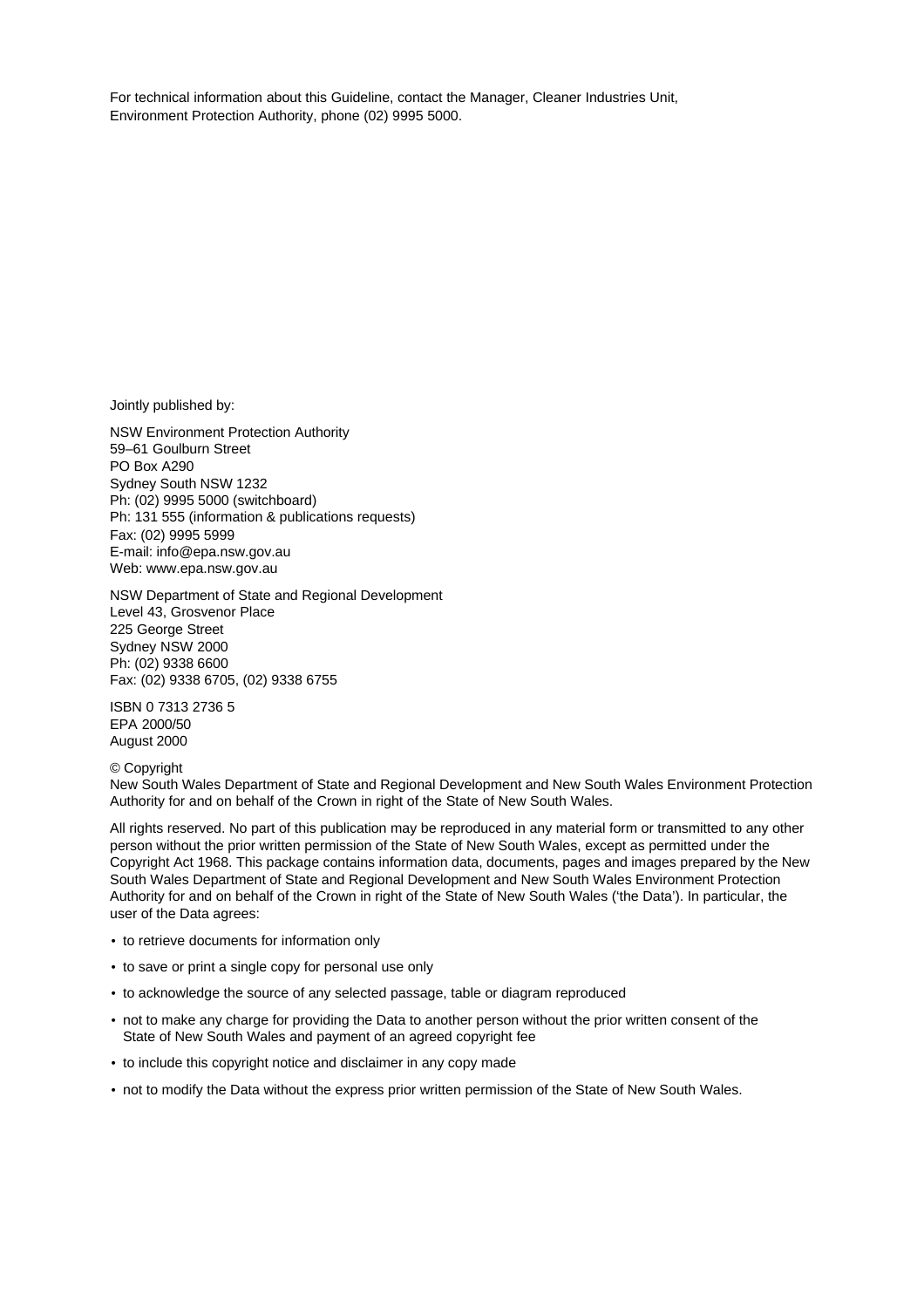### **Foreword**

Small to medium enterprises are engines of economic growth and job creation in New South Wales. They are the largest source of new jobs, accounting for around 60% of all new jobs, and are at the forefront of innovation, product development, service delivery and exports which are underwriting the State's reputation as a high-growth, low-unemployment economy.

Sustaining and enhancing the growth of these enterprises is a key objective of the Carr Government and a central element of the Government's Post 2000 Jobs Plan.

The **Profits from Cleaner Production Pilot Program** is a New South Wales Government initiative, developed by combining resources and expertise in the NSW Department of State & Regional Development and the NSW Environment Protection Authority.

It is designed to alert businesses to the potential for reducing costs and boosting productivity by integrating environmentally sustainable practices and processes into the everyday running of their businesses.

This self-help tool is a vital part of the **Profits from Cleaner Production Pilot Program**. It outlines, in easy-to-understand terms, what a small to medium enterprise can do to minimise waste and reduce environmental impacts, and demonstrates the strong links between environmental and financial performance.

Consumers, suppliers, governments and the market at large are increasingly demanding environmental responsibility by the business community. Businesses ignoring this trend and rejecting the opportunity to improve their environmental performance may find themselves left behind in the highly competitive global marketplace.

Cleaner production is set to become an integral part of the business strategies of enlightened companies that want to embrace the ongoing challenges of industry leadership and continuous improvement.

We commend to you this self-help tool, to assist you in incorporating cleaner production into your business.

Sandra Mani

**SANDRA NORI MP Minister for Small Business**

 $\mathcal{U}$ 

**BOB DEBUS MP Minister for the Environment**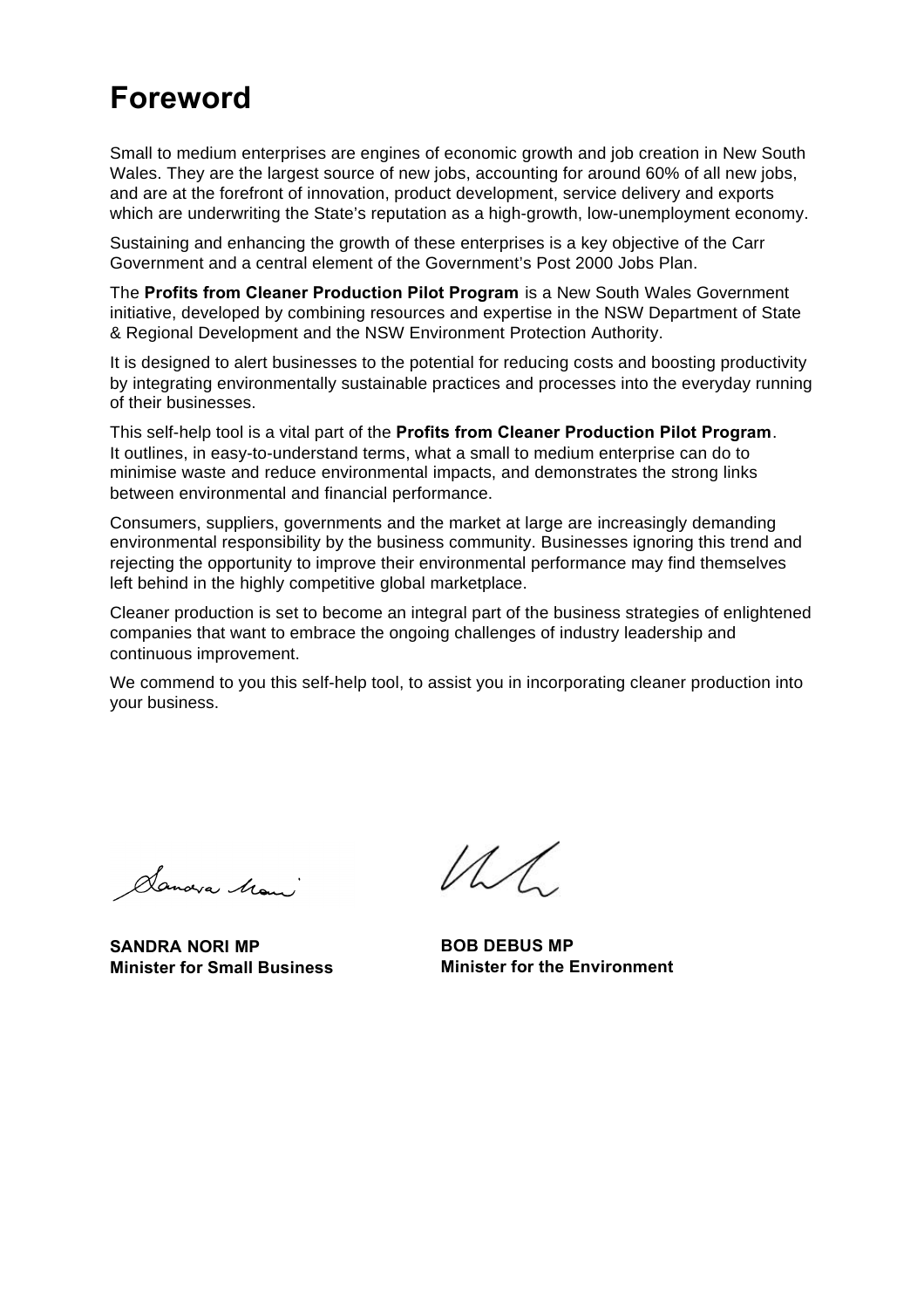### **Contents**

| <b>About this Self-Help Tool</b>      |                                                                |    |  |  |
|---------------------------------------|----------------------------------------------------------------|----|--|--|
| <b>Voluntary Environmental Audits</b> |                                                                |    |  |  |
| <b>Disclaimer</b>                     |                                                                |    |  |  |
| <b>Further Copies</b>                 |                                                                |    |  |  |
| Acknowledgments                       |                                                                | 2  |  |  |
| <b>Initial Checklist</b>              |                                                                | 3  |  |  |
|                                       | <b>Stages in the Cleaner Production Program</b>                | 4  |  |  |
|                                       | <b>Why Cleaner Production?</b>                                 | 5  |  |  |
|                                       | Cleaner Production and the Triple Bottom Line                  | 5  |  |  |
| Stage 1                               | <b>Planning and Organising</b>                                 | 6  |  |  |
| Task 1a                               | <b>Obtaining Management Commitment</b>                         | 6  |  |  |
| Task 1b                               | Organising a Cleaner Production Team                           | 7  |  |  |
| Task 1c                               | <b>Setting Objectives</b>                                      | 8  |  |  |
| Stage 2                               | <b>Initial Assessment</b>                                      | 10 |  |  |
| Task 2a                               | <b>Collecting Existing Data</b>                                | 10 |  |  |
| Task 2b                               | Developing a Material Flow Assessment                          | 12 |  |  |
| Stage 3                               | <b>Generating Cleaner Production Options</b>                   | 19 |  |  |
| Task 3a                               | <b>Undertaking Detailed Assessments</b>                        | 19 |  |  |
| Task 3b                               | <b>Identifying Cleaner Production Options</b>                  | 26 |  |  |
| Stage 4                               | <b>Evaluating Cleaner Production Options</b>                   | 29 |  |  |
| Task 4a                               | <b>Technical, Economic and Environmental Feasibility</b>       | 29 |  |  |
| Stage 5                               | <b>Implementing Cleaner Production, Continuous Improvement</b> | 33 |  |  |
|                                       | Further Reading, Case Studies and Assistance                   | 38 |  |  |
| <b>Case Studies</b>                   |                                                                | 38 |  |  |
| <b>Further Reading</b>                |                                                                | 39 |  |  |
| Contacts                              |                                                                | 40 |  |  |
| Waste Planning and Management Boards  |                                                                |    |  |  |
|                                       | <b>Attachment 1: Cleaner Production Overhead Presentation</b>  | 42 |  |  |
| <b>Feedback Form</b>                  |                                                                |    |  |  |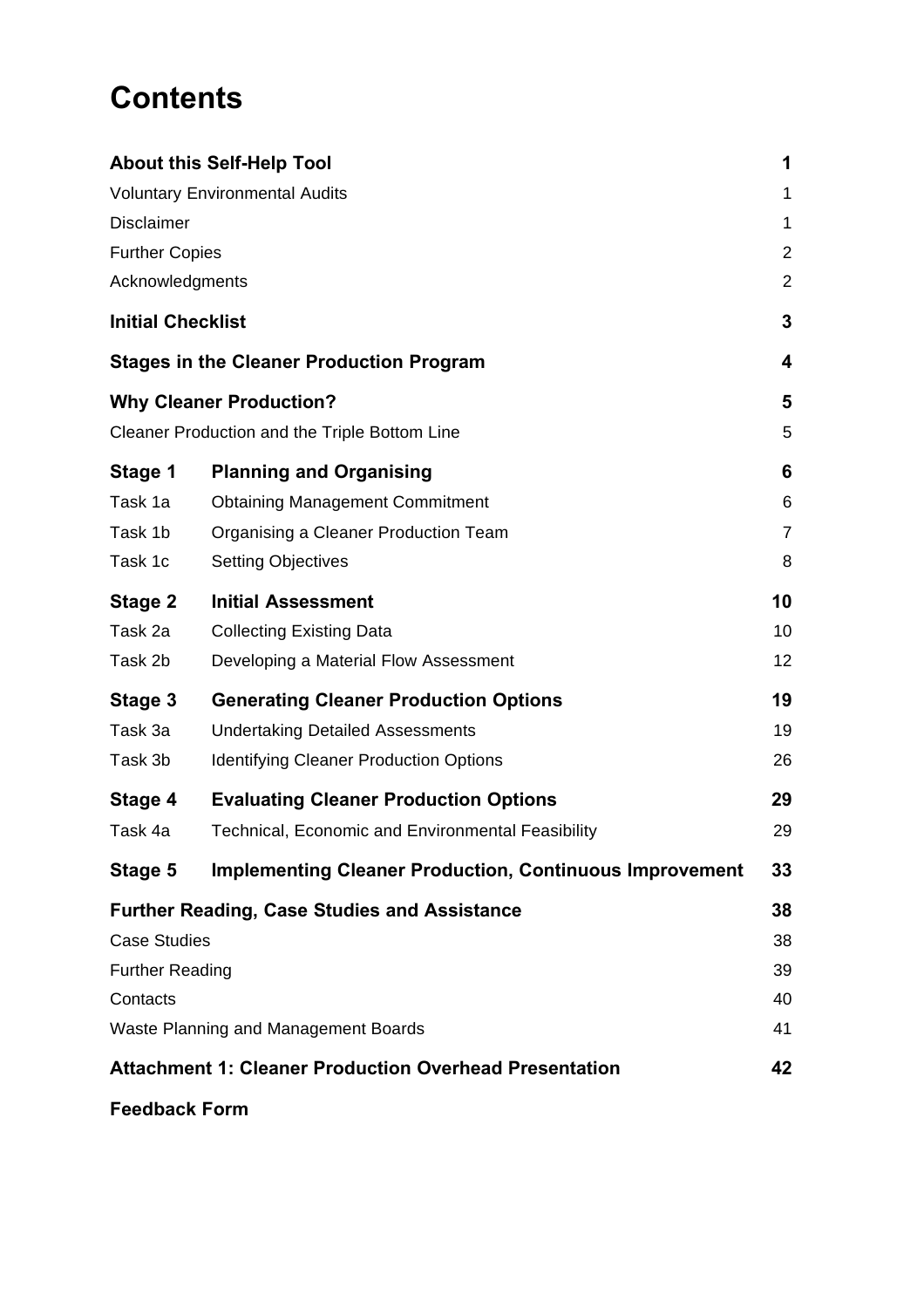### **Contents** continued

#### **Work sheets**

| Work sheet 2.1 | Collecting existing data                                   | 11 |
|----------------|------------------------------------------------------------|----|
| Work sheet 2.2 | <b>Checklist for Walk-through Process Review</b>           | 14 |
| Work sheet 2.3 | Input/Output Tally for Individual Equipment/Plant/Process  | 15 |
| Work sheet 2.4 | <b>Consolidated Input Resources and Raw Materials Data</b> | 16 |
| Work sheet 2.5 | Consolidated Output/Product/Waste Data                     | 17 |
|                |                                                            |    |
| Work sheet 3.1 | Waste Characterisation and Management Data                 | 20 |
| Work sheet 3.2 | Simple Energy Review                                       | 23 |
| Work sheet 3.3 | Simple Environmental Review Checklist                      | 25 |
| Work sheet 4.1 | Technical, Economic and Environmental Feasibility          | 30 |
| Work sheet 5.1 | Implementation Plan and Ongoing Activities Checklist       | 37 |

#### **Your Feedback is Welcome**

**This self-help tool is intended to be progressively refined by drawing from users' experiences. To contribute to this process, please send us your feedback on the sheet provided at the back of this document.**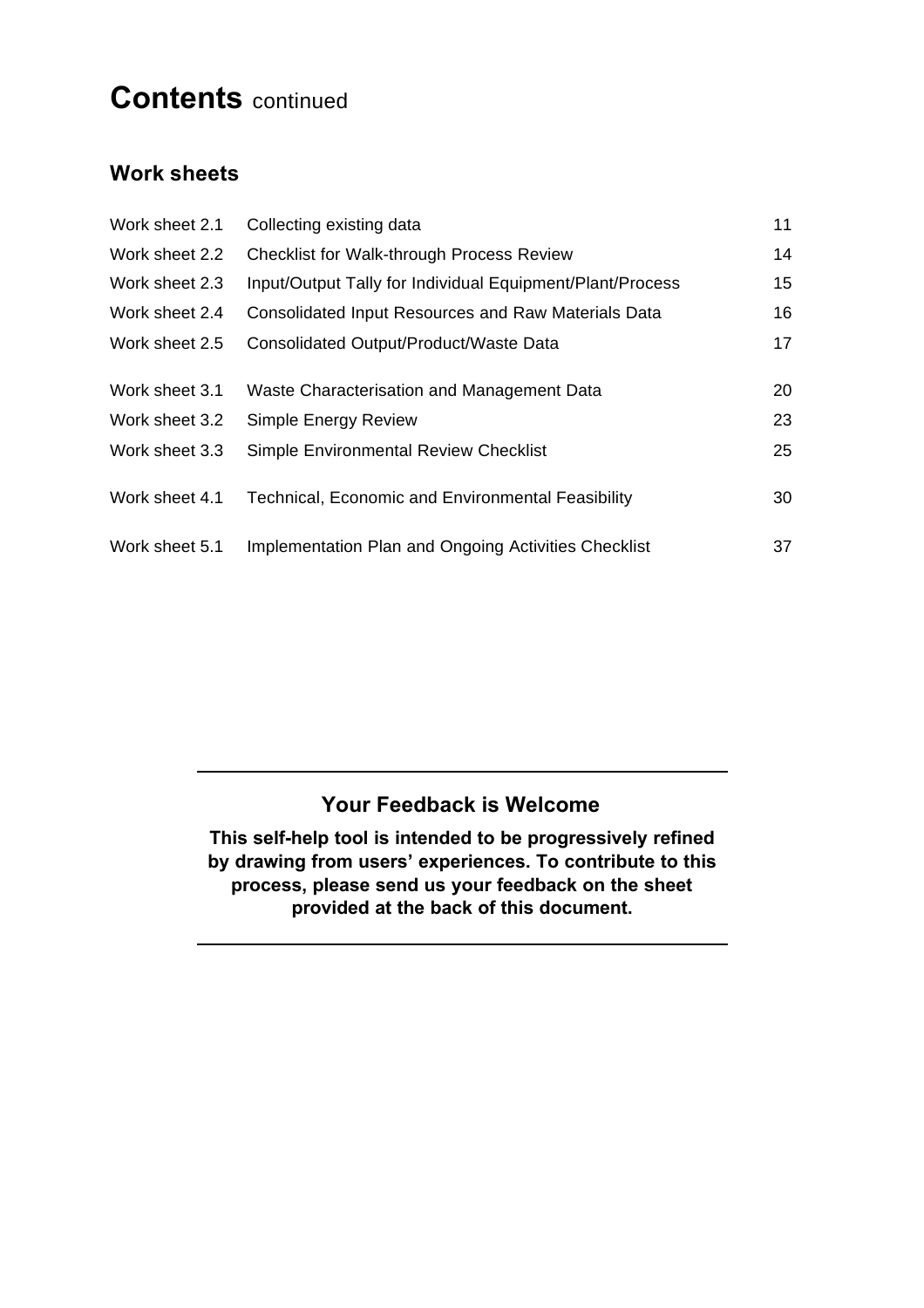### **About this Self-Help Tool**

This self-help tool was developed by the NSW Department of State and Regional Development (DSRD) and the NSW Environment Protection Authority (EPA) as part of a joint Cleaner Production Pilot Program.

The tool has been developed to help small to medium-sized enterprises reduce their operating costs through a systematic process of identifying cleaner production opportunities and implementing cost-effective measures.

The tool:

- takes you through a process to help uncover hidden costs in your business
- outlines five stages to develop and implement a cleaner production program to improve efficiencies and reduce costs.

It will help you to win senior management's commitment to cleaner production, and to integrate cleaner production plans and actions into your company's business plan.

Cleaner production focuses on minimising resource use and avoiding the creation of pollutants, rather than trying to manage pollutants after they have been created. It involves rethinking products, processes and services to move towards sustainable development.

#### **Voluntary Environmental Audits**

Cleaner production audits done with the aid of this tool may be regarded as 'voluntary environmental audits' under the *Protection of the Environment Operations Act 1997*. As such, they should be treated as confidential internal documents of the business.

The *Protection of the Environment Operations Act 1997* provides that documents prepared solely for a voluntary environmental audit are not admissible in evidence against any person in any proceedings connected with the administration or enforcement of environmental protection legislation. This protection is lifted if the person asserting or relying on the protection uses or relies on the whole or any part of the documents in those proceedings.

#### **Disclaimer**

This package contains information data, documents, pages and images prepared by the New South Wales Department of State and Regional Development and the New South Wales Environment Protection Authority for and on behalf of the Crown in right of the State of New South Wales ('the Data').

While the Data contained in this package has been formulated with all due care, the State of New South Wales does not warrant or represent that the Data is free from errors or omission, or that it is exhaustive. The State of New South Wales also does not warrant that any list including but not limited to the list of useful web sites is exhaustive, nor does it warrant the capacity or otherwise of the web sites listed.

The Data is made available on the understanding that the State of New South Wales and its employees and agents shall have no liability (including but not limited to liability by reason of negligence) to the users for any loss, damage, cost or expense incurred or arising by reason of any person using or relying on the Data and whether caused by reason of any error, omission or misrepresentation in the Data or otherwise.

Furthermore, whilst the Data is considered to be true and correct at the date of publication, changes in circumstances after the time of publication may impact on the accuracy of the Data. The Data may change without notice and the State of New South Wales is not in any way liable for the accuracy of any information printed and stored by the user.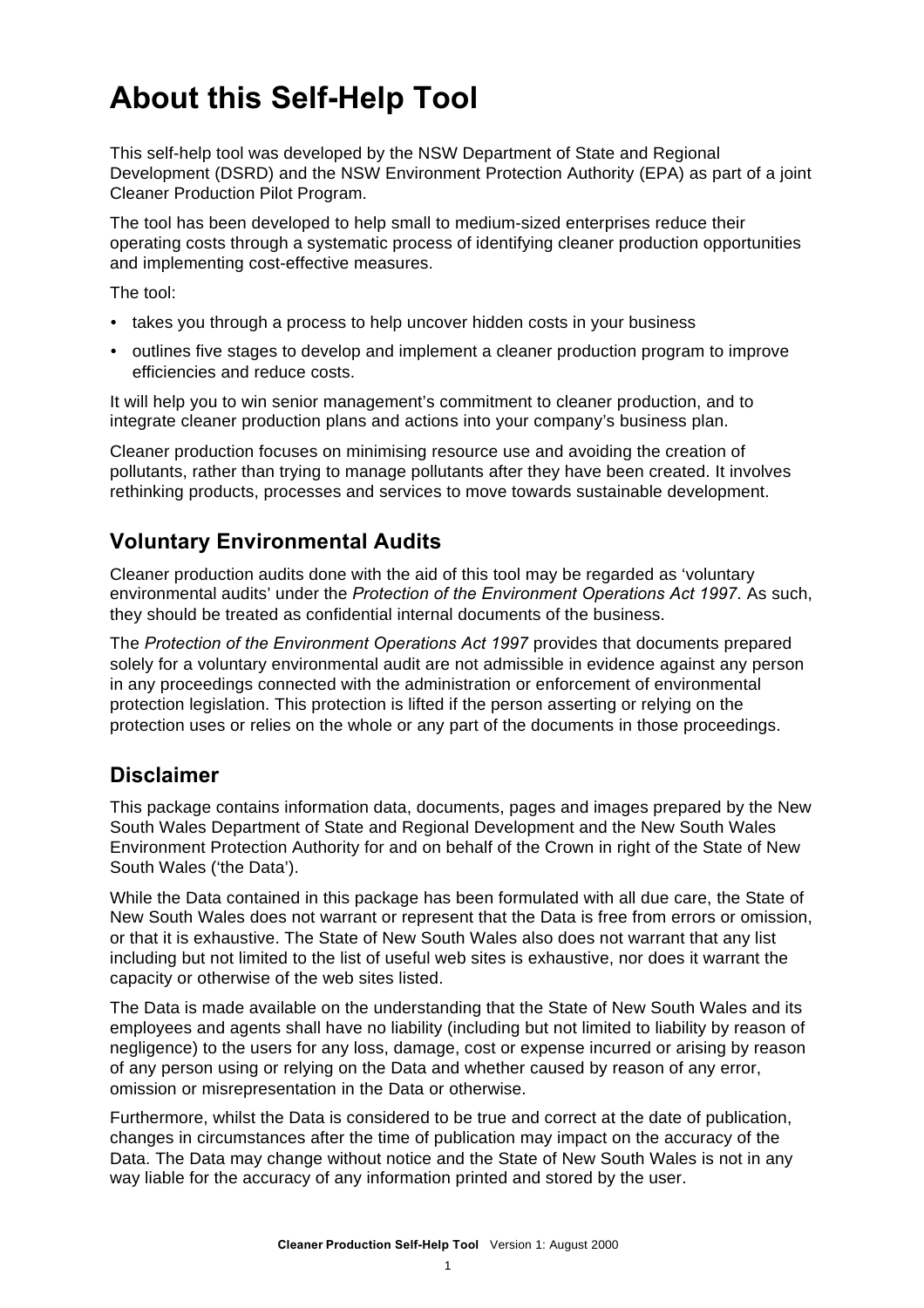#### **Further Copies**

Further copies of this document are available from the NSW EPA's Pollution Line, phone 131 555 (local call cost when calling from within NSW). For publications and information requests email: info@epa.nsw.gov.au.

This tool can also be accessed through the NSW DSRD Small Business web site at www.smallbiz.nsw.gov.au or the NSW EPA's web site at www.epa.nsw.gov.au.

#### **Acknowledgments**

This self-help tool is based on material developed by Enproc Pty Limited for the NSW Department of State and Regional Development and the NSW Environment Protection Authority, as part of a joint Cleaner Production Pilot Program *Profits from Cleaner Production*. The contribution of Arek Sinanian (Enproc Pty Ltd) is gratefully acknowledged.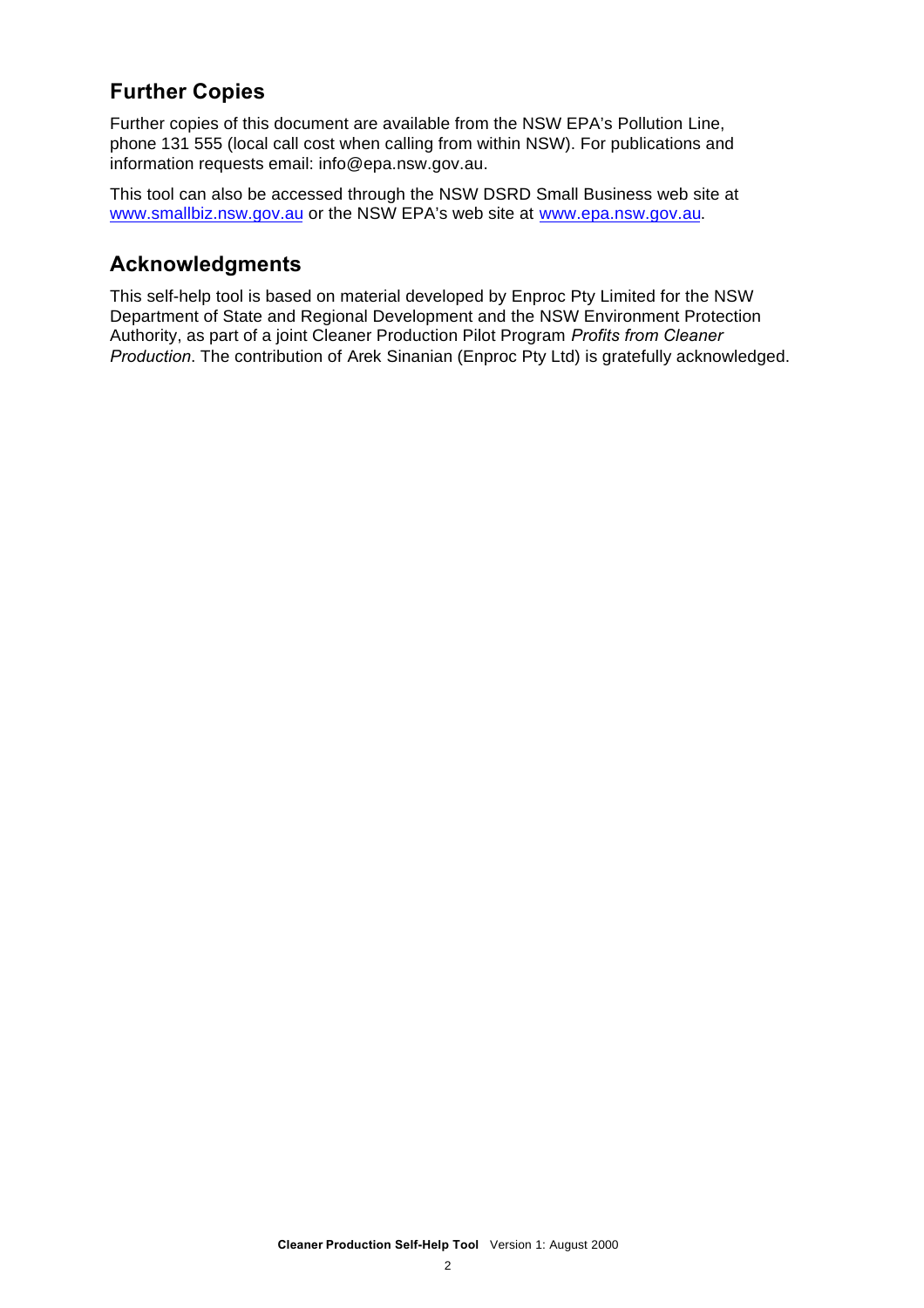### **Initial Checklist**

The following simple checklist will assist in identifying initial cleaner production opportunities likely to lead to cost savings and increased profitability.

- 1 Does your company provide services or manufacture goods which use:
	- energy (particularly for process or space heating)
	- water
	- raw materials
	- packaging?
	- $\Box$  Yes  $\Box$  No
- 2 Are the costs of one or more of these a significant proportion of your operating costs?

| l Yes | ∟l No |
|-------|-------|
|-------|-------|

3 Does your company generate solid, liquid, gaseous or chemical wastes?

| $\Box$ Yes | $\square$ No |
|------------|--------------|
|------------|--------------|

- 4 Does your company generate odour or noise?
	- $\Box$  Yes  $\Box$  No
- 5 Are the costs of waste management in your operations a significant proportion of your operating costs? (Include all costs of waste management such as in-house handling, on-site and off-site treatment, storage and disposal.)

| $\Box$ Yes | $\Box$ No |
|------------|-----------|
|------------|-----------|

- 6 Do any of the products you manufacture become a 'problem' for disposal at the end of their life?
	- $\Box$  Yes  $\Box$  No

**If the answer to any of the above is Yes, then read on. Cleaner Production could offer a great opportunity to reduce your costs, improve your environmental performance and increase your profitability.**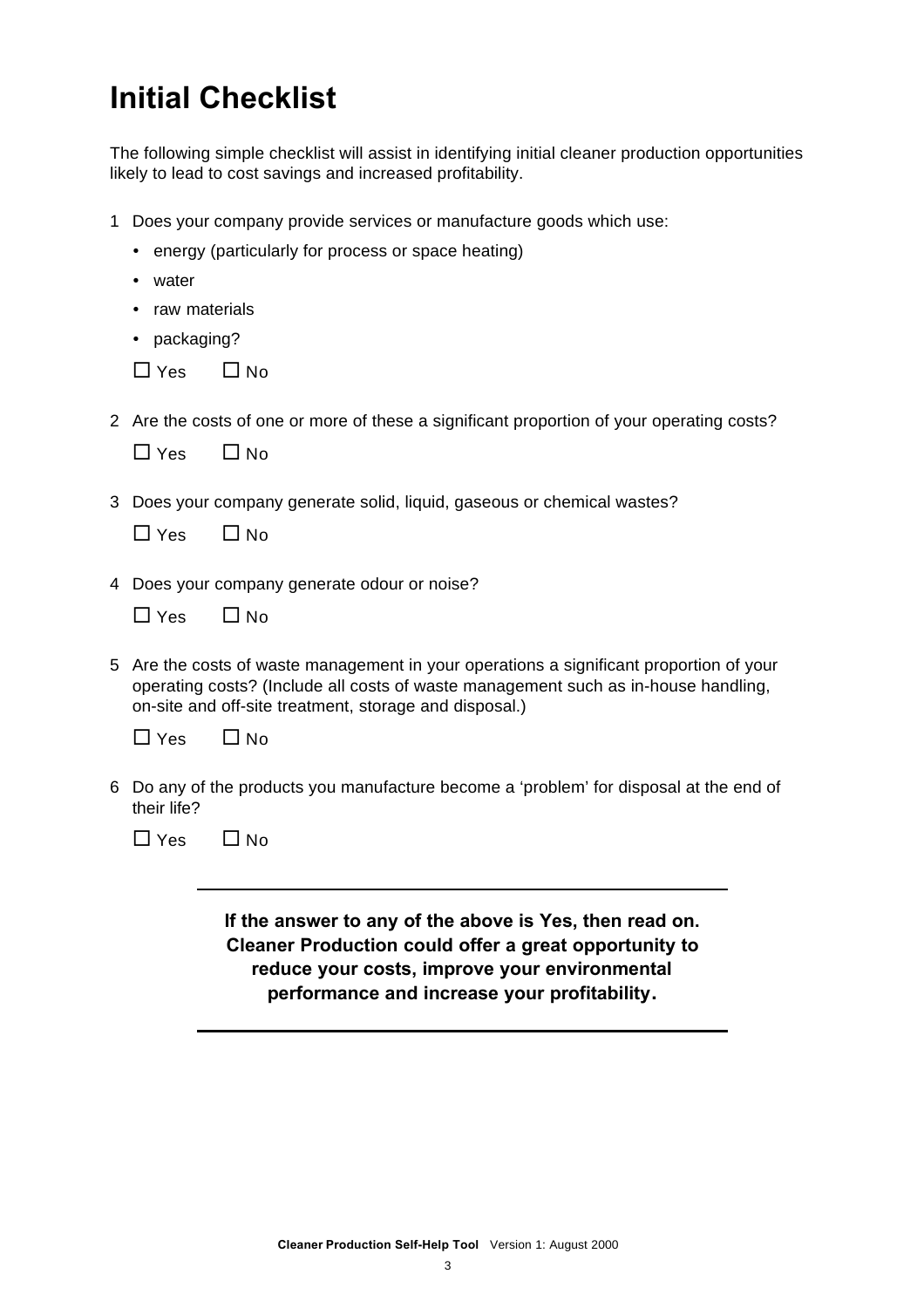### **Stages in the Cleaner Production Program**

۰

| Stage 1        | <b>Planning and organising</b> |                                                                             |  |  |  |
|----------------|--------------------------------|-----------------------------------------------------------------------------|--|--|--|
|                | Task 1a<br>Task 1b             | Obtaining management commitment<br>Organising a Cleaner Production Team     |  |  |  |
|                | Task 1c                        | Setting objectives                                                          |  |  |  |
|                |                                | <b>Stage 1 outcome: framework</b>                                           |  |  |  |
| <b>Stage 2</b> | Initial assessment             |                                                                             |  |  |  |
|                | Task 2a                        | Collecting existing data                                                    |  |  |  |
|                | Task 2b                        | Developing a material flow assessment                                       |  |  |  |
|                |                                | <b>Stage 2 outcome: focus area</b>                                          |  |  |  |
| Stage 3        |                                | <b>Generating cleaner production options</b>                                |  |  |  |
|                | Task 3a                        | Undertaking detailed assessments:<br>waste, energy and environmental audits |  |  |  |
|                | Task 3b                        | Identifying cleaner production options                                      |  |  |  |
|                |                                | Stage 3 outcome: set of options                                             |  |  |  |
| Stage 4        |                                | <b>Evaluating cleaner production options</b>                                |  |  |  |
|                | Task 4a                        | Technical, economic and environmental feasibility                           |  |  |  |
|                |                                | Stage 4 outcome: list of feasible options                                   |  |  |  |
| Stage 5        |                                | Implementing cleaner production,<br>continuous improvement                  |  |  |  |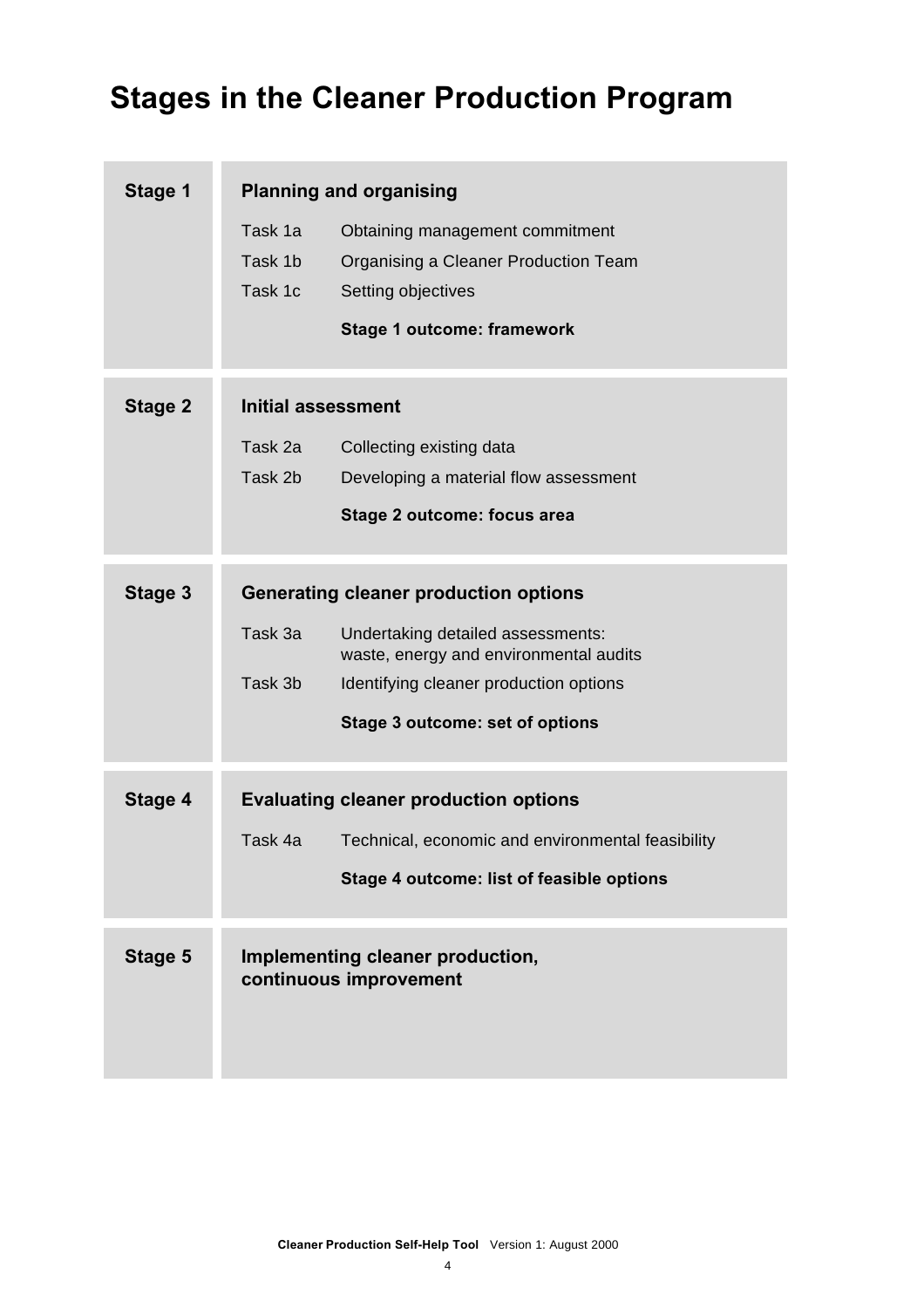### **Why Cleaner Production?**

Manufacturing goods and providing services use resources and generate waste. These are costs to your business that can be significantly reduced by:

- ü improved management of materials, processes and operations
- waste minimisation, including waste avoidance, reuse and recycling
- careful design and selection of products and services
- optimisation of processes, operations and resource usage through appropriate choice of technologies and design.

In the past, regulatory control and legal requirements were the forces compelling organisations to minimise pollution and waste. Today, due to the ever-increasing costs of waste management and the business imperative to minimise operating costs through efficiency, cleaner production has become a necessity rather than an option.

#### **Quite simply, cleaner production is just a part of good business management.**

#### **Cleaner Production and the Triple Bottom Line**

#### **Financial**

Cleaner production improves your **financial** bottom line by:

- increasing efficiency and productivity
- reducing costs for waste disposal and treatment
- reducing raw material, energy and water costs
- reducing liability risks.

#### **Environmental**

Cleaner production improves your **environmental** bottom line by:

- reducing pollution of waterways, air and land
- reducing risk of non-compliance with regulatory requirements.

#### **Social**

Cleaner production improves your **social** bottom line by:

- enhancing corporate profile and marketing edge by demonstrating environmental responsibility (also indirectly improving your financial bottom line)
- reducing health and safety risks
- improving staff morale and service.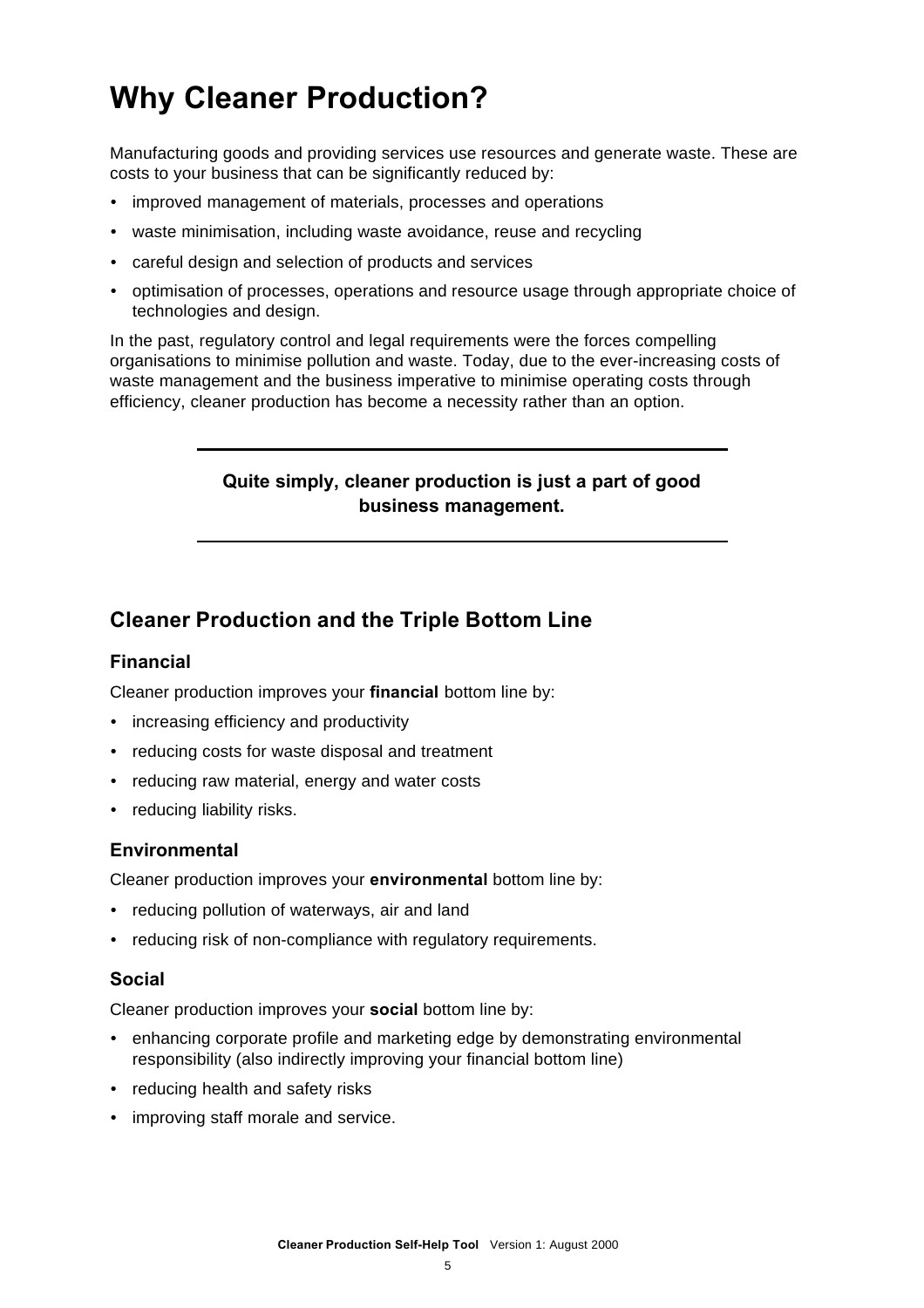### **Stage 1 Planning and Organising**

#### **Task 1a Obtaining Management Commitment**

If your senior management are not already committed to cleaner production, it will be necessary to gain their commitment for the project to be a success. One of the most effective ways for senior management to see the benefits is by example. Look for case studies of similar companies that have become more efficient and saved money through cleaner production. Some sources and contacts for more help are listed on pages 38 to 41.

#### **Overhead Presentation**

The material in Attachment 1 (overhead presentation) can be copied onto transparencies to make a presentation to management and staff. This can help to gain their commitment to cleaner production. Once you have commitment from management and enthusiasm from staff, you are well on the path to cleaner production.

#### HYPOTHETICAL EXAMPLE

#### **ABC Foods Pty Ltd**

*(While this is a hypothetical company, the circumstances and details have been based on real situations and experiences. We will continue using the hypothetical company throughout this document to demonstrate the principles of cleaner production and its implementation.)*

ABC Foods Pty Ltd is located near Sydney and produces a range of jams and conserves. The plant employs approximately 50 people and supplies wholesalers, for ultimate retail through supermarkets. The plant has a manufacturing capacity of 750,000 kg of jam per year. Apart from the normal range of jams, special recipes are also produced for large users such as bakers, jam tart and pie makers such as the Superlative Pies Company.

#### **Task 1a Management Commitment**

Over the past few years, the Plant Engineer had implemented a number of process and operations improvement programs, including upgrading some of the equipment. The Plant Engineer then wanted to formalise an overall assessment of operations to identify opportunities for savings through waste minimisation and process optimisation.

Because such an assessment would involve all departments of ABC Foods, he approached the Managing Director to seek approval to proceed with the idea. The Managing Director complimented the Plant Engineer on his initiative, and was enthusiastic about the concept of a Cleaner Production Program.

They discussed the basic approach and agreed on the following:

- all departments would be involved in the project and a Cleaner Production Team would be formed, coordinated by the Plant Engineer
- the Team would identify, investigate and evaluate cleaner production options
- there would be regular reports to the Managing Director, keeping him in touch with progress
- all cost-effective proposals (with less than two-year payback) would be budgeted for in the following financial year.

The Managing Director wrote a Memo to all staff expressing his commitment to the project, and asked all departments to provide the Plant Engineer with support and assistance. He also called a meeting of all department heads, to explain the project and to seek their commitment. The Plant Engineer made a presentation at this meeting.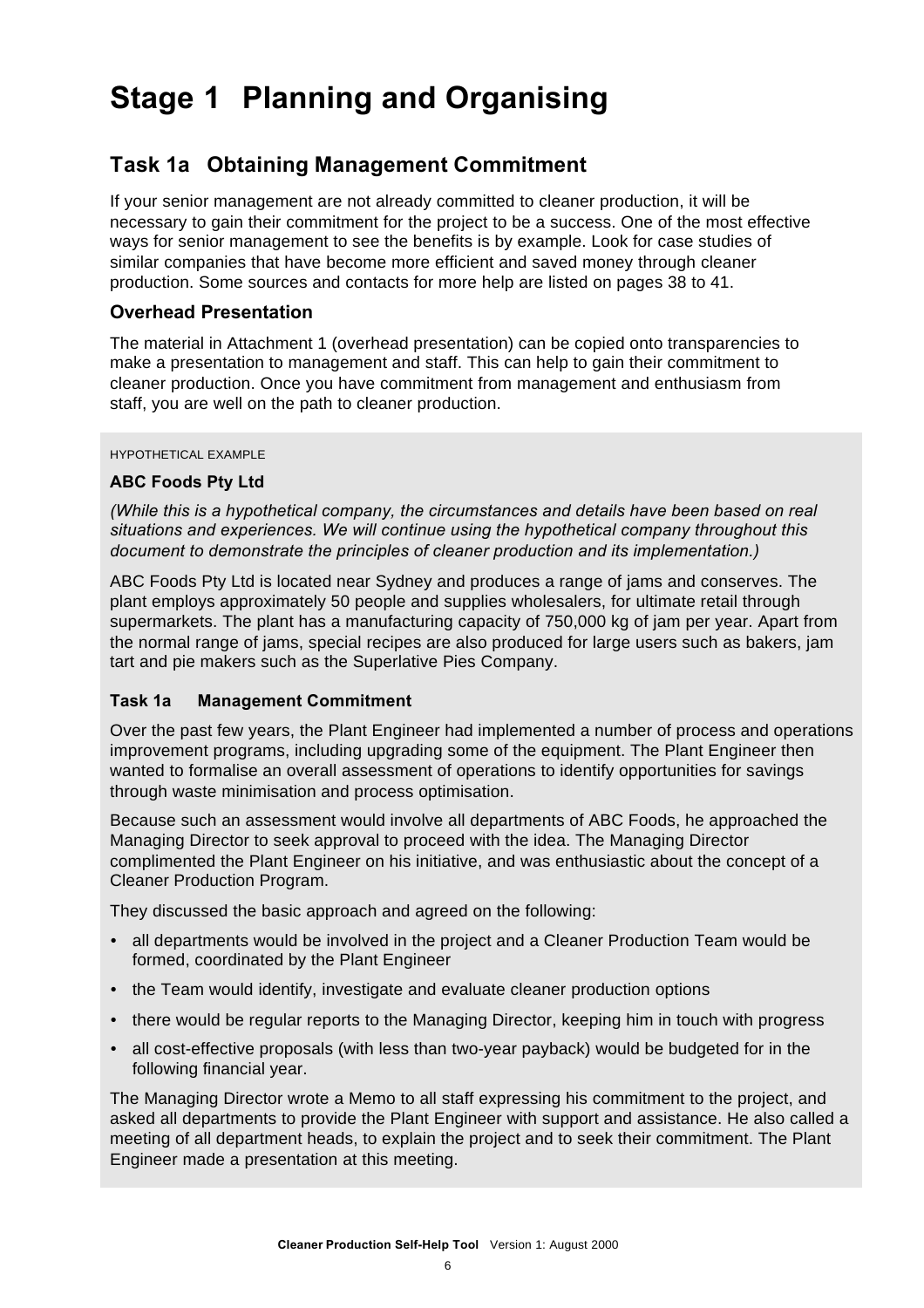#### **Task 1b Organising a Cleaner Production Team**

Set up a Cleaner Production Team to coordinate assessments and develop options for improvement. Try to include a cross-section of staff on the team, from major business functions such as manufacturing, purchasing, marketing, distribution, human resources, finance/accounting, and research and development. Include an outsider on the team, if possible, such as a staff member from a related business or a supplier or customer, for an independent point of view.

Some companies use expert consultants to facilitate the team activities in the first few months. It is useful also to rotate staff through the Cleaner Production Team annually. This will build widespread expertise and ownership within the staff.

For smaller businesses, try to involve at least a couple of people in the cleaner production initiative.

#### **Team Approach**

Taking a team approach means that:

- staff have ownership of the process, making implementation easier
- different viewpoints and knowledge of the business are shared
- assessments are based on what actually happens in the business, rather than on assumptions or theories.

#### **Champion**

Nominate a project leader or 'champion'. It is this person's role to:

- organise the team and its meetings
- assign duties
- control the progress of assessments and implementation of changes
- report progress to the rest of staff and to management; obtain management approvals.

#### **Quality Management**

It may also be beneficial to train the team in the use of Total Quality Management tools. These increase members' effectiveness in meetings, brain-storming, analysis, presentations and reporting.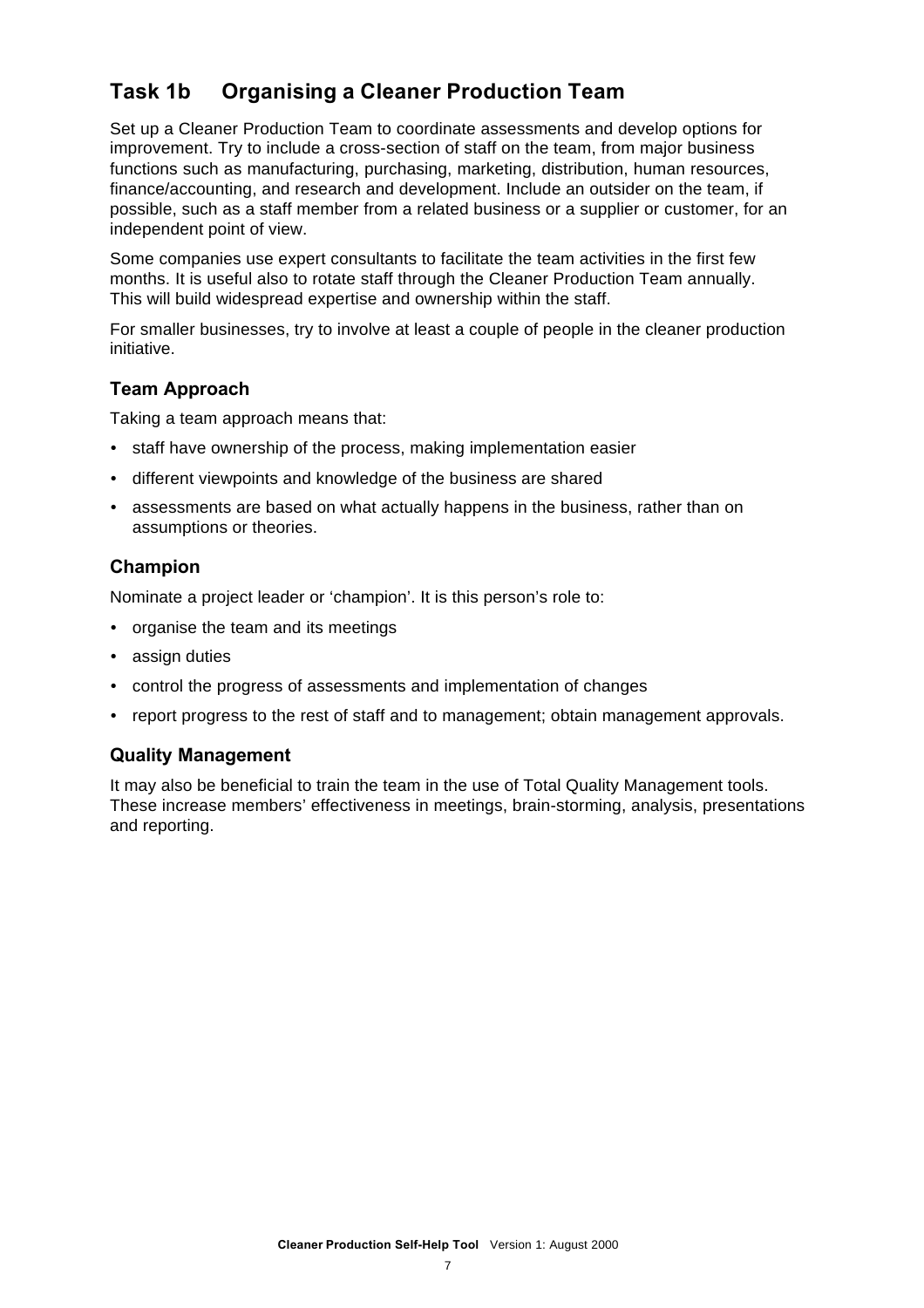#### **Task 1c Setting Objectives**

The Cleaner Production Team should set some basic objectives that will help guide the direction of cleaner production activities. The objectives could cover areas such as:

#### **Overall Cost of Production**

Objective:

• reduce overall production cost per unit output by, say, 5% within 6 months.

#### **Waste**

Objectives:

- reduce costs of waste handling and disposal
- reduce money lost through waste materials
- increase product output
- reduce trade waste charges
- find efficient ways of segregating different wastes
- find higher price buyers/alternative uses of waste.

#### **Resource Conservation**

Objectives:

- improve the efficiency of production
- reduce the use of hazardous materials
- reduce energy costs
- reduce use of water.

As the Cleaner Production Team becomes more focused, and cleaner production opportunities become better known, the objectives can be refined, such as 'decrease solid waste output by 20% over the next 12 months'. In setting objectives and targets, remember to set achievable targets, as reaching those targets will be crucial in encouraging staff and management towards further effort.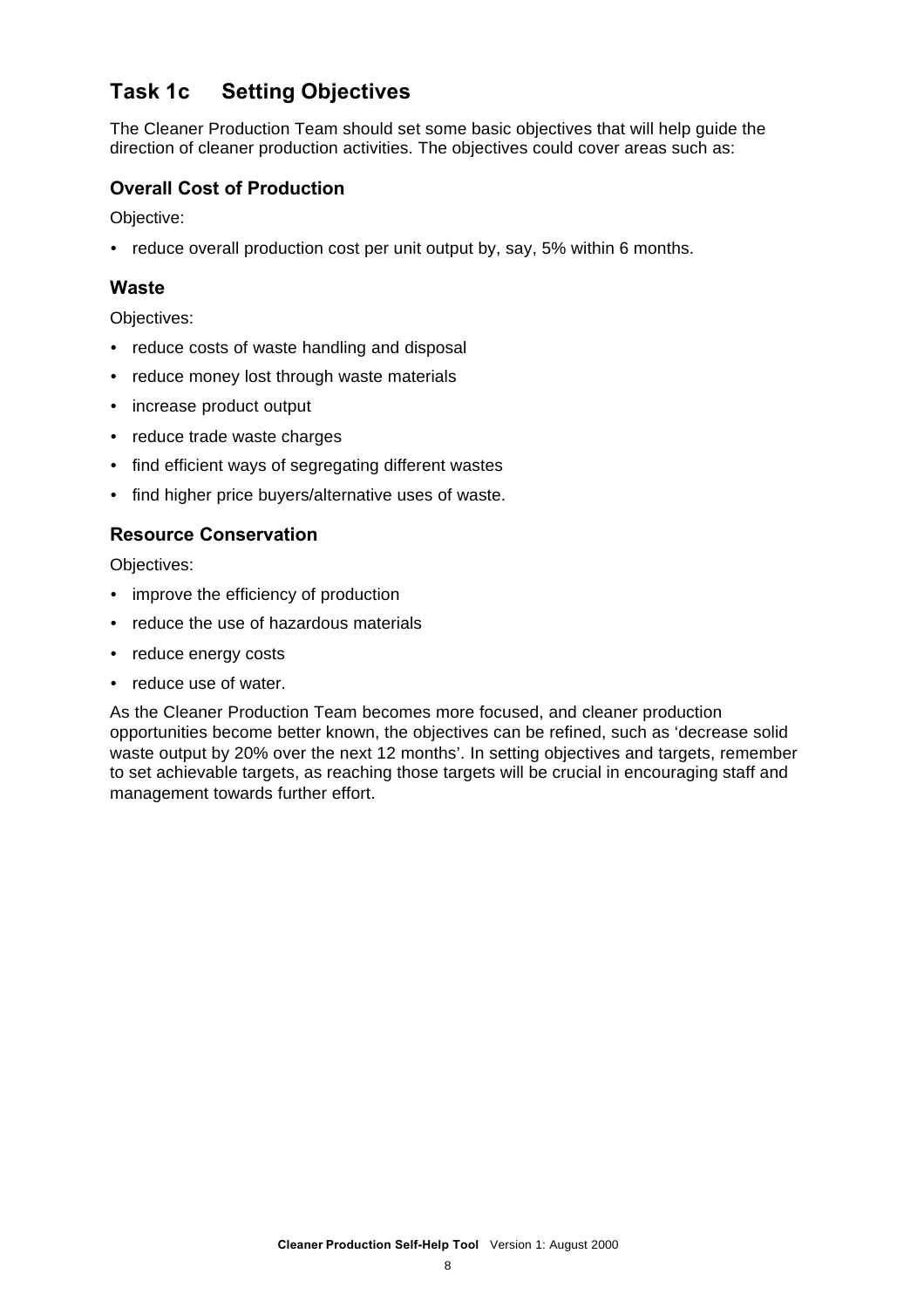HYPOTHETICAL EXAMPLE: ABC FOODS PTY LTD

#### **Task 1b ABC Foods Cleaner Production Team**

The Plant Engineer met with department heads and obtained nominations for a team, which included the:

- Assistant Marketing Manager
- Warehouse Manager
- Engineering Manager
- Assistant Financial Controller
- Line 1 Production Foreman, who was also the OH&S Representative.

During the first meeting of the Cleaner Production Team, the Plant Engineer was nominated as the Project Champion.

#### **Task 1c ABC Cleaner Production Objectives**

The team then developed the following objectives to give direction to their work:

- reduce water usage
- reduce wastewater generation and discharge
- reduce energy usage.

It was expected that these objectives would be refined once cleaner production opportunities became better known. The team felt that they would need to engage specialist expertise for certain aspects of the study. The Project Champion was confident that he could obtain management approval to engage a consultant.

#### **Meeting outcome**

Each member of the team left the meeting with a list of agreed actions to complete:

|              | <b>Action</b>           | <b>Resources</b>                    | <b>Start</b>  | <b>Complete</b> |
|--------------|-------------------------|-------------------------------------|---------------|-----------------|
| $\mathbf{1}$ | Process Flow Diagram    | J Graff, F Chart                    | 1 August      | 1 September     |
| 2            | Inputs and Outputs      | N Ventry, V Goodall                 | 1 August      | 1 October       |
| 3            | Waste Audit             | G Arbidge, F Luenti + Ext. Consult. | 1 October     | 15 December     |
|              | 4 Energy Audit          | H Waters + Ext. Consult.            | 1 October     | 1 December      |
| 5            | <b>Develop Options</b>  | Entire team                         | To be advised | To be advised   |
|              | 6 Cost Benefit Analyses | F Ruegel, P Backer                  | To be advised | To be advised   |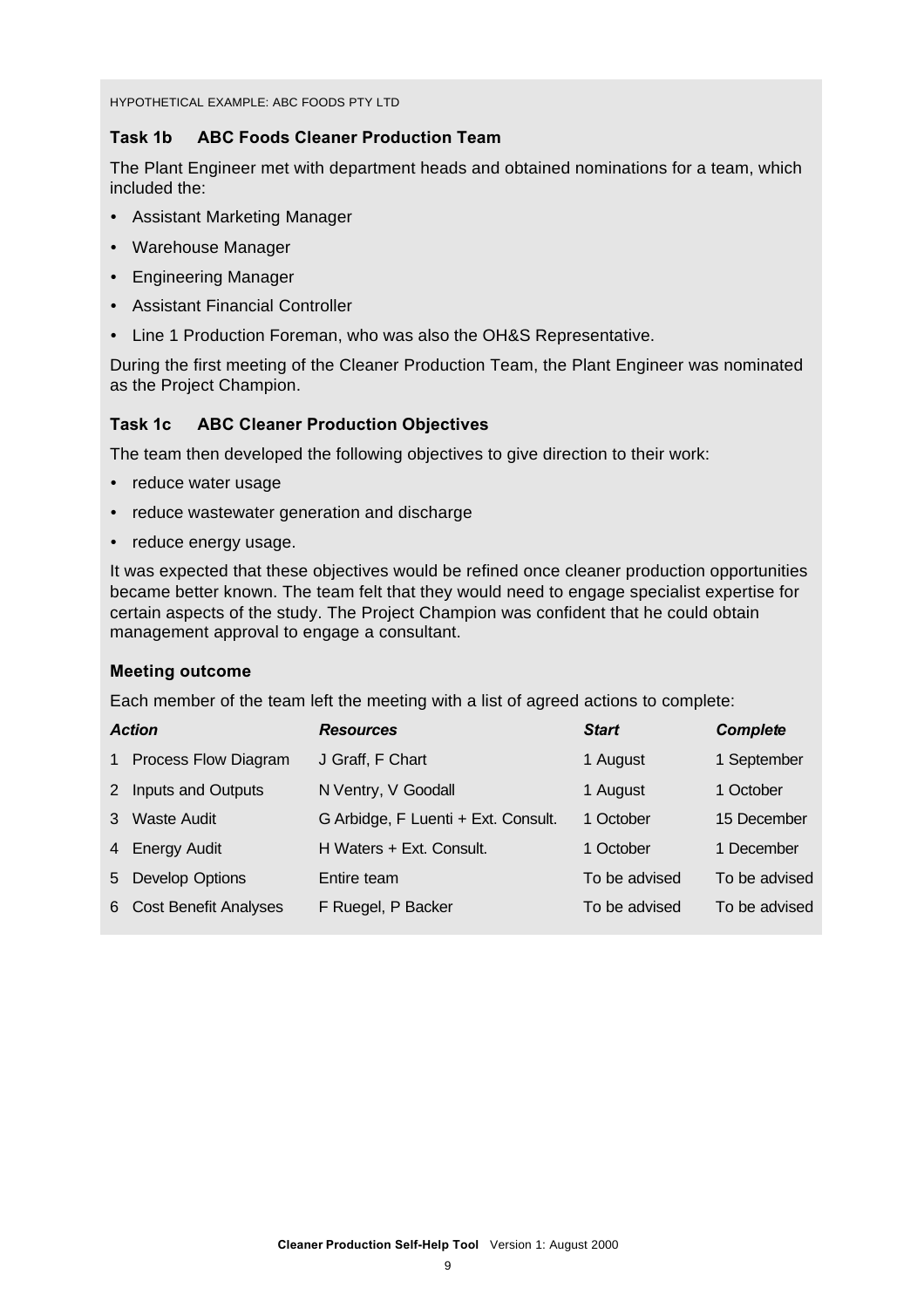### **Stage 2 Initial Assessment**

The Cleaner Production Team now needs to collect or develop some basic process information. This allows the team to select focus areas for detailed assessment of cleaner production opportunities. Where information is not available the team may need to set up monitoring programs to collect the data.

#### **Task 2a Collecting Existing Data**

**Work sheet 2.1** can help you summarise what information exists about your operations. There is usually some existing operational data on the business that can be useful in understanding the operations, such as production reports, audit reports and site plans. Trend analysis is useful in most instances, particularly with cost data. To do this effectively you will need data spanning several years.

#### **Benchmarking Data**

Benchmarking data is also very useful — this is information about the performance of similar operations run by competitors, or other plants in the same group. Sometimes international 'best practice' data is available.

Benchmarking involves comparing operations and/or financial data of one plant with the same performance measures at one or more other plants. Even though their circumstances may not be exactly the same, this comparison can provide useful pointers for improvement.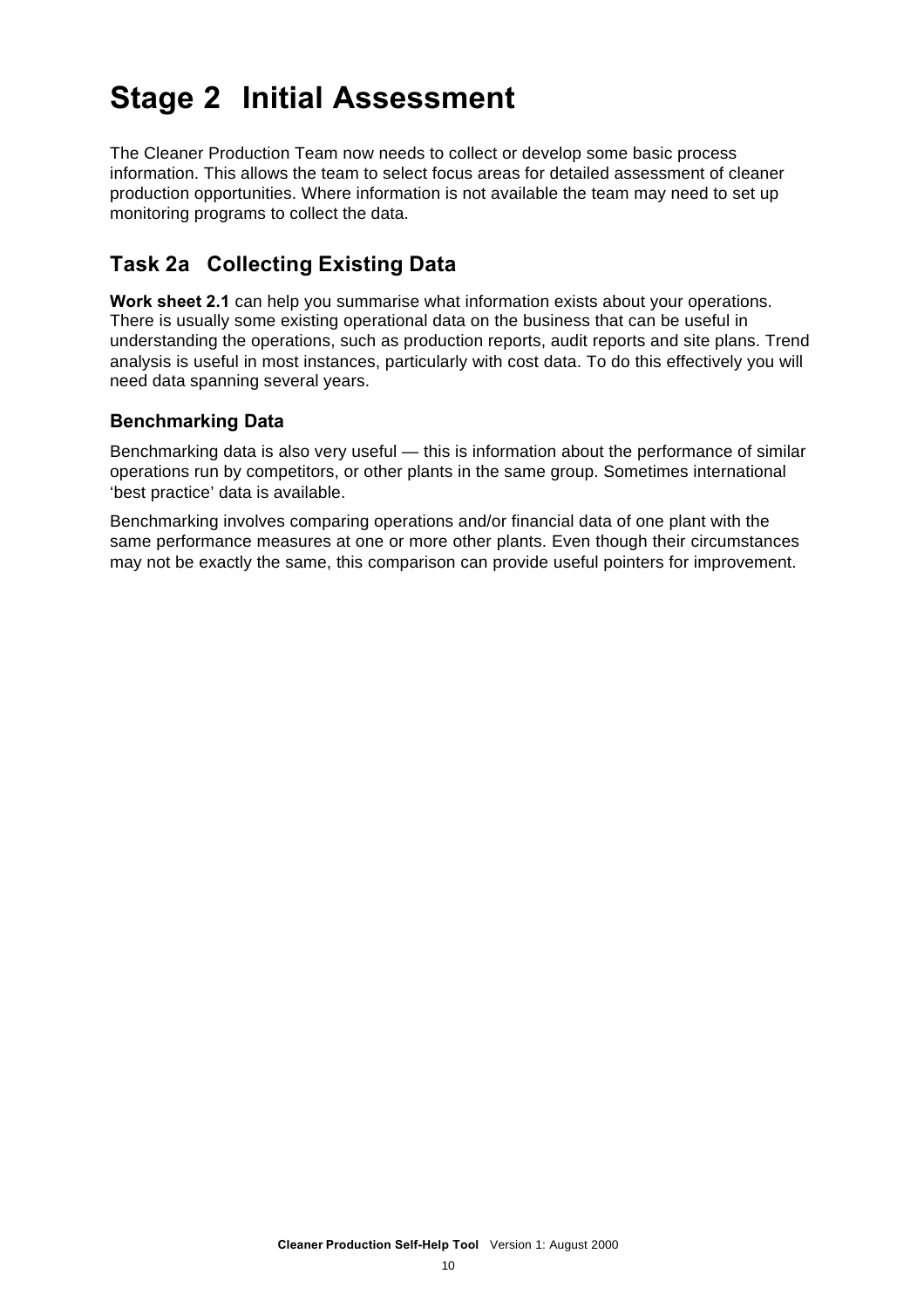#### **Work sheet 2.1 Collecting existing data**

#### **Checklist: Background Information**

| <b>Type of information</b>                    | <b>Available</b> | <b>Not</b><br>available | <b>Requires</b><br>updating | <b>Not</b><br>applicable |
|-----------------------------------------------|------------------|-------------------------|-----------------------------|--------------------------|
| <b>Process Information</b>                    |                  |                         |                             |                          |
| Process flow diagram                          |                  |                         |                             |                          |
| Material balance data                         |                  |                         |                             |                          |
| Energy balance data                           |                  |                         |                             |                          |
| Site plans                                    |                  |                         |                             |                          |
| Drainage diagrams                             |                  |                         |                             |                          |
| Operating procedures*                         |                  |                         |                             |                          |
| Equipment list & specifications               |                  |                         |                             |                          |
| <b>Regulatory Information</b>                 |                  |                         |                             |                          |
| Waste licence(s)                              |                  |                         |                             |                          |
| Trade waste agreement(s)                      |                  |                         |                             |                          |
| Environmental monitoring records              |                  |                         |                             |                          |
| EPA licence(s)                                |                  |                         |                             |                          |
| Environmental audit reports                   |                  |                         |                             |                          |
| <b>Raw Material/Production Information</b>    |                  |                         |                             |                          |
| Material safety data sheets                   |                  |                         |                             |                          |
| Product & raw material inventories            |                  |                         |                             |                          |
| <b>Production schedules</b>                   |                  |                         |                             |                          |
| Product composition & batch sheets            |                  |                         |                             |                          |
| <b>Accounting Information</b>                 |                  |                         |                             |                          |
| Waste handling, treatment & disposal<br>costs |                  |                         |                             |                          |
| Water & sewer costs                           |                  |                         |                             |                          |
| Product, energy & raw material costs          |                  |                         |                             |                          |
| Operating & maintenance costs                 |                  |                         |                             |                          |
| Insurance costs                               |                  |                         |                             |                          |
| <b>Benchmarking data:</b>                     |                  |                         |                             |                          |
|                                               |                  |                         |                             |                          |
|                                               |                  |                         |                             |                          |
|                                               |                  |                         |                             |                          |
|                                               |                  |                         |                             |                          |

*\* Note whether the plant is ISO 9001 or ISO 14001 certified.*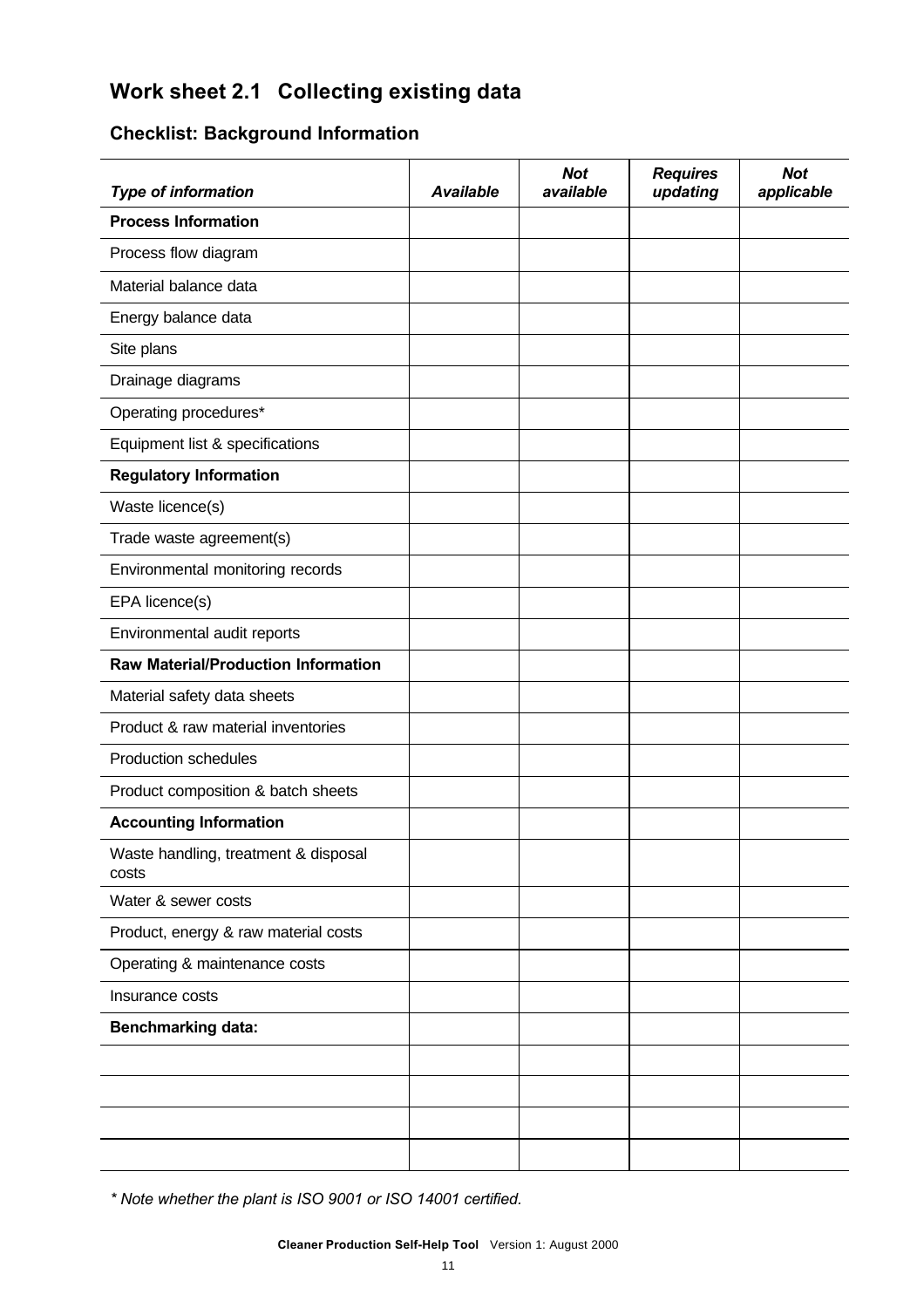#### **Task 2b Developing a Material Flow Assessment**

Next, develop a material flow diagram outlining the main processes performed in the operations of the business, showing their associated inputs and outputs. Check that what goes in comes out somewhere. All inputs should have related outputs (as products, byproducts, wastes or emissions) and all outputs should be able to be traced back to inputs. Each process is a potential source of various waste streams.



#### **Walk Through**

It may be helpful for the Cleaner Production Team to physically walk through the plant and review the processes, considering all aspects of waste, resource use and efficiency.

Record all the waste problems and improvement ideas the team identifies on **Work sheet 2.2**, for each plant/process in the business.

#### **Material Balance**

The 'full picture' relating to the flow of materials can be obtained by undertaking a material balance of operations and processes. Simply expressed, material or mass balance calculations are based on the following equation:

Total material in  $=$  material out (product)

- + material out (wastes)
- + material out (emissions)
- + material accumulated.

Use **Work sheet 2.3** to record the details of all the inputs and outputs for each equipment, plant or process. This will give you a good understanding of the operations and will help identify the cause of any waste streams and emissions.

Consolidate the various individual equipment input and output sheets into **Work sheet 2.4** and **Work sheet 2.5** to record the details of all the inputs and outputs.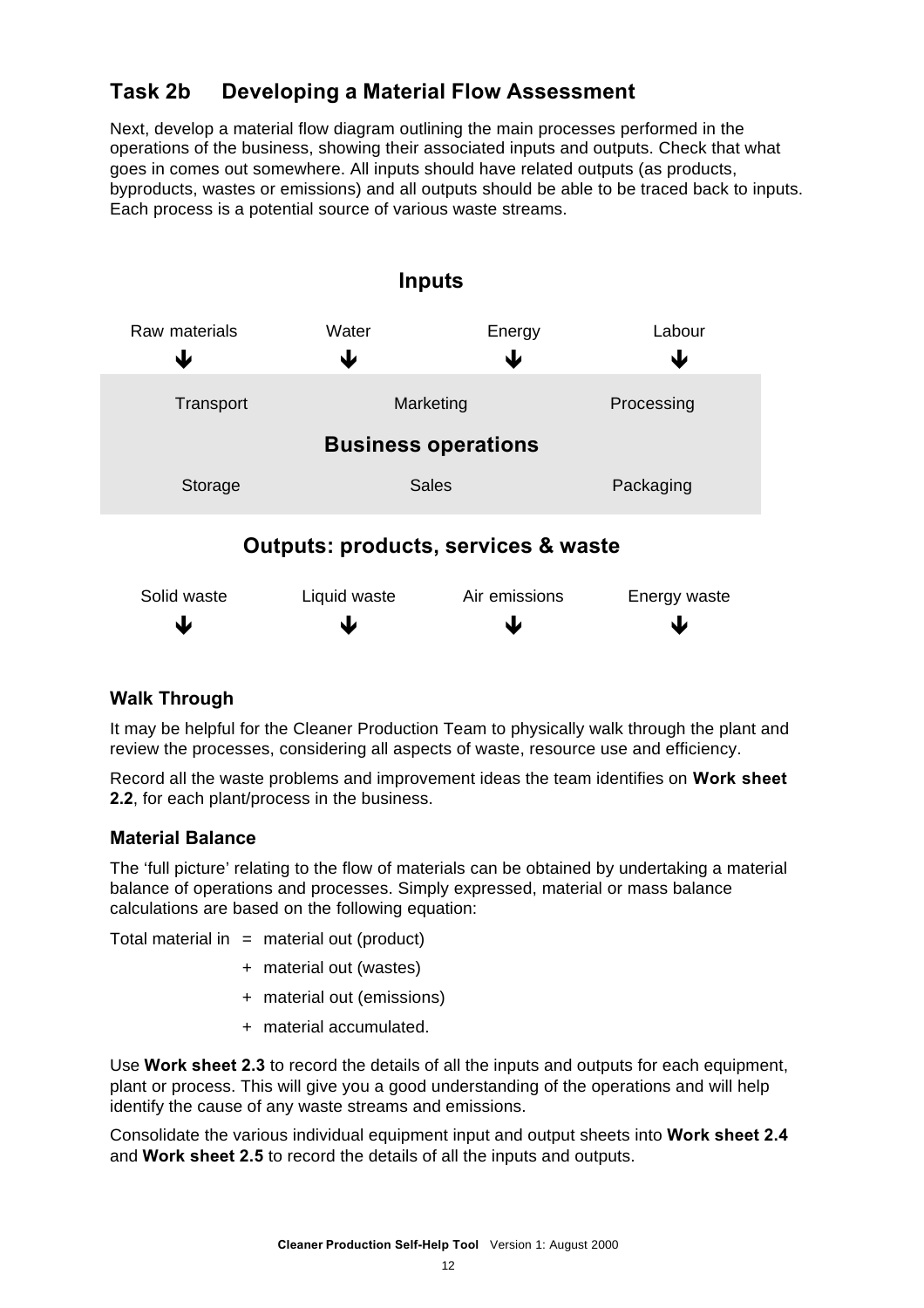To ensure that there are no unexplained losses or emissions, it is advisable to undertake a material balance for all major materials used on site (including water). This can also be useful in estimating fugitive emissions, such as evaporation from a solvent tank.

The balances relating to equipment, and the balances for the major materials and water, need to be cross-checked against purchasing, production and dispatch records. Evaluating the inputs and outputs will highlight areas for further investigation. For example, if the operation uses high amounts of energy, you may consider carrying out a full energy audit, for which the team may require external support.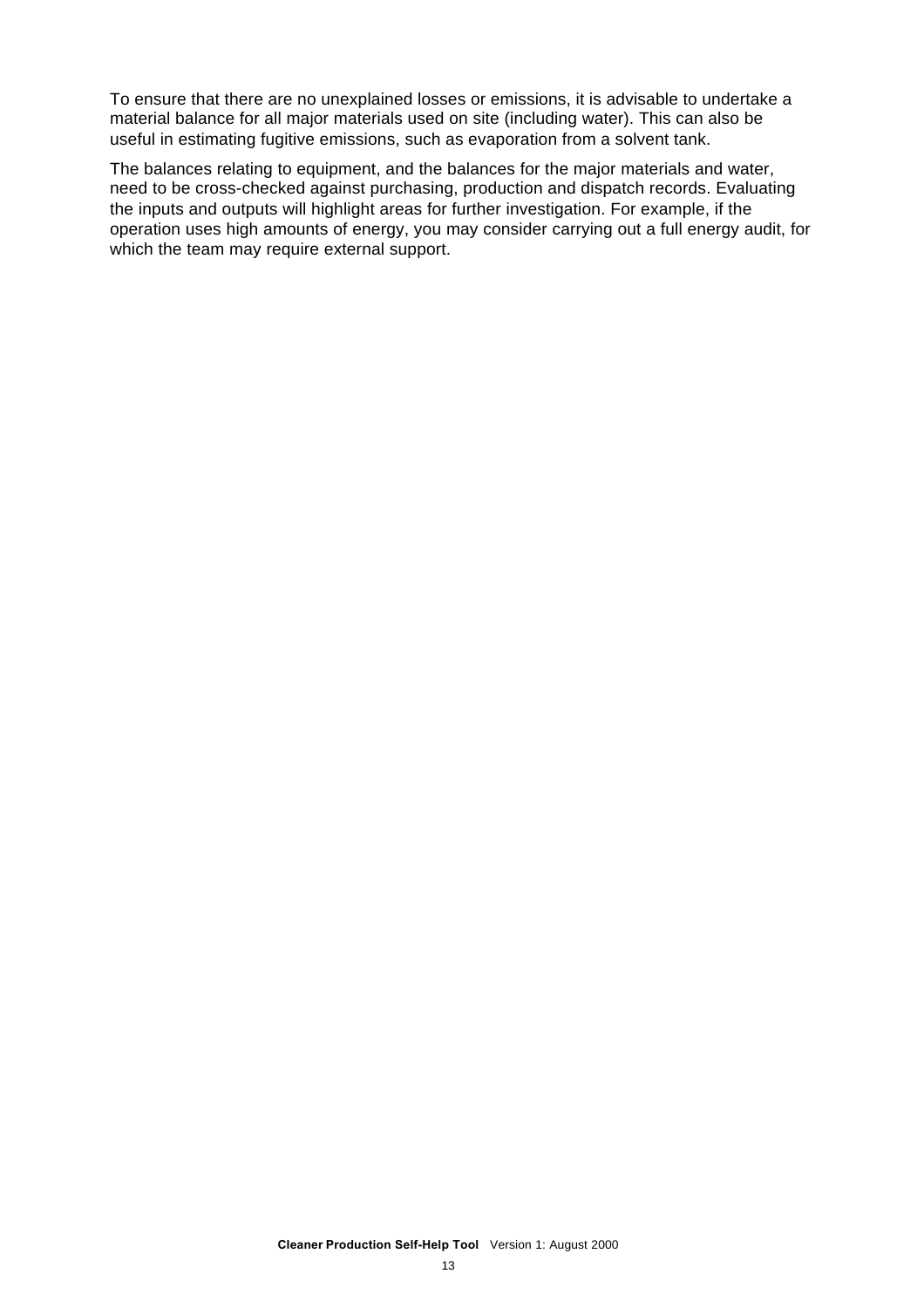#### **Work sheet 2.2 Checklist for Walk-through Process Review**

Company \_\_\_\_\_\_\_\_\_\_\_\_\_\_\_\_\_\_\_\_\_\_\_\_\_\_\_\_\_\_\_\_\_\_\_\_\_\_\_\_\_\_\_\_\_\_\_\_\_\_\_\_\_\_\_\_\_\_\_\_\_\_\_\_\_\_\_\_\_\_ Plant/Process \_\_\_\_\_\_\_\_\_\_\_\_\_\_\_\_\_\_\_\_\_\_\_\_\_\_\_\_\_\_\_\_\_\_\_\_\_\_\_\_\_\_\_\_\_\_\_\_\_\_\_\_\_\_\_\_\_\_\_\_\_\_\_\_\_\_\_\_\_\_

| <b>Questions</b>                                                                                    | <b>Yes</b> | <b>No</b> | <b>Notes</b> |
|-----------------------------------------------------------------------------------------------------|------------|-----------|--------------|
| Are storage areas and work areas<br>clean and well organised?                                       |            |           |              |
| Are products stored and handled<br>appropriately?                                                   |            |           |              |
| Are containers properly labelled?                                                                   |            |           |              |
| Are there any drips, leaks or spills<br>or emissions?                                               |            |           |              |
| Is all equipment operating properly<br>at design capacity/efficiency?                               |            |           |              |
| Is layout of the plant efficient?                                                                   |            |           |              |
| Are there any bottlenecks where<br>production is held up?                                           |            |           |              |
| Are energy, water or raw materials<br>being wasted?                                                 |            |           |              |
| Are there any noise or odour<br>issues?                                                             |            |           |              |
| Are hazardous materials and<br>wastes stored appropriately?                                         |            |           |              |
| Are different wastes kept<br>separated?                                                             |            |           |              |
| Are wastes labelled?                                                                                |            |           |              |
| Are wastes necessary?                                                                               |            |           |              |
| Are there any opportunities for<br>reuse or recycling on site?                                      |            |           |              |
| Are employees trained on the safe<br>handling of materials and wastes?                              |            |           |              |
| Are procedures available in a<br>simple form?                                                       |            |           |              |
| Could any hazardous raw materials<br>or consumables be substituted for<br>less hazardous materials? |            |           |              |
| Could solvent-based cleaners be<br>substituted for detergent-based or<br>water-based cleaners?      |            |           |              |
| Others?                                                                                             |            |           |              |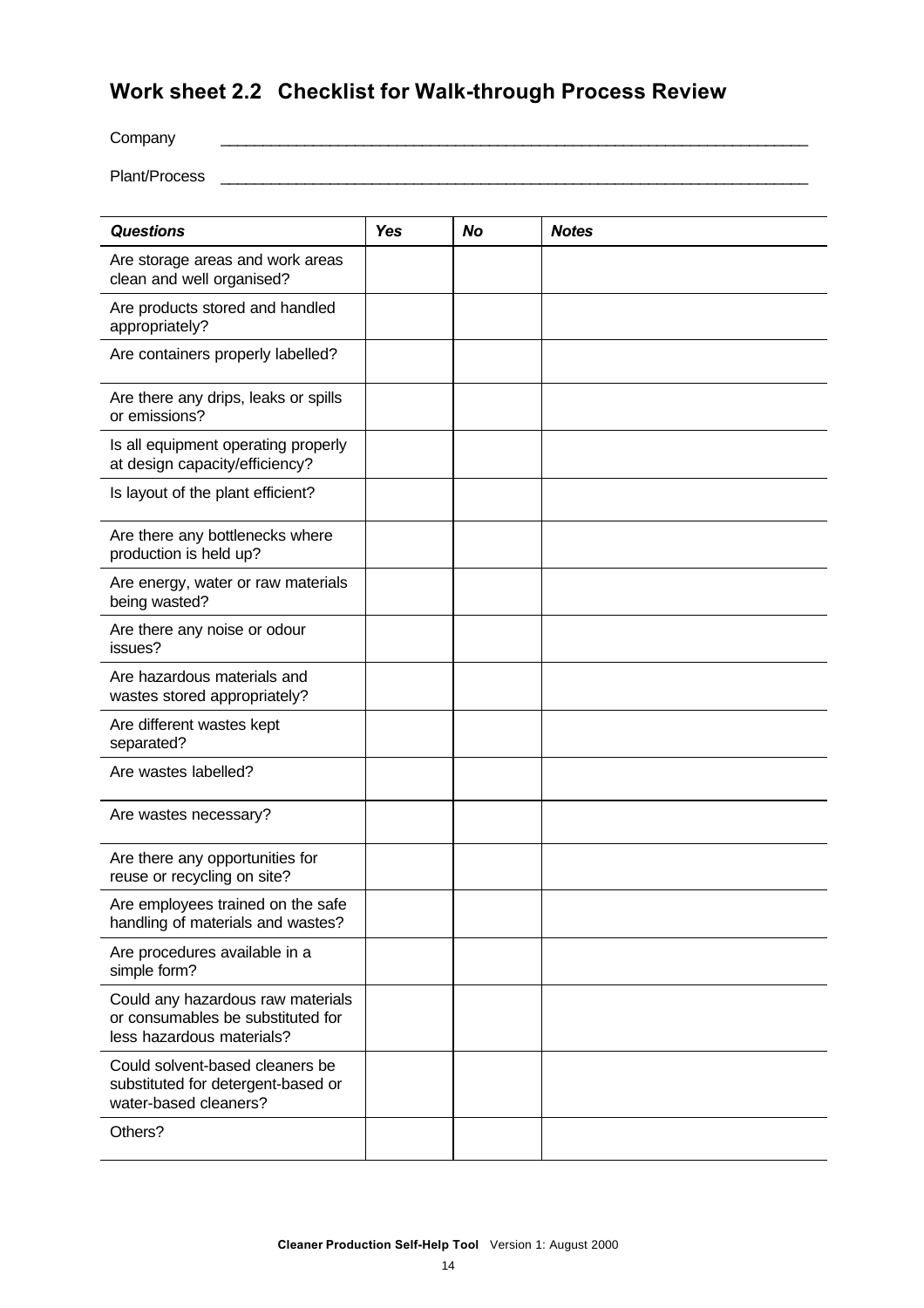#### **Work sheet 2.3 Input/Output Tally for Individual Equipment/ Plant/Process**

Equipment \_\_\_\_\_\_\_\_\_\_\_\_\_\_\_\_\_\_\_\_\_\_\_\_\_\_\_\_\_\_\_\_\_\_\_\_\_\_\_\_\_\_\_\_\_\_\_\_\_\_\_\_\_\_\_\_\_\_\_\_\_\_\_\_\_\_\_\_\_\_

Production rate \_\_\_\_\_\_\_\_\_\_\_\_\_\_\_\_\_\_\_\_\_\_\_\_\_\_\_\_\_\_\_\_\_\_\_\_\_\_\_\_\_\_\_\_\_\_\_\_\_\_\_\_\_\_\_\_\_\_\_\_\_\_\_\_\_\_\_\_\_\_

| <b>Input</b>       |                  | <b>Output</b> |                  |  |  |
|--------------------|------------------|---------------|------------------|--|--|
| <b>Material</b>    | Quantity         | Form          | Quantity         |  |  |
| For example: sugar | 250 kg/batch     | Jam syrup     | 175 kg/batch     |  |  |
|                    |                  | Spillage      | 25 kg/batch      |  |  |
|                    |                  | Washout       | 50 kg/batch      |  |  |
| For example: water | 600 litres/batch | Jam syrup     | 500 litres/batch |  |  |
|                    |                  | Washout       | 50 litres/batch  |  |  |
|                    |                  | Evaporation   | 50 litres/batch  |  |  |
|                    |                  |               |                  |  |  |
|                    |                  |               |                  |  |  |
|                    |                  |               |                  |  |  |
|                    |                  |               |                  |  |  |
|                    |                  |               |                  |  |  |
|                    |                  |               |                  |  |  |
|                    |                  |               |                  |  |  |
|                    |                  |               |                  |  |  |
|                    |                  |               |                  |  |  |
|                    |                  |               |                  |  |  |
|                    |                  |               |                  |  |  |
|                    |                  |               |                  |  |  |
|                    |                  |               |                  |  |  |
|                    |                  |               |                  |  |  |
|                    |                  |               |                  |  |  |
|                    |                  |               |                  |  |  |
|                    |                  |               |                  |  |  |
|                    |                  |               |                  |  |  |
|                    |                  |               |                  |  |  |
|                    |                  |               |                  |  |  |
|                    |                  |               |                  |  |  |
|                    |                  |               |                  |  |  |
|                    |                  |               |                  |  |  |
|                    |                  |               |                  |  |  |
|                    |                  |               |                  |  |  |
|                    |                  |               |                  |  |  |
|                    |                  |               |                  |  |  |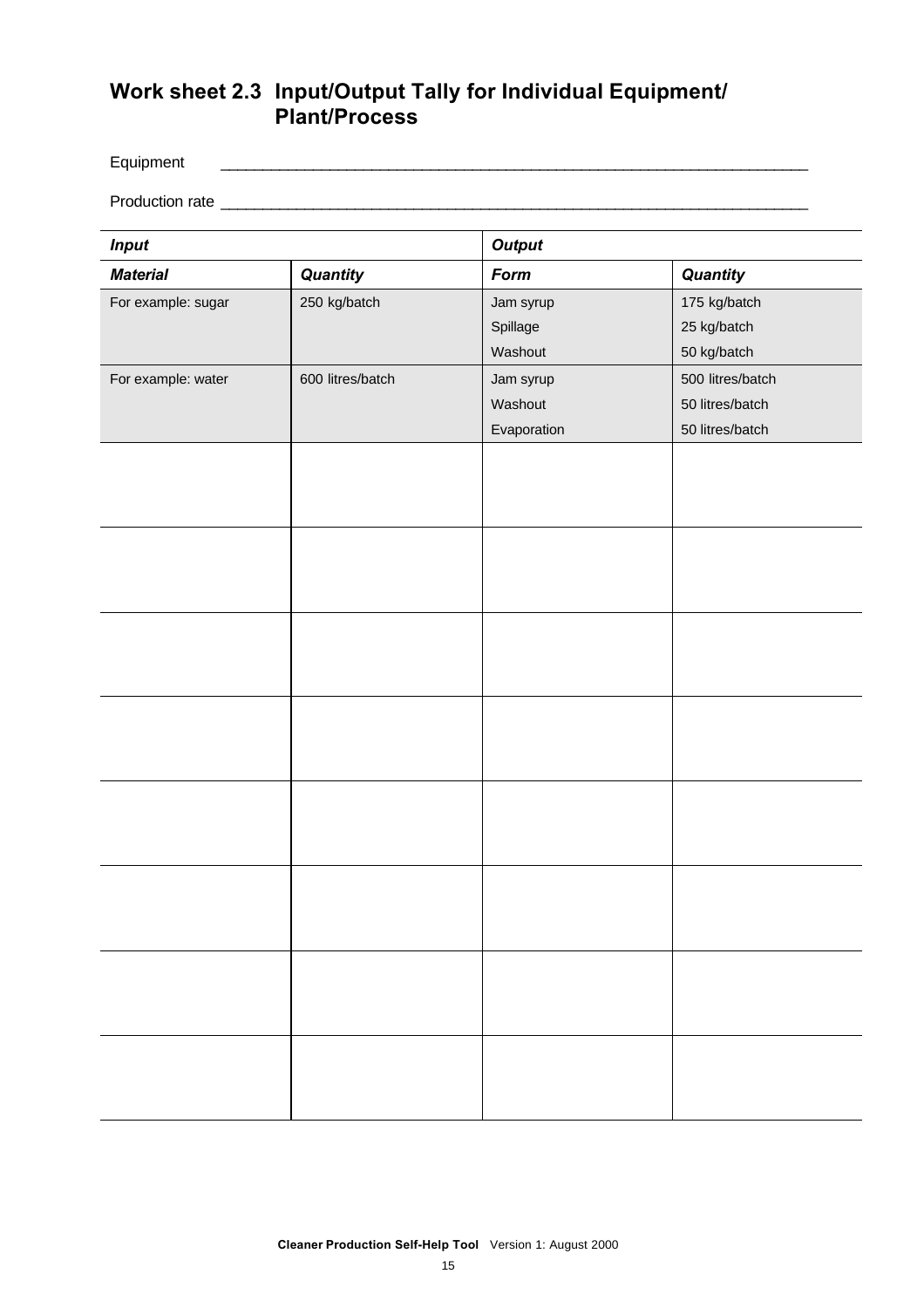#### **Work sheet 2.4 Consolidated Input Resources and Raw Materials Data**

|                          | $\overline{2}$       | $\mathbf{3}$        | $\boldsymbol{4}$ | $\sqrt{5}$     | $\bm{6}$            | $\overline{7}$          |
|--------------------------|----------------------|---------------------|------------------|----------------|---------------------|-------------------------|
| <b>Material/Resource</b> | <b>Name or Brand</b> | <b>Supplier</b>     | Packaging        | <b>Storage</b> | <b>Annual Usage</b> | <b>Annual Cost (\$)</b> |
| For example: sugar       | High Grade Sugar     | Sugar Suppliers P/L | <b>Bulk</b>      | Silo           | 400 tonnes          | \$520,000               |
|                          |                      |                     |                  |                |                     |                         |
|                          |                      |                     |                  |                |                     |                         |
|                          |                      |                     |                  |                |                     |                         |
|                          |                      |                     |                  |                |                     |                         |
|                          |                      |                     |                  |                |                     |                         |
|                          |                      |                     |                  |                |                     |                         |
|                          |                      |                     |                  |                |                     |                         |
|                          |                      |                     |                  |                |                     |                         |
|                          |                      |                     |                  |                |                     |                         |
|                          |                      |                     |                  |                |                     |                         |
|                          |                      |                     |                  |                |                     |                         |
|                          |                      |                     |                  |                |                     |                         |

Include all raw materials and resources which enter your processes or operations, including water and chemicals

- Name, brand or identification of the raw material or resource
- Name of current supplier
- Packaging form and size such as 200 L drum, cardboard boxes or bulk containers
- Method of storage such as underground or above ground tank, 20 L drums, internal or external, etc.
- 6 Actual annual usage in L, ML, kg, tonnes or  $m^3$ .
- Annual cost estimates of material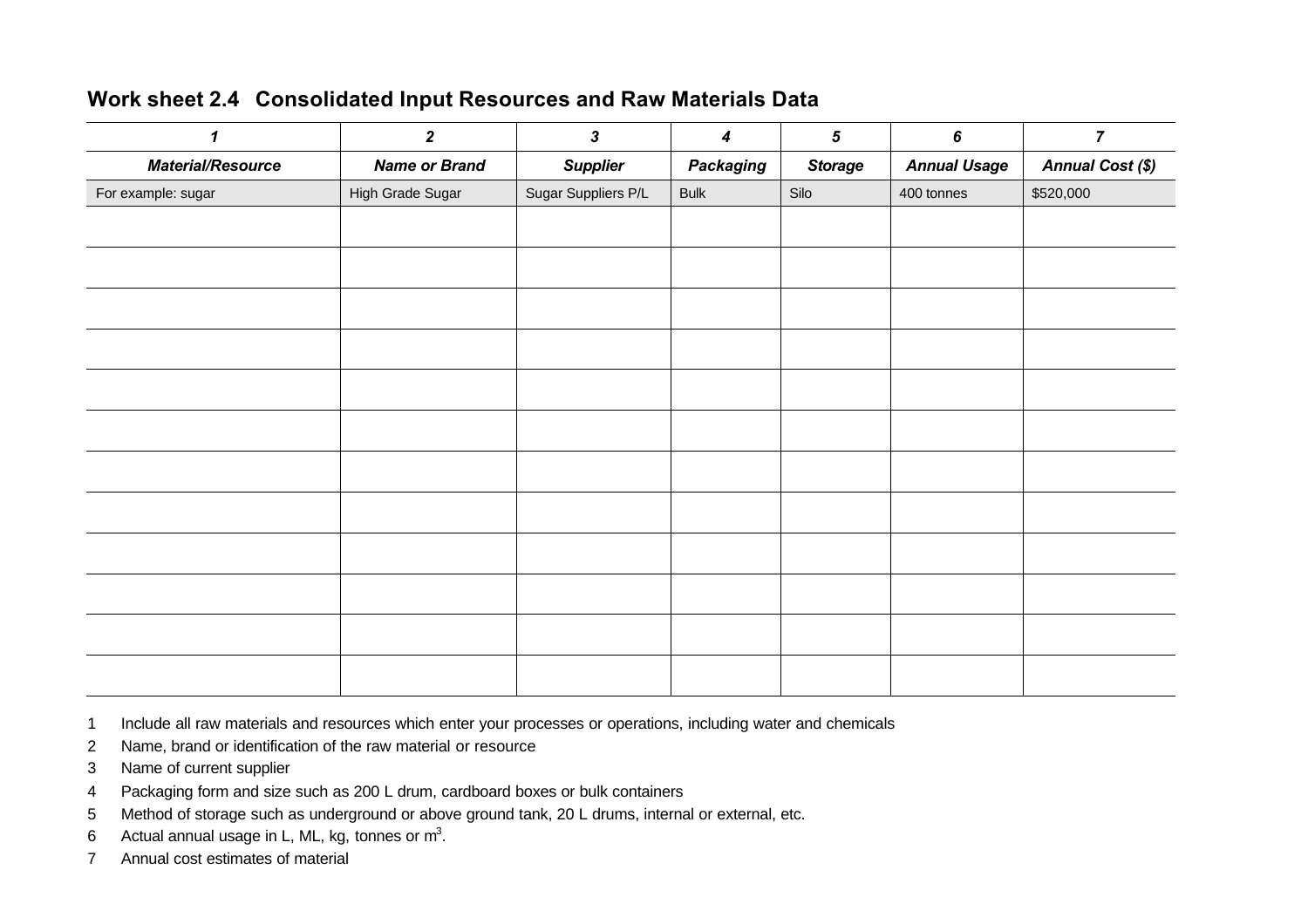| $\mathbf 1$                           | $\overline{2}$         | $\boldsymbol{3}$       | 4                | $\sqrt{5}$           | 6               | $\overline{7}$                     |
|---------------------------------------|------------------------|------------------------|------------------|----------------------|-----------------|------------------------------------|
| <b>Product or Service</b>             | <b>Type or Name</b>    | <b>Characteristics</b> | <b>Packaging</b> | <b>Storage</b>       | <b>Shipping</b> | <b>Generation</b><br>rate (annual) |
| For example: (Product) Strawberry Jam | Premium Strawberry Jam | Product                | 500 g            | Warehouse            | Truck           | 200,000 kg                         |
| For example: (Solid Waste) Glass      | Solid Waste            | <b>Broken Jars</b>     | <b>NA</b>        | 3 m <sup>3</sup> bin | Truck           | 3.2 tonnes                         |
|                                       |                        |                        |                  |                      |                 |                                    |
|                                       |                        |                        |                  |                      |                 |                                    |
|                                       |                        |                        |                  |                      |                 |                                    |
|                                       |                        |                        |                  |                      |                 |                                    |
|                                       |                        |                        |                  |                      |                 |                                    |
|                                       |                        |                        |                  |                      |                 |                                    |
|                                       |                        |                        |                  |                      |                 |                                    |
|                                       |                        |                        |                  |                      |                 |                                    |
|                                       |                        |                        |                  |                      |                 |                                    |
|                                       |                        |                        |                  |                      |                 |                                    |
|                                       |                        |                        |                  |                      |                 |                                    |

#### **Work sheet 2.5 Consolidated Output/Product/Waste Data**

- 1 Product (such as chocolate) or service (such as goods delivery)
- 2 Type of product (such as 'Premium Chocolate') or service (such as 'Urgent Goods Delivery')
- 3 Special characteristics including toxicity, whether liquid, solid or gaseous, and any handling requirements
- 4 Pack size and description such as '20 L steel cans', '125 g cardboard boxes' etc.
- 5 Method of storage for product
- 6 Method of product delivery
- 7 Provide annual rate of generation such as L/day, ML/year, m<sup>3</sup>/day, kg/week or tonnes/year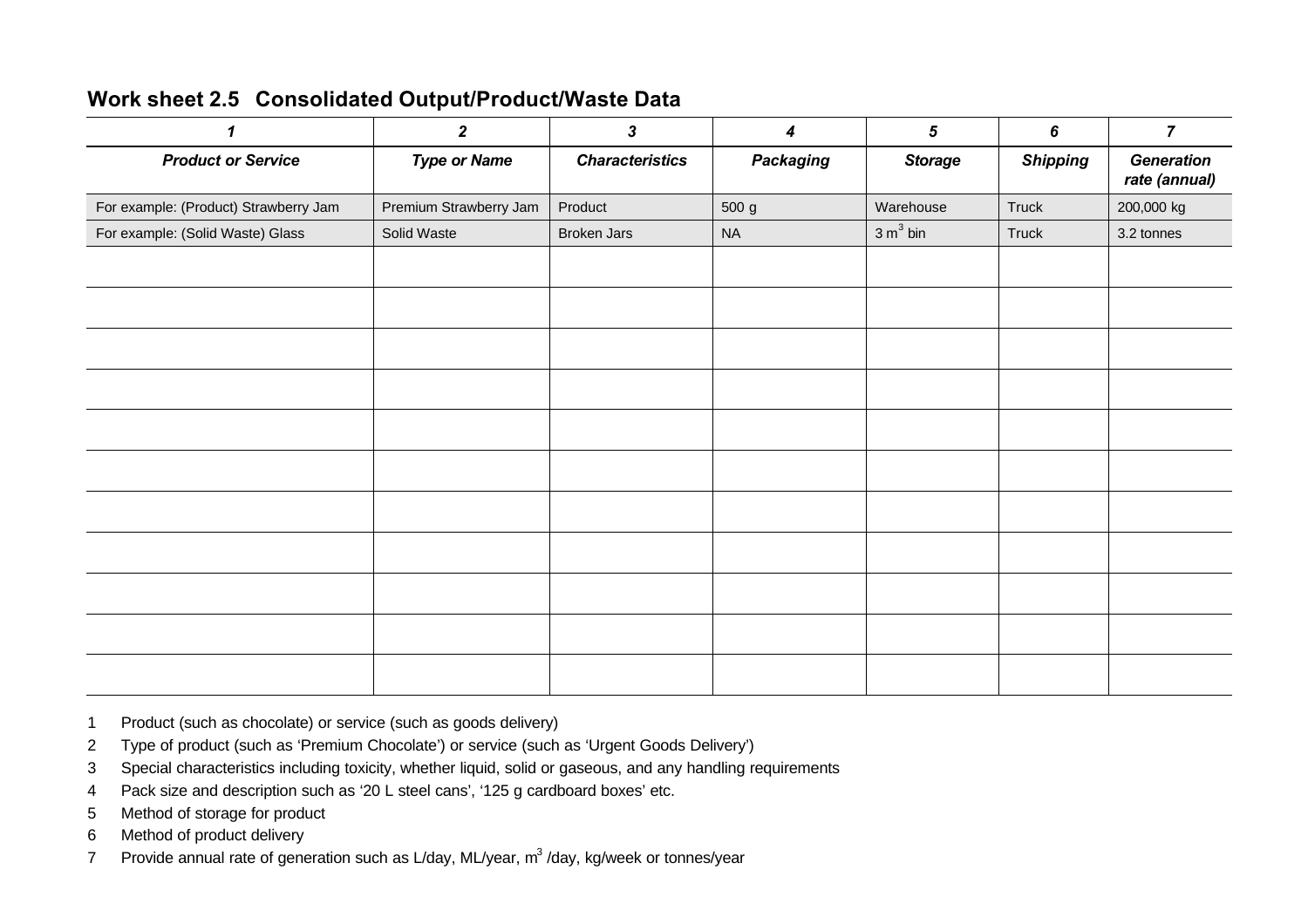#### HYPOTHETICAL EXAMPLE: ABC FOODS PTY LTD

#### **Task 2a Collecting Existing Data**

The nominated personnel from the ABC Foods Cleaner Production Team (J Graff and F Chart) searched through the company's records and found the original process flow diagrams and pipework diagrams dating back to the construction of the plant (1970). All of the diagrams and drawings were out of date and did not reflect current processes, equipment or pipework.

The team updated the drawings, and in the process discovered numerous unused pipes and unidentified valves. They also used this opportunity to update the floor waste and stormwater drainage diagrams.

#### **Task 2b Developing a Material Flow Assessment**

The nominated personnel (N Ventry and V Goodall) began with the site material inventory list and compiled a list of materials currently used for jam production. They also obtained material purchase records from the Accounts Payable Department and sales records from the Marketing Department.

Using the above records, the team could draw a simple material flow diagram as follows:

| <b>Sugar</b><br>↓                                  | <b>Fruit</b><br>↓ | <b>Pectin</b><br>↓ | <b>Jars</b><br>↓                                                     | <b>Labels</b><br>↓ | <b>Boxes</b><br>↓ | <b>Energy</b><br>↓              | <b>Water</b><br>↓ |
|----------------------------------------------------|-------------------|--------------------|----------------------------------------------------------------------|--------------------|-------------------|---------------------------------|-------------------|
|                                                    |                   |                    | <b>Processes &amp; equipment</b>                                     |                    |                   |                                 |                   |
| <b>Solid</b><br>Liquid<br>waste<br>waste<br>↓<br>↓ |                   |                    | Jam<br>₩                                                             |                    | emissions         | <b>Energy</b><br>emissions<br>↓ |                   |
|                                                    |                   |                    | (Jam in jars,<br>packed in cartons,<br>shrink wrapped<br>in plastic) |                    |                   |                                 |                   |

The most difficult task was quantifying the actual flow of materials in terms of mass and volume. As a starting point, the team agreed to monitor and assess the flows of the following:

| Inputs per year<br>(all purchased) | Outputs per year                                             |
|------------------------------------|--------------------------------------------------------------|
| kg of fruit                        | kg of jam in product sold                                    |
| kg of sugar                        | numbers of pallets used/reused                               |
| kg of pectin                       | number of product in jars sold                               |
| litres of water                    | kg and composition of solid waste generated (& disposed of)  |
| kg of caustic soda                 | litres & composition of wastewater generated (& disposed of) |
| no. of jars                        | number of damaged boxes recycled                             |
| no. of cardboard boxes             |                                                              |
| kWh of electricity                 |                                                              |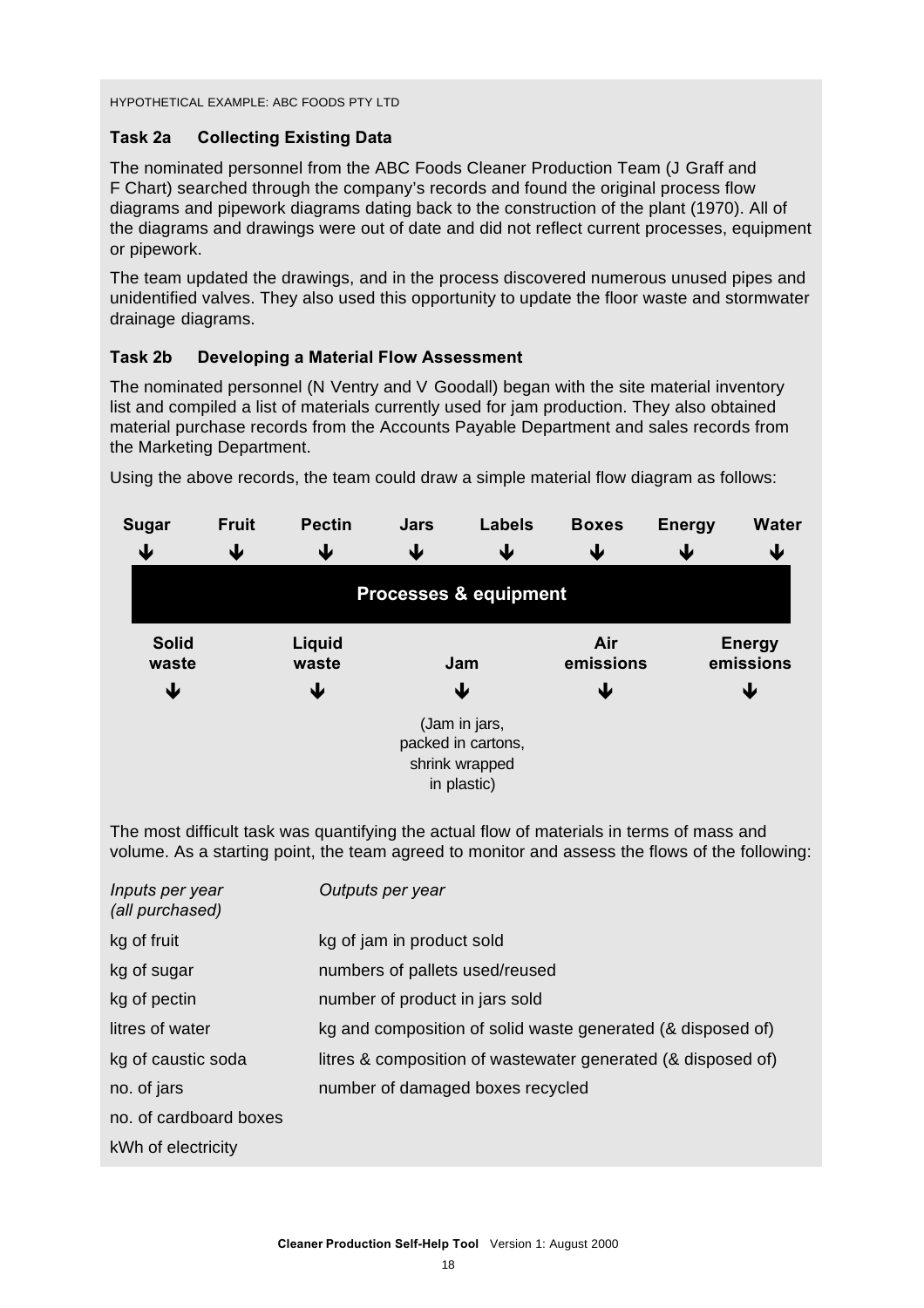### **Stage 3 Generating Cleaner Production Options**

#### **Task 3a Undertaking Detailed Assessments**

Depending on the findings of your initial assessment, you may need to find out more specific details about your wastes or energy use by conducting a detailed audit. Whichever audit tool you use, it is important to record your steps so that you can revisit your findings and measure your future performance.

#### **Waste Audit**

A waste audit shows your current patterns and costs of waste generation. This can be used to identify opportunities for waste avoidance, reuse or recycling. How complex your waste audit is depends on how complex your operations and services are.

It is usually necessary to look more carefully at the waste streams identified in Work sheet 2.5. This can be done using **Work sheet 3.1**, where you can characterise the waste streams and the waste management data:

- ü Look at types of waste, sources or causes, special characteristics such as toxicity, liquid, solid or gaseous.
- Note the rate and pattern of generation (such as intermittent or continuous), treatment requirements (on-site or off-site) and treatment costs.
- Detail all your costs associated with waste management, such as treatment, storage, labour, special handling requirements and cleaning operations, costs of raw materials in the waste and disposal costs.
- Evaluate what caused the waste in the first place. Causes could be product specification, type of inputs, technology factors (such as process design, equipment, piping), operating practices (such as planning or training), or waste handling procedures.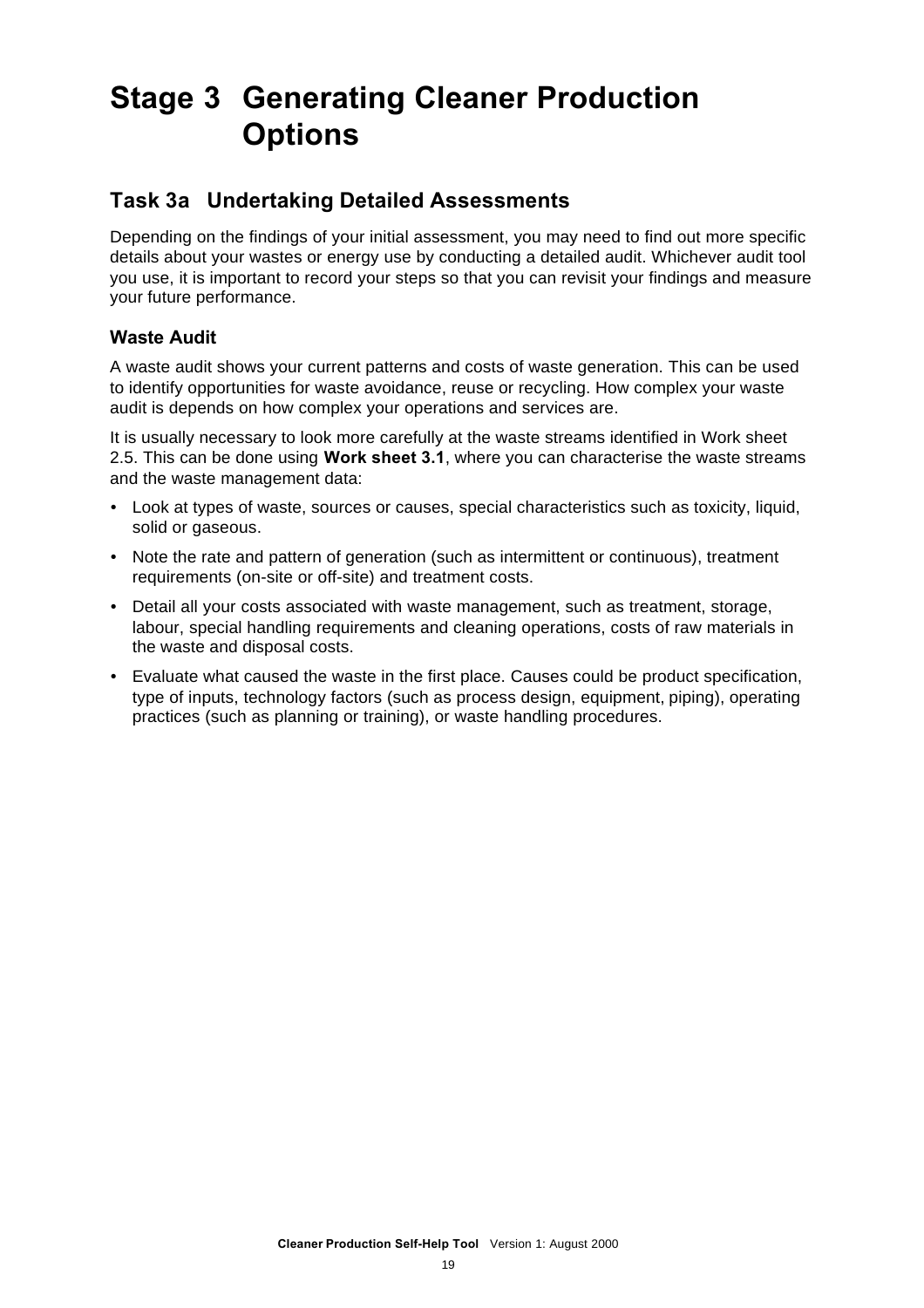|  | Work sheet 3.1 Waste Characterisation and Management Data (See example work sheet next page) |  |
|--|----------------------------------------------------------------------------------------------|--|
|--|----------------------------------------------------------------------------------------------|--|

| 1                   | $\overline{2}$        | $\mathbf{3}$             | 4                            | $\sqrt{5}$                | 6                                | $\overline{7}$                  | 8                              | 9                                | 10                             |
|---------------------|-----------------------|--------------------------|------------------------------|---------------------------|----------------------------------|---------------------------------|--------------------------------|----------------------------------|--------------------------------|
| <b>Waste stream</b> | Waste<br>source/cause | Waste<br>characteristics | <b>Generation</b><br>pattern | <b>Generation</b><br>rate | <b>Treatment</b><br>requirements | <b>Treatment</b><br>$cost(\$))$ | <b>Storage</b><br>requirements | <b>Disposal</b><br><b>Method</b> | <b>Disposal</b><br>$cost(\$))$ |
|                     |                       |                          |                              |                           |                                  |                                 |                                |                                  |                                |
|                     |                       |                          |                              |                           |                                  |                                 |                                |                                  |                                |
|                     |                       |                          |                              |                           |                                  |                                 |                                |                                  |                                |
|                     |                       |                          |                              |                           |                                  |                                 |                                |                                  |                                |
|                     |                       |                          |                              |                           |                                  |                                 |                                |                                  |                                |
|                     |                       |                          |                              |                           |                                  |                                 |                                |                                  |                                |
|                     |                       |                          |                              |                           |                                  |                                 |                                |                                  |                                |
|                     |                       |                          |                              |                           |                                  |                                 |                                |                                  |                                |
|                     |                       |                          |                              |                           |                                  |                                 |                                |                                  |                                |
|                     |                       |                          |                              |                           |                                  |                                 |                                |                                  |                                |
|                     |                       |                          |                              |                           |                                  |                                 |                                |                                  |                                |
|                     |                       |                          |                              |                           |                                  |                                 |                                |                                  |                                |
|                     |                       |                          |                              |                           |                                  |                                 |                                |                                  |                                |

1 All waste streams which are recycled or require treatment, and/or disposal such as glass, sludge, or reject product

2 Provide specific sources and causes of the waste including processes, equipment, piping, spillage, location, department, site or activity

3 Special characteristics including toxicity; liquid, solid or gaseous

4 Indicate whether occasional, intermittent or continuous

- 5 Provide rate of generation such as L/day, ML/year, m<sup>3</sup>/day, kg/week or tonnes/year
- 6 Indicate current requirements for treatment on-site or off-site, including reprocessing or recycling
- 7 On-site or off-site handling and treatment costs per year (including labour)
- 8 Indicate storage requirements before treatment or disposal
- 9 Indicate method of disposal, such as sewage treatment plant or landfill
- 10 Provide costs of disposal per year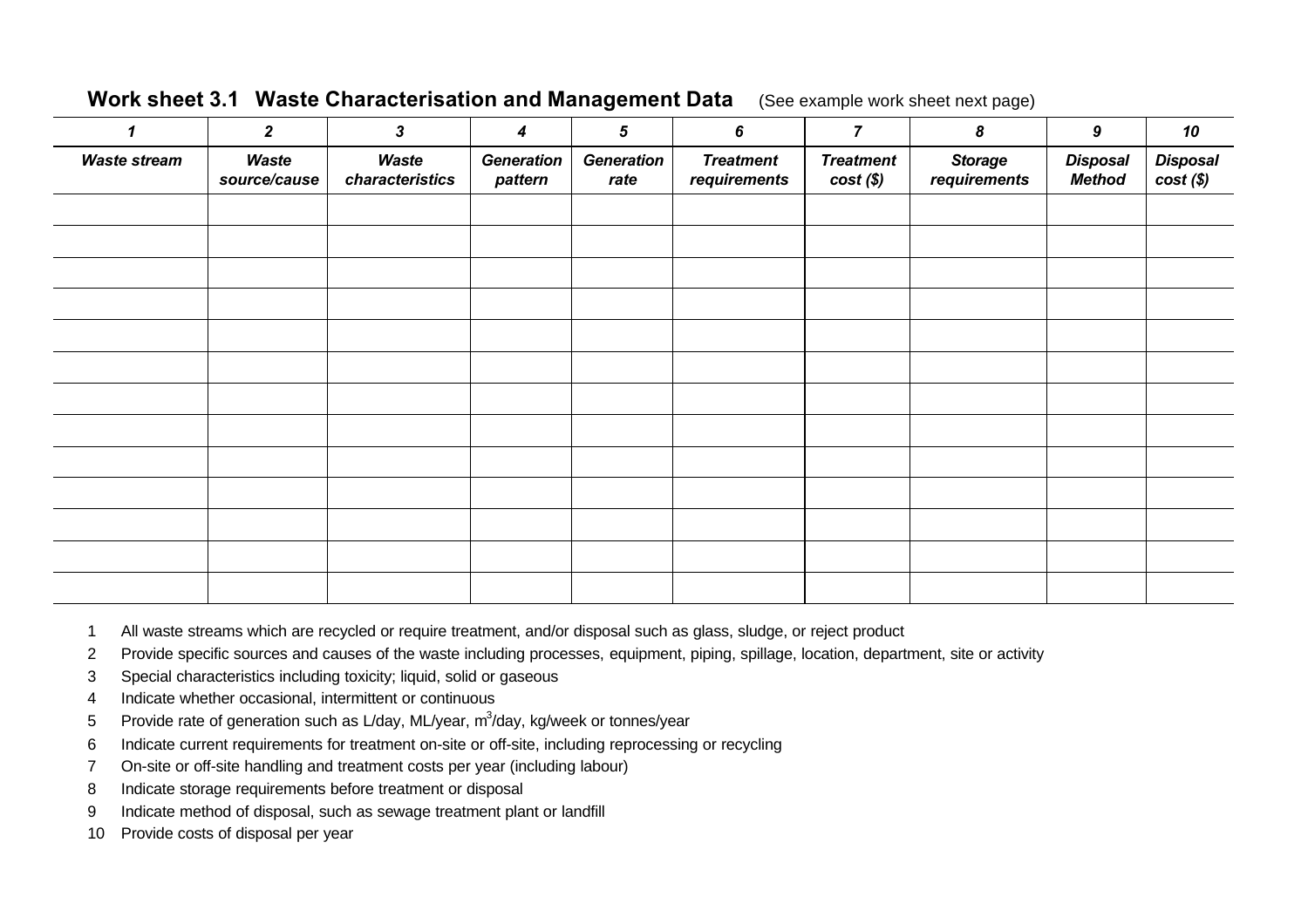| <b>Example Work sheet 3.1</b> | <b>ABC Foods Waste Characterisation and Management Data</b> |
|-------------------------------|-------------------------------------------------------------|
|                               |                                                             |

|                            | $\overline{2}$               | 3                               | 4                                                             | 5                         | 6                                | $\overline{7}$                  | 8                              | 9                                | 10                             |
|----------------------------|------------------------------|---------------------------------|---------------------------------------------------------------|---------------------------|----------------------------------|---------------------------------|--------------------------------|----------------------------------|--------------------------------|
| <b>Waste stream</b>        | Waste<br>source/cause        | Waste<br><i>characteristics</i> | <b>Generation</b><br>pattern                                  | <b>Generation</b><br>rate | <b>Treatment</b><br>requirements | <b>Treatment</b><br>$cost(\$))$ | <b>Storage</b><br>requirements | <b>Disposal</b><br><b>Method</b> | <b>Disposal</b><br>$cost(\$))$ |
| Wastewater                 | Jam Line 1<br>cleaning       | High BOD, SS and<br>sulfates    | Continuous                                                    | 3,000 kL/y                | Settlement                       | 1,000                           | Underground pit                | Sewage<br>under a TWA            | 16,000                         |
| Wastewater                 | Jam Line 2<br>cleaning       | High BOD, SS and<br>sulfates    | Continuous                                                    | 4,000 kL/y                | Nil                              | Nil                             | Nil                            | Sewage<br>under a TWA            | 25,000                         |
| Solid waste<br>(cardboard) | Production and<br>warehouse  | All recyclable                  | Continuous                                                    | 1 $m^3$ /week             | <b>Baling for</b><br>recycling   |                                 | Warehouse                      | Contractor to<br>landfill        | $***$                          |
| Solid waste (glass)        | Production                   | Some broken<br>All recyclable   | Continuous                                                    | $1$ t/y                   | <b>NA</b>                        | 35,000                          | External bin                   | Contractor to<br>landfill        | $***$                          |
| Solid waste (paper)        | Office                       | All recyclable                  | Continuous                                                    | 1 t/year                  | <b>NA</b>                        | for internal<br>labour          | External bin                   | Contractor to<br>landfill        | $***$                          |
| Solid waste (labels)       | Production                   | Recyclable?                     | Occasional,<br>due to faulty<br>labels or<br>machine<br>setup | Minor (but<br>costly)     | <b>NA</b>                        |                                 | External bin                   | Contractor to<br>landfill        | $***$                          |
| Solid waste (product)      | <b>Production</b><br>(QA/QC) | Out of spec. product            | Occasional                                                    | Minor (but<br>costly)     | <b>NA</b>                        |                                 | External bin                   | Contractor to<br>landfill        | $***$                          |
| Solid waste<br>(domestic)  | Canteen & site<br>management | General garbage                 | Continuous                                                    | $3 m3/$ week              | <b>NA</b>                        |                                 | External bin                   | Contractor to<br>landfill        | 3,600                          |

\*\*\* Included in the overall cost of domestic waste disposal

- 1 All waste streams which are recycled or require treatment, and/or disposal such as glass, sludge, or reject product
- 2 Provide specific sources and causes of the waste including processes, equipment, piping, spillage, location, department, site or activity
- 3 Special characteristics including toxicity; liquid, solid or gaseous
- 4 Indicate whether occasional, intermittent or continuous
- 5 Provide rate of generation such as L/day, ML/year, m<sup>3</sup>/day, kg/week or tonnes/year
- 6 Indicate current requirements for treatment on-site or off-site including reprocessing or recycling
- 7 On-site or off-site handling and treatment costs per year (including labour)
- 8 Indicate storage requirements before treatment or disposal
- 9 Indicate method of disposal, such as sewage treatment plant or landfill
- 10 Provide costs of disposal per year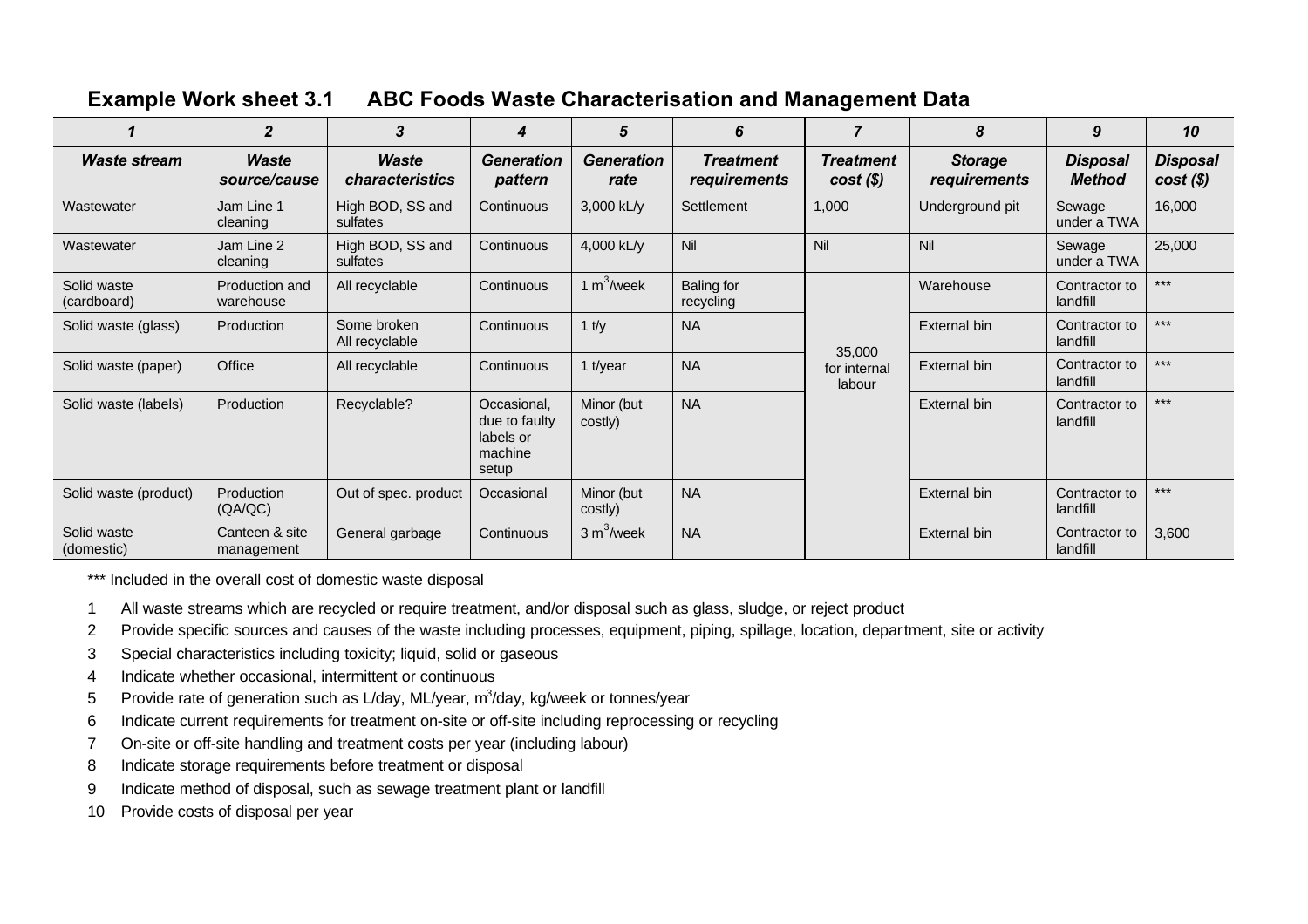#### **Task 3a, continued**

#### **Energy Audit**

Using less energy cuts operating costs and benefits your bottom line. An energy audit shows your current patterns and costs of energy consumption. This can be used to identify opportunities for reducing or eliminating inefficient use of energy, as well as for looking at alternative fuel sources which could be cheaper.

To carry out a basic energy audit you should:

- examine current energy consumption patterns through historical usage data for all forms of energy (natural gas, electricity, LPG and other fuels)
- ü gather information on energy costs and compare them to production or business activity so that energy performance indicators can be established and monitored, such as energy (MJ) used per tonne of product
- review current contractual arrangements, particularly relating to electricity tariffs and power factors.

**Work sheet 3.2** is a good starting point for a simple energy review. Annual usage of the main sources of energy to the plant should be related to the output achieved (e.g. total MJ/tonne of product). If this is done for a set of periods (years/months/weeks) — past or future — the changes in energy usage rates will reveal questions and suggest answers to help minimise energy consumption.

Australia now has a competitive electricity supply market, which enables substantial users of power to obtain competitive bids and enter into period contracts. To enable you to explore your options, a list of suppliers is provided by the Electricity Supply Association of Australia at www.esaa.com.au (including links to Association members).

Once you know your current energy consumption patterns and costs, you can identify and eliminate inefficiencies and also look at alternative fuel sources. As heating and cooling are usually the most energy-intensive operations, special attention should be given to these areas. On the other hand, lighting and appliances can often offer simple and cost-effective means of saving on energy costs.

#### **Further Information**

Additional guidance on energy audits is found in Australian Standards:

- ü *AS2725 1984 Guidelines for reporting energy use as part of the energy audit*
- ü *AS3598 1990 Energy management programs Guidelines for the preparation of an energy audit brief*.

Further information can also be sought from the relevant agencies listed on p 40 of this document.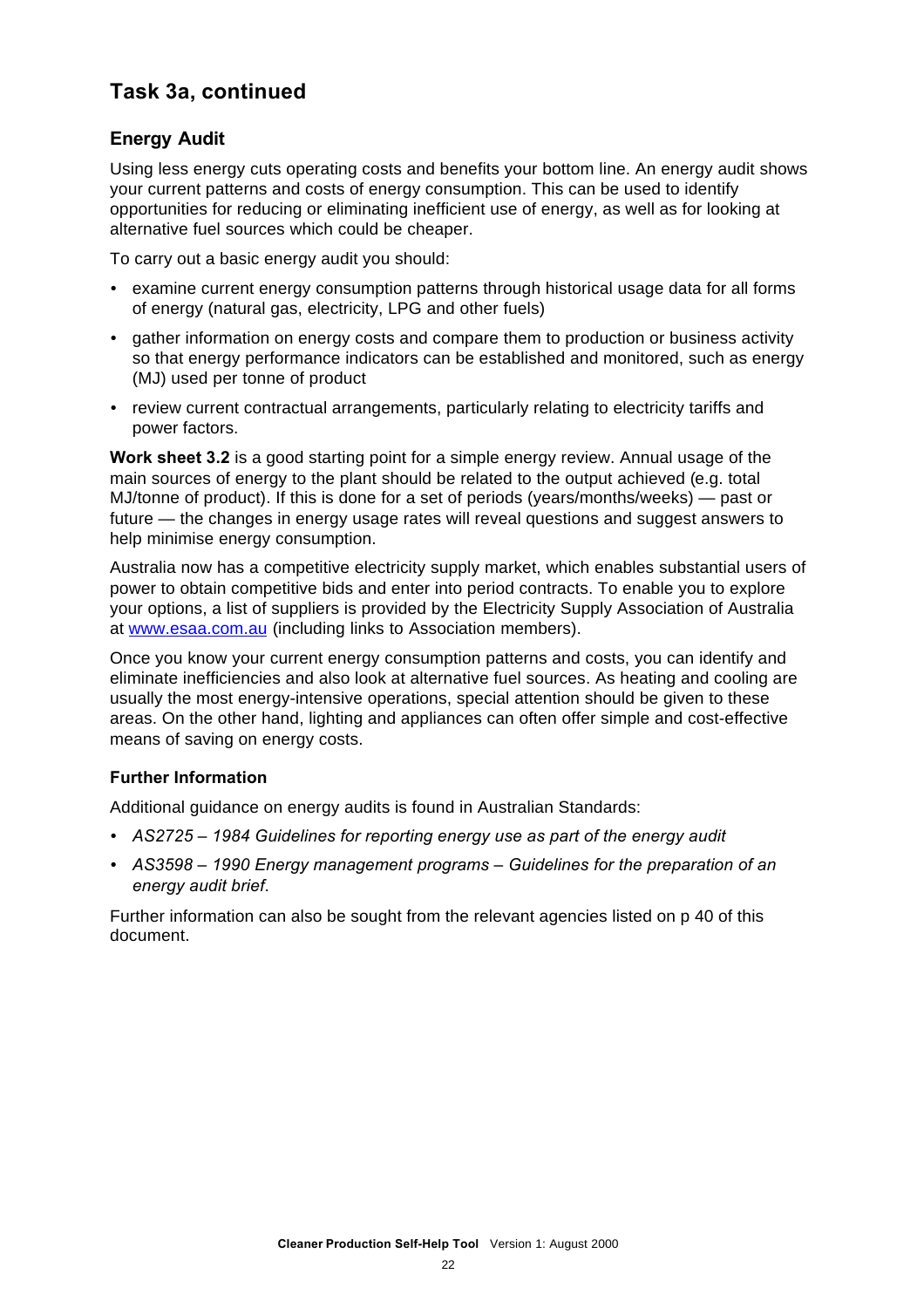#### **Work sheet 3.2 Simple Energy Review**

What are the main forms of energy used in your plant/site? What are their annual usage rates and costs?

| Form of energy | Annual usage rate | Annual cost (\$) |
|----------------|-------------------|------------------|
| Natural gas    | GJ                |                  |
| Electricity    | kWh               |                  |
| <b>LPG</b>     | kg                |                  |
| Coal           | tonnes            |                  |
| Fuel oil       | kL                |                  |
| Petrol         | kL                |                  |
| Other          |                   |                  |
|                |                   |                  |
|                |                   |                  |
|                |                   |                  |

Nominate the major energy users in your plant/site

| <b>Energy used by</b>             | Max. electrical demand <sup>1</sup><br>(kW or kVa) | Energy consumption <sup>2</sup><br>(kWh) |
|-----------------------------------|----------------------------------------------------|------------------------------------------|
| Steam and hot water<br>generation |                                                    | (kWh/GJ)                                 |
| Refrigeration                     |                                                    |                                          |
| Pumps                             |                                                    |                                          |
| Air compressors                   |                                                    |                                          |
| Fans                              |                                                    |                                          |
| Conveyors                         |                                                    |                                          |
| Lighting                          |                                                    |                                          |
| <b>Electric heating</b>           |                                                    |                                          |
| Vacuum pumps                      |                                                    |                                          |
| Mixing & agitation                |                                                    |                                          |
| Other                             |                                                    |                                          |
|                                   |                                                    |                                          |
|                                   |                                                    |                                          |
|                                   |                                                    |                                          |
|                                   |                                                    |                                          |

<sup>1</sup> obtained from equipment plate

 $2$  obtained from sub-meters (if installed), or calculated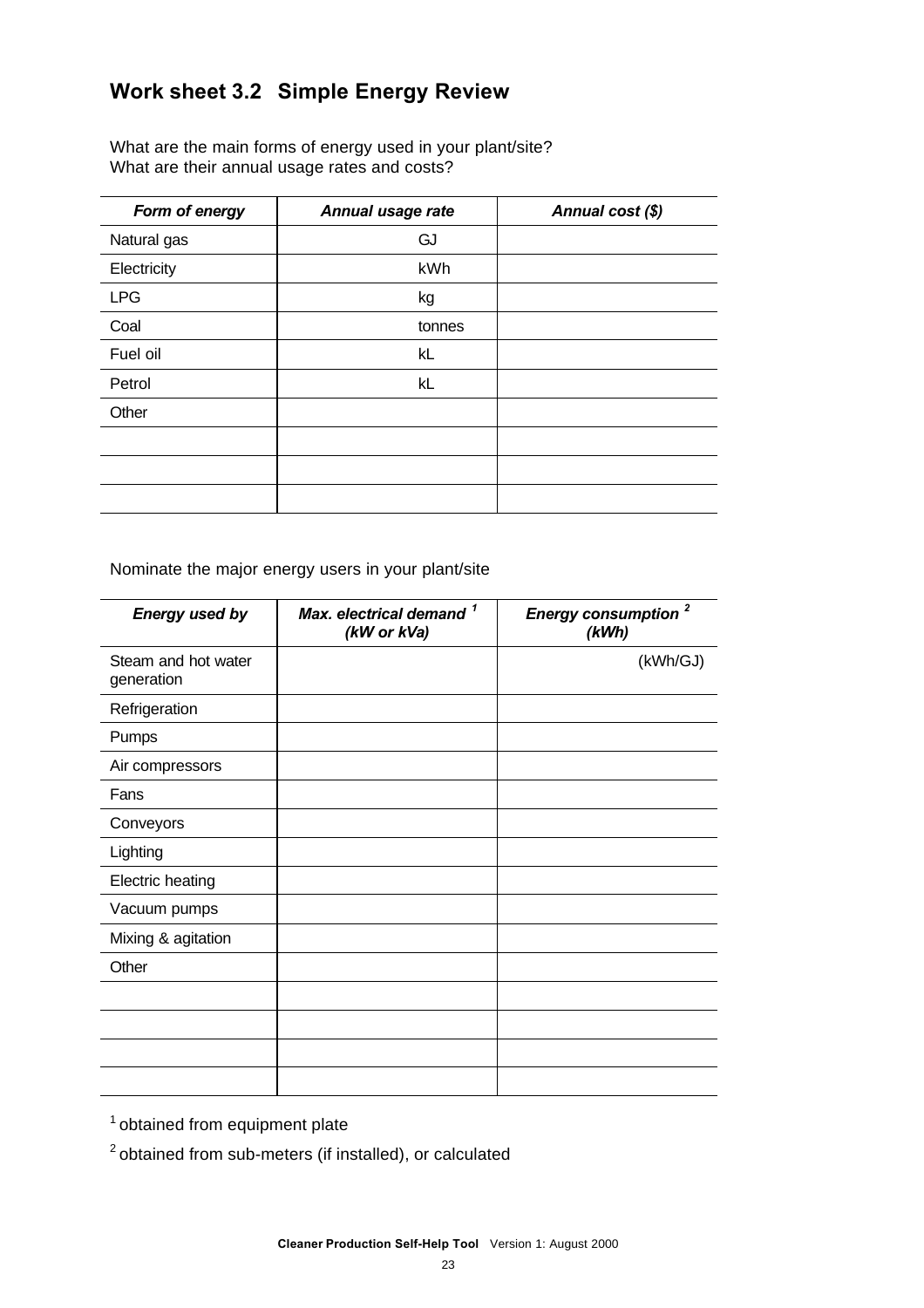#### **Task 3a, continued**

#### **Environmental Audit**

Environmental audits are a means of identifying the overall environmental impacts made by your business, so that changes in processes and practices can be assessed and implemented. Environmental audits can cover:

- noise and air emissions and wastewater discharges to the environment
- contamination of land
- ü storage and handling of hazardous and toxic substances
- environmental reporting and recording systems
- environmental management procedures and staff training.

An environmental compliance audit is an assessment of activities that determines whether the business is meeting regulatory requirements. It is usually performed by an independent auditor. However, you will find it useful to carry out your own review of environmental compliance from time to time. Environmental compliance has environmental, financial and social benefits that contribute to your triple bottom line.

A simple environmental review checklist is provided in **Work sheet 3.3**.

#### **Further Information**

Additional guidance on environmental audits can be found in the Australian Standard *AS/NZS ISO 14010 – 1996 Guidelines for environmental auditing – General principles*.

Further information can also be sought from the relevant agencies listed on page 40 of this document. The NSW EPA website (www.epa.nsw.gov.au) provides links to online environmental legislation provided by the Australasian Legal Information Institute.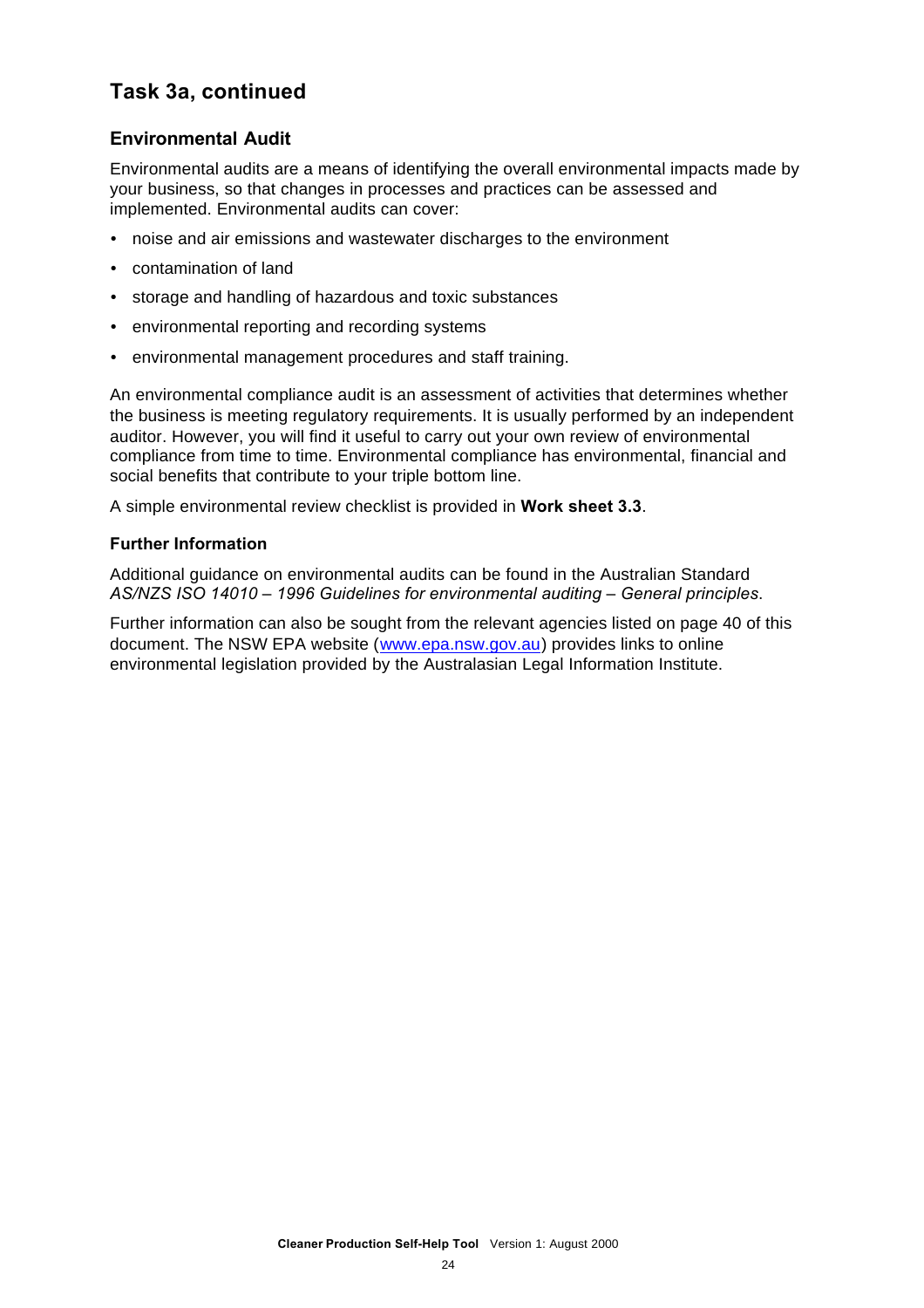### **Work sheet 3.3 Simple Environmental Review Checklist**

|                  | <b>Questions</b>                                                                                                            | <b>Yes</b> | <b>No</b> | <b>Notes</b> |
|------------------|-----------------------------------------------------------------------------------------------------------------------------|------------|-----------|--------------|
| 1                | Does the site require a licence issued by the<br>NSW EPA under the Protection of the<br><b>Environment Operations Act?</b>  |            |           |              |
| 1a               | If so, is the licence current?                                                                                              |            |           |              |
| $\overline{2}$   | Does the site require a licence issued by<br>WorkCover under the Dangerous Goods Act?                                       |            |           |              |
| 2a               | If so, is the licence current?                                                                                              |            |           |              |
| 3                | Are there any underground tanks on site for the<br>storage of dangerous goods such as petrol?                               |            |           |              |
| 3a               | If so, are they regularly monitored for leaks?                                                                              |            |           |              |
| 4                | Are toxic chemicals stored and used on site?                                                                                |            |           |              |
| 4a               | If so, are they stored in bunded areas and<br>precautions taken to minimise spillage and<br>discharges to the environment?  |            |           |              |
| 5                | Does the site generate and emit high levels<br>of noise?                                                                    |            |           |              |
| 5a               | Has the site had any noise complaints from<br>nearby residents?                                                             |            |           |              |
| 6                | Does the site discharge any wastewaters or<br>stormwater to nearby creeks or waterways?                                     |            |           |              |
| 6a               | If so, are such discharges monitored and<br>controlled?                                                                     |            |           |              |
| $\overline{7}$   | Does the site generate and discharge process<br>wastewaters (trade waste)?                                                  |            |           |              |
|                  | If so, are they:                                                                                                            |            |           |              |
| 7a               | a) stored and discharged through appropriate<br>means (such as to sewer under a Trade<br>Waste Agreement)                   |            |           |              |
| 7b               | b) stored and disposed of through a licensed<br>contractor?                                                                 |            |           |              |
| 8                | Are solid and other wastes (other than<br>wastewater) stored appropriately and disposed<br>of through licensed contractors? |            |           |              |
| $\boldsymbol{9}$ | Does the site generate hazardous wastes?                                                                                    |            |           |              |
| 9a               | If so, are they properly labelled, stored and<br>disposed of through licensed contractors?                                  |            |           |              |
| 10               | Does the site have any air discharges such as<br>odours, gas, dust or process vents?                                        |            |           |              |
| 10a              | If so, are such discharges monitored and<br>controlled?                                                                     |            |           |              |
| 11               | Are there any emergency response procedures?                                                                                |            |           |              |
| 12               | Are employees trained in environmental<br>awareness and management?                                                         |            |           |              |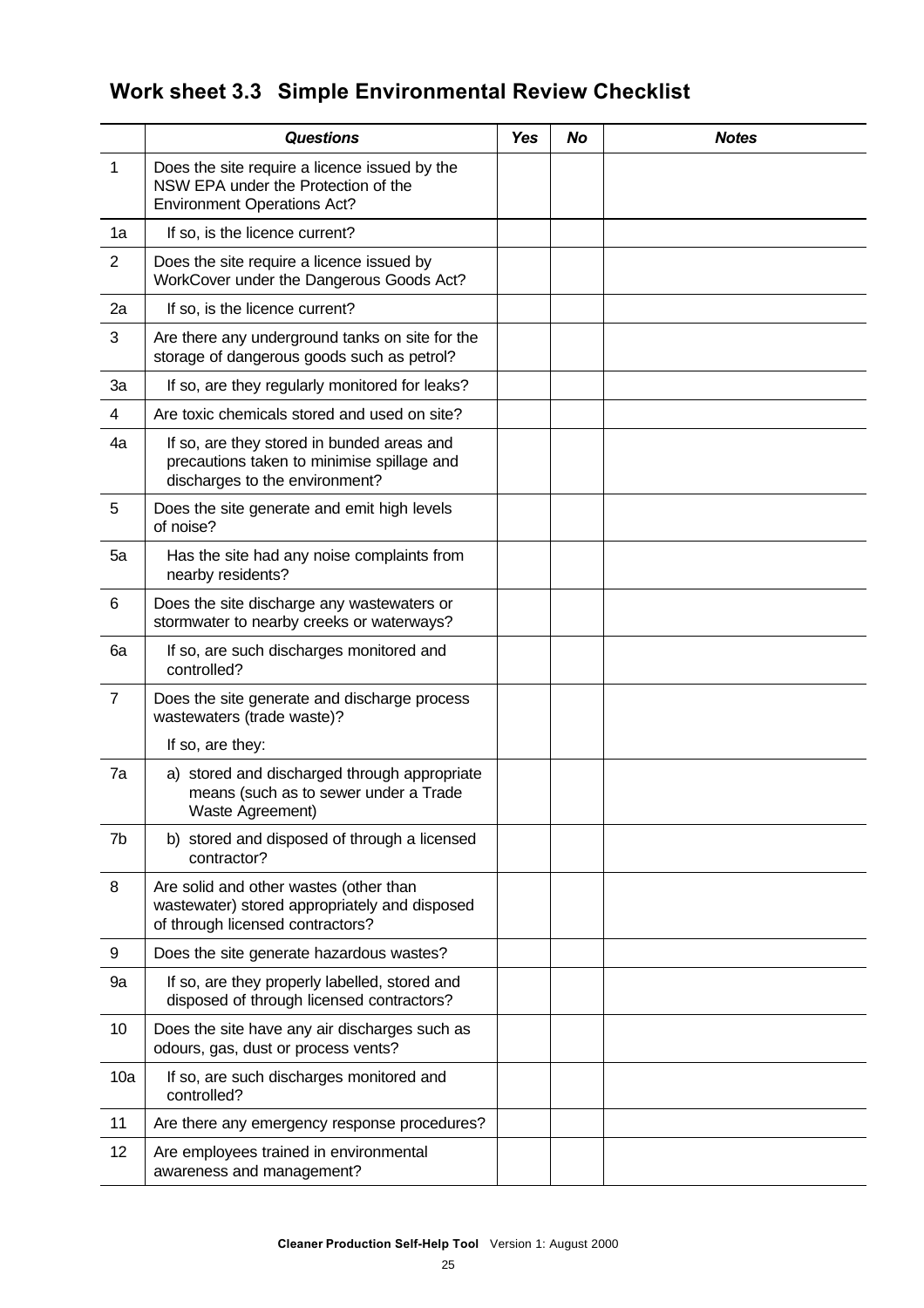#### **Task 3b Identifying Cleaner Production Options**

Once the causes of the wastes, emissions and energy losses have been identified, look at options to eliminate, reduce or control these causes. Determining the most appropriate option will often involve creative thinking and brainstorming by the Cleaner Production Team. Ideally the project leader or champion should encourage the Team to question current methods and technologies, and explore new and different ideas. The following questions might be asked:

- Can we minimise or eliminate waste generation by modifying the product in any way?
- ü Which input (e.g. toxic or hazardous material) needs to be substituted to minimise or eliminate waste generation?
- Can we modify the technology (e.g. process design, equipment or piping) to minimise or eliminate waste generation?
- Can we improve our housekeeping (e.g. procedures or training) to minimise or eliminate waste generation?
- Can we reuse or recycle our wastes on site?
- What is the 'best practice' within industry, in Australia and overseas?

#### **Remember, it is generally better to reduce or eliminate the cause of the waste, rather than reuse or recycle.**

Any ideas generated should be recorded, but not judged or evaluated at this point. It is important that idea generation is done in a positive environment, where all members can contribute freely without criticism.

#### **Station Control**

One of the best practice techniques used for housekeeping is 'station control' whereby operators or shop floor teams are given ownership of their space. The occupants are given responsibility for organising the workspace and keeping it tidy. They dispose of the waste, rather than relying on cleaners. This provides an incentive to minimise waste in the operations. To obtain information on sources of advice, please contact the NSW Department of State and Regional Development (see page 40 of this document).

#### **Education and Training**

Educating and training staff is also a popular option. As many staff as possible may be encouraged to participate in cleaner production teams, and thereby become familiar with the material and methodology. Consultants can be commissioned to conduct in-house training. Environment Australia maintains an environmental education database on Australian environmental courses at tertiary level accessible via the internet (see page 38 of this document).

#### **Environmental Management Systems**

Businesses with the ability to operate formal management systems can consider adopting an environmental management system. Such a system locks good environmental practices into the formal operating procedures of the business. Responsibilities, records and reporting requirements are clearly defined, and the system is subject to audit and could be certified to the International Standard ISO 14001. (Contact details are provided on page 39 of this document.) Establishing such a system can give confidence to multinational and government customers, and can result in these attractive markets opening up to the business.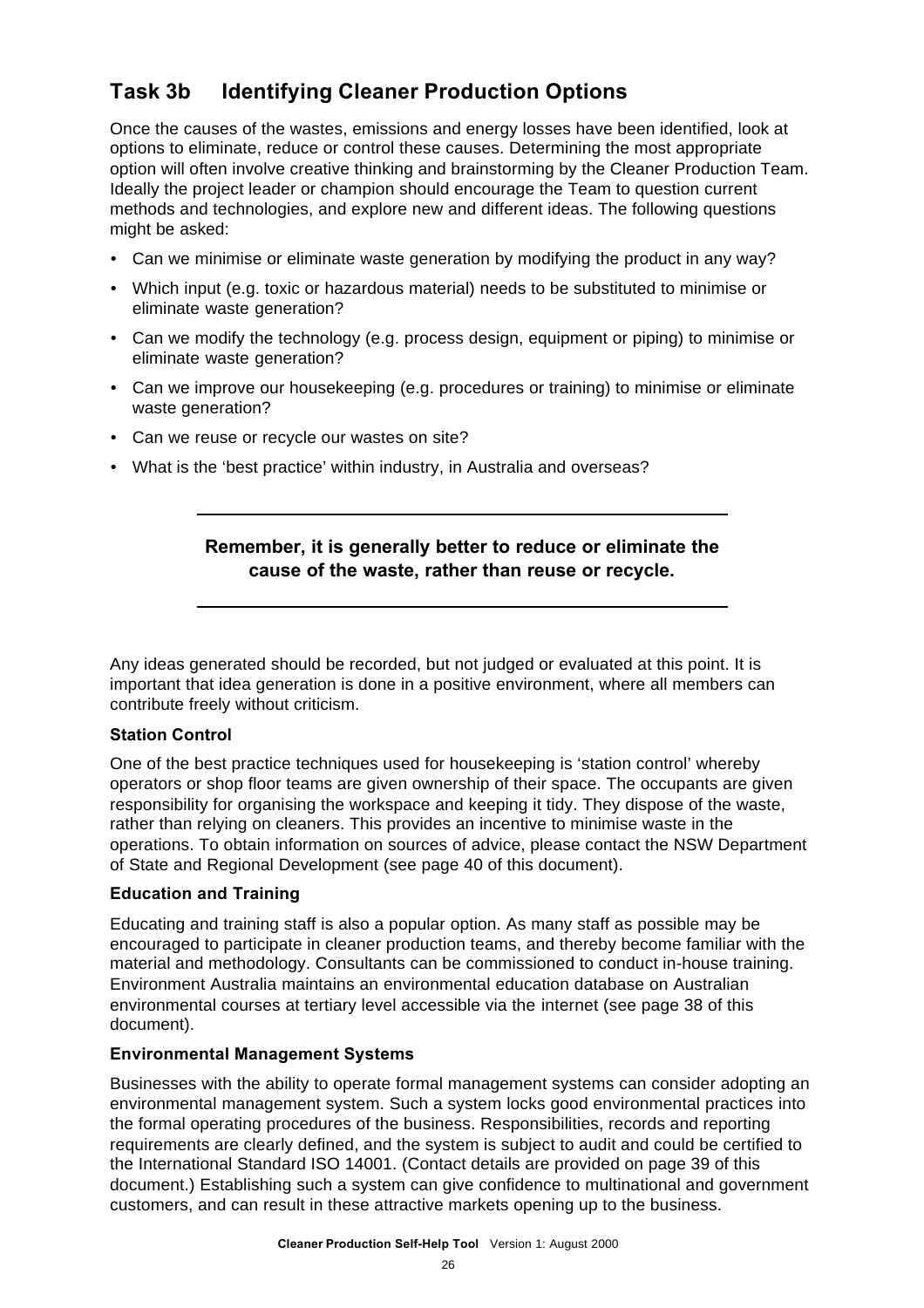#### **Waste**

#### **Task 3a Detailed Assessment: Waste Audit at ABC Foods**

At ABC Foods it was considered important to compile a comprehensive list of all waste streams. With the assistance of production personnel, the Site Manager, Warehouse Manager and the Accounts Department, a work sheet characterising the waste was completed (See **Example Work sheet 3.1** on page 22).

Poor record-keeping meant many vital pieces of information were not available. From efficiency and productivity points of view, there was virtually no data on, and certainly no assessment of, the efficiency of material utilisation. In other words, there was no way of calculating how much fruit was used for each kilogram of jam produced. Nor was there any data on quantities of water and chemicals needed for each kilogram of jam. The company assessed the *total cost of production* for marketing and pricing of the products sold, but did not break down the various elements of cost, particularly in terms of material utilisation and wastage.

The comprehensive waste auditing exercise, completed over two months, gave the Cleaner Production Team a much better understanding of material flow. In some instances the Team were surprised about the quantities of waste generated, and the costs of waste management (see **Example Work sheet 3.1**). In particular, there were considerable volumes of wastewater generated. More importantly, each litre of wastewater took with it quantities of:

- product (jam) which included the raw materials such as sugar and fruit
- $\cdot$  energy (heat)
- chemicals.

#### **Task 3b Identifying Cleaner Production Options from the Waste Audit**

During one of the brainstorming sessions following the audit, the high costs of discharging (wasting) these resources to the sewer motivated the Team to consider a number of options for reducing wastewater generation (and the pollutants within the wastewater streams), including:

- ü examining housekeeping practices and operating procedures, and making improvements as required
- ü examining staff awareness of environmental issues and cleaner production techniques, and preparing a training program where required
- upgrading the washing system to use alternative chemicals and less water
- installing a dissolved air flotation (DAF) system, to treat the wastewater before discharge to sewer.

At another brainstorming session, the Team suggested developing a waste-tracking system, whereby each department would record the waste generated each day in terms of type and quantity. This data would be used in monitoring the following key performance indicators:

- wastewater generated per kg of jam produced
- solid waste glass generated per kg of jam produced
- solid waste packaging generated per kg of jam produced
- solid waste 'out of spec' product generated per kg of jam produced
- overall cost of waste management as a proportion of production cost.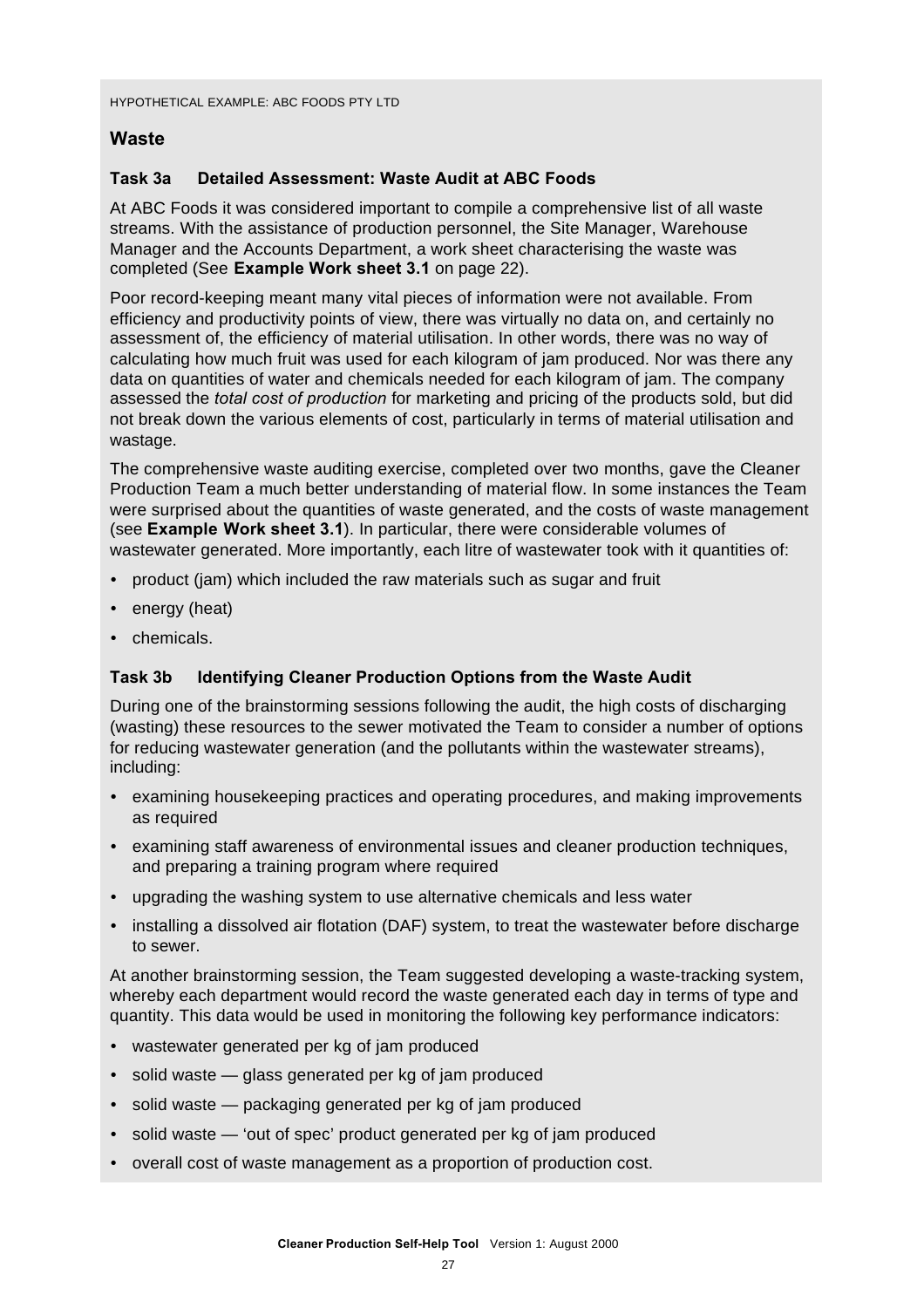#### **Energy**

#### **Task 3a Detailed Assessment: Simple Energy Audit at ABC Foods**

At ABC Foods, a simple energy audit was carried out by the nominated staff. This took one month to complete. They started by obtaining electricity usage data from the electricity bills for the past three years. Unfortunately, the bills covered all of the site and did not separate the administration from the production areas. To get a better idea of the energy usage in production, the team estimated the energy usage in the administration building by carrying out an energy audit of all lighting and air conditioning loads, to arrive at the net consumption by production.

The team was also able to obtain the typical load profile of the site from the power supply company. The total load peaked mid-afternoon at about 50 kW above the average level over the day. The supplier's engineer also reported that the power factor was relatively low at the plant.

The most important finding was the relatively high energy used in the cooking and refrigeration processes. The other high user of energy was the washing of jam kettles and piping, which used hot water. These preliminary findings gave the Team a focus for identifying opportunities for improvement.

#### **Task 3b Identifying Cleaner Production Options from the Energy Audit**

Following the audit, the Team held a brainstorming session and identified many opportunities for energy savings including:

- altering the production schedule to alternate the loading of the coolers. This would also result in the washing loads being spaced out, with a net effect of levelling the load and reducing the demand components of the monthly power bill
- installing a capacitor bank to improve the power factor, further lowering the power bill
- installing a heat exchanger, to use the heat in the washwater to preheat the cooking batch. This would reduce the energy needed in the cooking process by 15%
- ü using alternative cleaners for washing some equipment, to reduce the amount of hot water required
- replacing the electric jam cooking system with natural gas cookers
- separately metering the energy usage in production areas
- using a lower temperature of hot water for washing (providing health standards are met)
- time control of air conditioning so that the system is not used unnecessarily
- using more energy-efficient lighting in the offices and plant room
- using more spot lighting in critical production areas instead of excessive general lighting
- using more natural light by installing clear panels in the roof
- staff education to improve housekeeping (for example, turning lights and machinery off when not in use).

At a separate meeting the Team developed a set of key performance indicators for future monitoring, as follows:

- the overall energy used in the plant (MJ) per kg of jam produced
- the amount of hot water used for washing per kg of jam produced
- $\cdot$  the monthly maximum demand of the plant (kVA).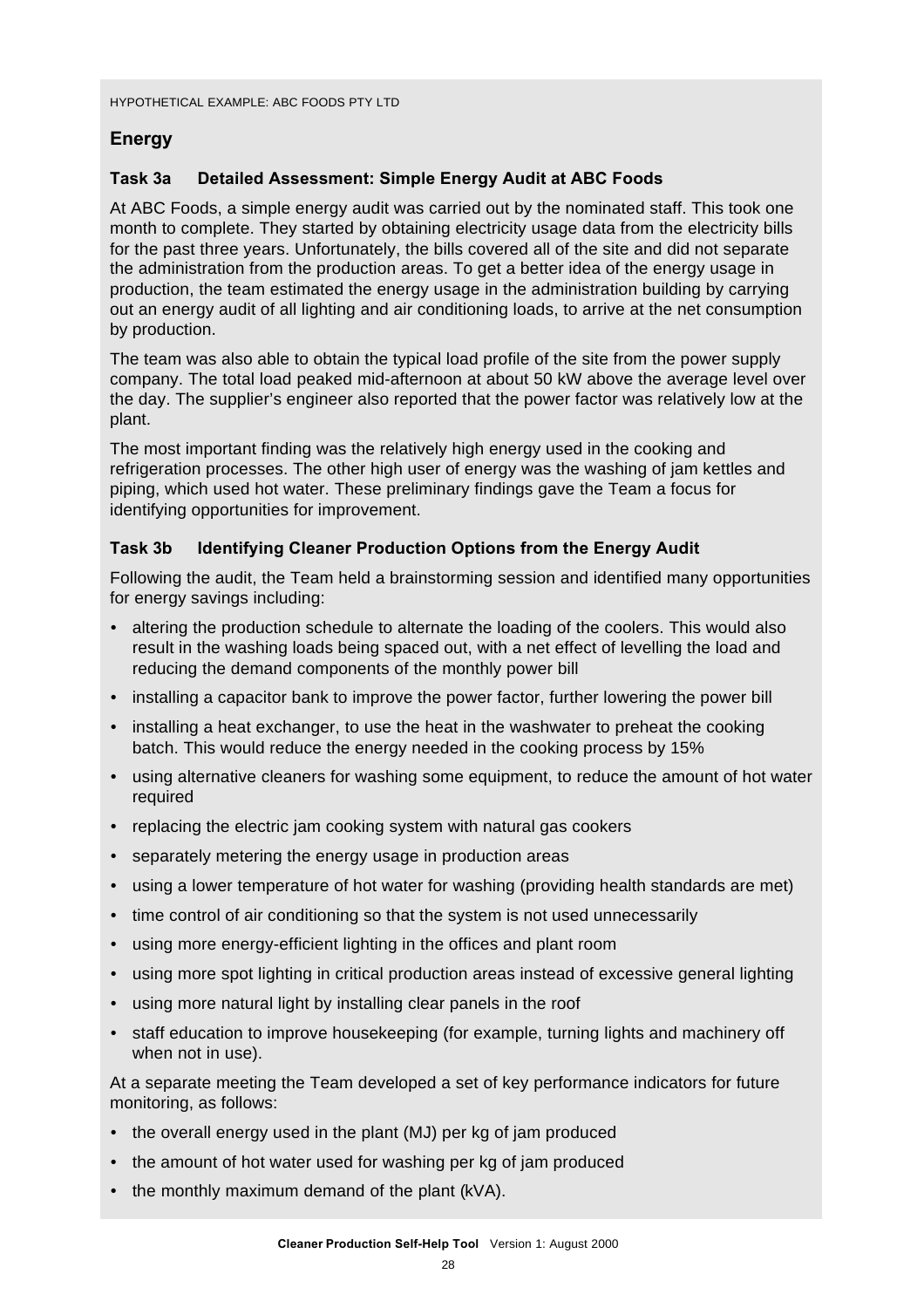### **Stage 4 Evaluating Cleaner Production Options**

#### **Task 4a Technical, Economic and Environmental Feasibility**

Once the Cleaner Production Team has a set of options, it's time to decide those to be considered further. Viable options need to be ranked. Some may not be feasible at present, so these should be set aside for consideration in the future. Next, the technical, economic and environmental feasibility of the options should be examined.

#### **Technical Feasibility**

Technical feasibility examines whether the technology is available to the firm, is appropriate, and can achieve the required changes. This may involve talking to manufacturers or providers of services.

#### **Economic Feasibility**

Economic feasibility compares current savings with costs of implementing the option. The likely payback period for any capital investment is often the simplest method for assessing economic feasibility.

The payback period is the time it will take to save the money spent to change or improve a process or operation, and is expressed as:

Payback period = Capital investment and project costs (years) Net savings in operating costs per year

Make sure that all relevant implementation costs and possible operating cost savings are accounted for.

#### **Environmental Feasibility**

Environmental feasibility determines the environmental benefits or effect (positive or negative) of each option on the company's environmental objectives, regulatory requirements, customers, employees and the general community.

#### **Setting Priorities**

Based on these considerations, re-screen the viable options and set priorities for implementation. Priorities may be based on greatest return, urgency or simply availability of financial resources. If an option is beyond current financial resources, in some cases you may be able to divide the option into a number of affordable stages. Use **Work sheet 4.1** to record your findings.

The Cleaner Production Team should present these options to management and staff. Priorities should be consistent with the Company's business and operating plans.

Management approval of the options chosen for implementation, and the related budget, usually needs to be recorded in writing and announced internally in the company (through circulars, newsletters and notice boards). Creating wide awareness of cleaner production projects brings about smooth implementation and provides recognition to the Cleaner Production Team. Usually these types of initiatives also win improved staff morale and customer support.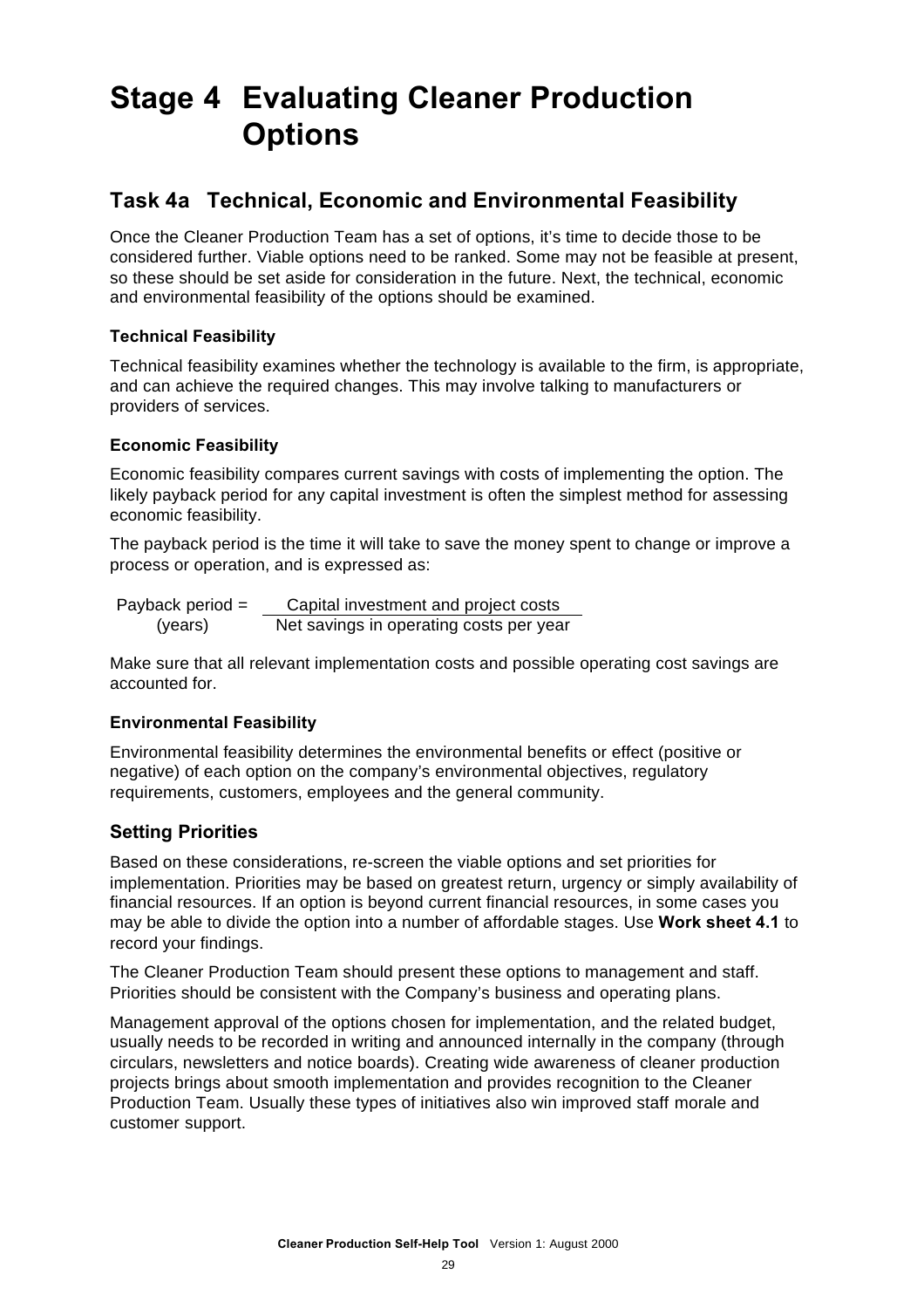#### **Work sheet 4.1 Technical, Economic and Environmental Feasibility** (See example work sheet next page)

| <b>Item</b><br>No. | <b>Action</b> | <b>Estimated</b><br>$cost(\$))$ | <b>Estimated</b><br>annual<br>benefit (\$) | Payback<br>period<br>(years) | <b>Technical</b><br>feasibility | <b>Economic</b><br>feasibility | <b>Environmental</b><br>feasibility* | <b>Priority</b> |
|--------------------|---------------|---------------------------------|--------------------------------------------|------------------------------|---------------------------------|--------------------------------|--------------------------------------|-----------------|
|                    |               |                                 |                                            |                              |                                 |                                |                                      |                 |
|                    |               |                                 |                                            |                              |                                 |                                |                                      |                 |
|                    |               |                                 |                                            |                              |                                 |                                |                                      |                 |
|                    |               |                                 |                                            |                              |                                 |                                |                                      |                 |
|                    |               |                                 |                                            |                              |                                 |                                |                                      |                 |
|                    |               |                                 |                                            |                              |                                 |                                |                                      |                 |
|                    |               |                                 |                                            |                              |                                 |                                |                                      |                 |
|                    |               |                                 |                                            |                              |                                 |                                |                                      |                 |
|                    |               |                                 |                                            |                              |                                 |                                |                                      |                 |

\* include any regulatory requirement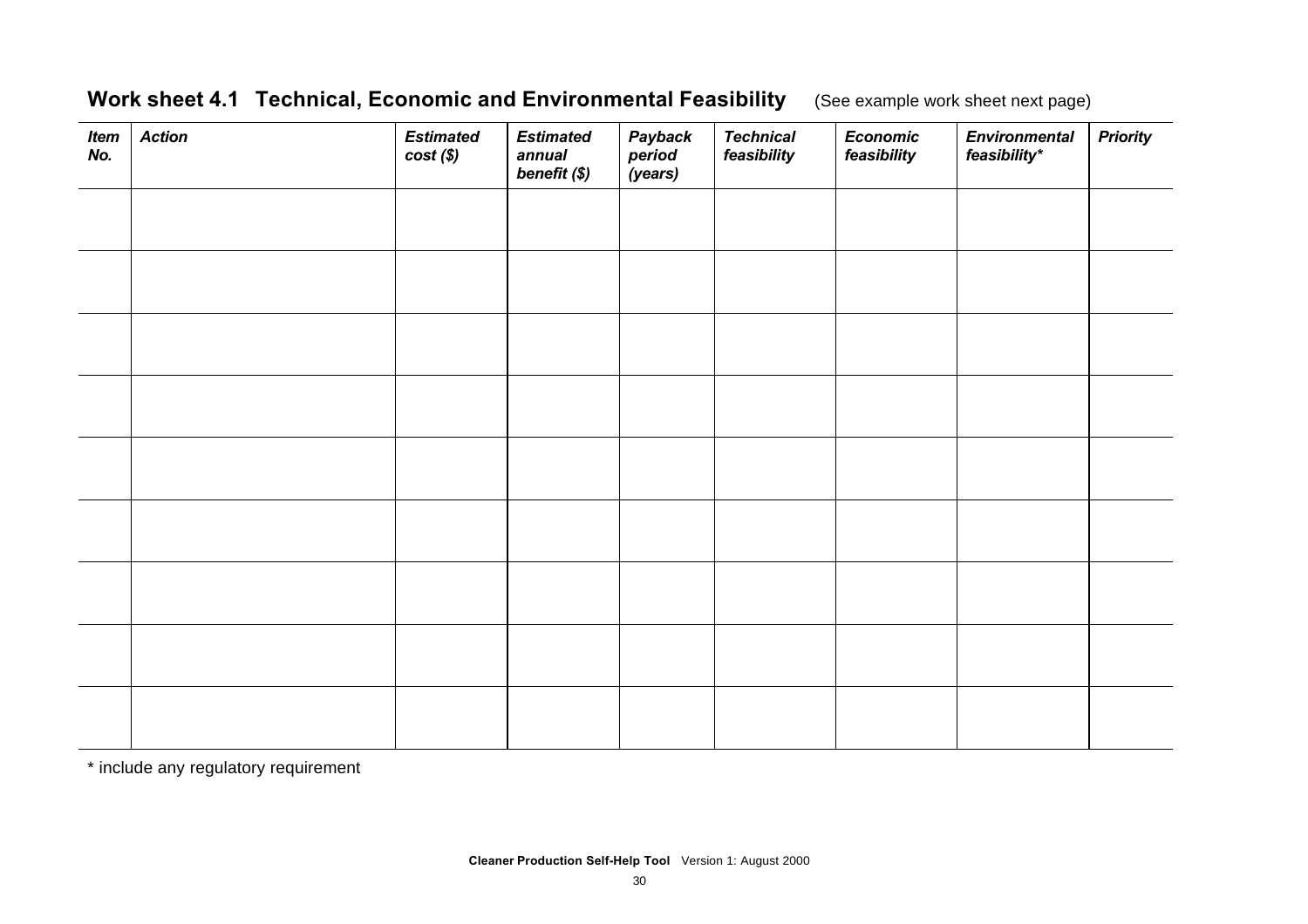#### **Example Work sheet 4.1 ABC Foods Technical, Economic and Environmental Feasibility**

| <b>Item</b><br>No. | <b>Action</b>                                                         | <b>Estimated</b><br>$cost(\$))$ | <b>Estimated</b><br>annual<br>benefit (\$) | Payback<br>period<br>(years) | <b>Technical</b><br>feasibility | <b>Economic</b><br>feasibility | <b>Environmental</b><br>feasibility* | <b>Priority</b> |
|--------------------|-----------------------------------------------------------------------|---------------------------------|--------------------------------------------|------------------------------|---------------------------------|--------------------------------|--------------------------------------|-----------------|
|                    | Housekeeping and staff training                                       | 1,000                           | 5,000                                      | 0.2                          | Very High                       | Very Good                      | Very Good                            |                 |
| $\overline{2}$     | Washing system (change washing<br>chemicals, change spray nozzles)    | 500                             | 1,000                                      | 0.5                          | High                            | Good                           | Good                                 |                 |
| 3                  | Install DAF system (to reduce trade<br>waste discharge of pollutants) | 51,000                          | 17,000                                     | 3.0                          | High                            | Fair                           | High                                 | $\overline{2}$  |
| $\overline{4}$     | Heat recovery (from boiler flue)                                      | 5,000                           | 5,000                                      | 1.0                          | Fair                            | Good                           | Good                                 | $\overline{2}$  |
|                    |                                                                       |                                 |                                            |                              |                                 |                                |                                      |                 |

\* include any regulatory requirement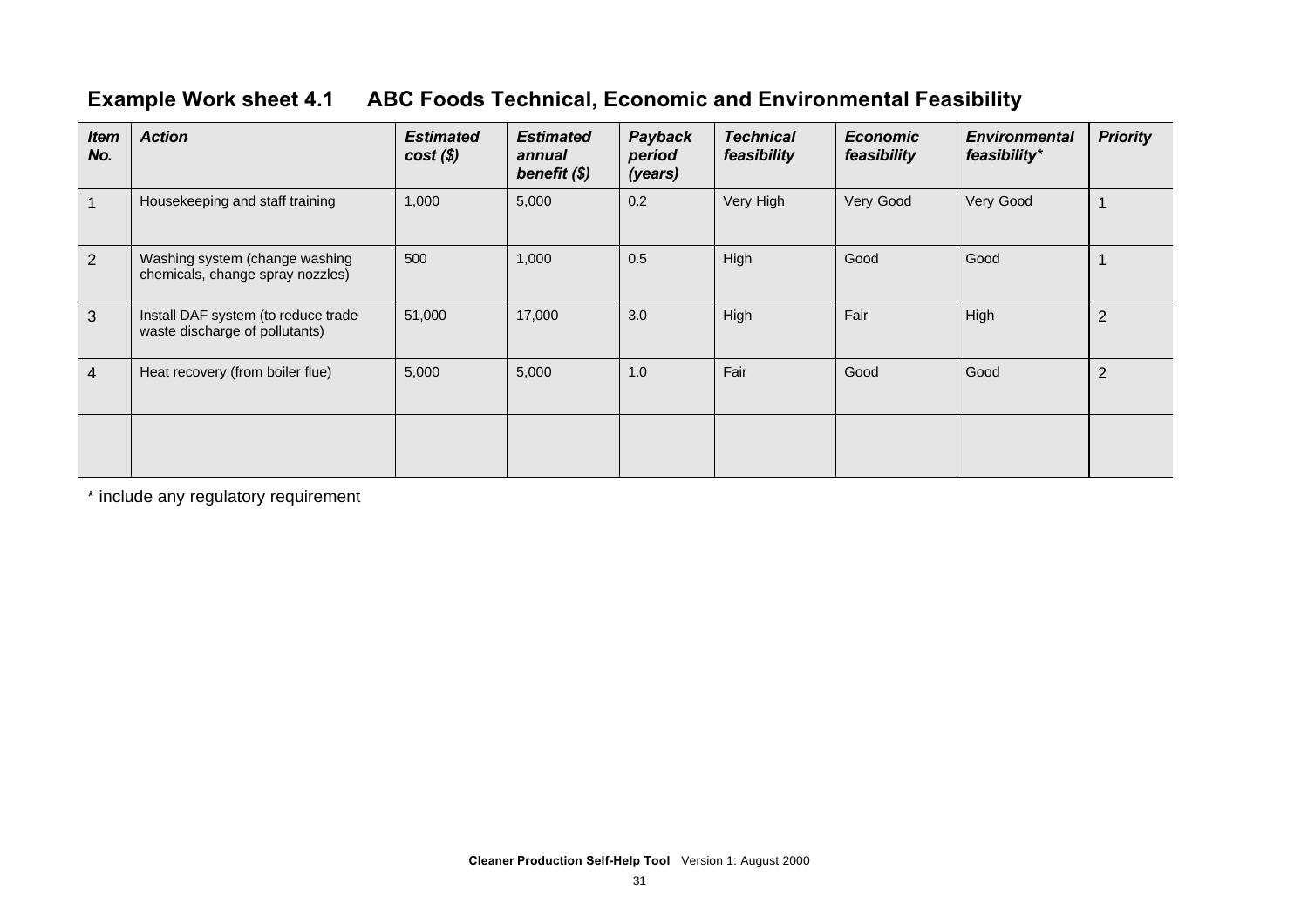#### **Task 4a Technical, Economic and Environmental Feasibility**

At ABC Foods, a number of the potential options were assessed in terms of their technical feasibility, payback period and environmental benefits (see **Example Work sheet 4.**1 on previous page). The Team initially considered the feasibility of options with little or no capital expenditure, as follows:

- ü improving housekeeping and operating procedures and raising staff awareness of environmental issues and cleaner production techniques
- upgrading the washing system to use alternative cleaners and less water and energy
- installing a DAF system to treat the wastewater before discharge to sewer
- installing a heat exchanger to use the heat in the washwater to preheat the cooking batch.

#### **Housekeeping and Staff Training**

Improving housekeeping, developing formal operating procedures and training staff in cleaner production techniques presented a very low-cost opportunity to provide substantial annual savings. Specific measures included a waste and energy tracking system, cleaner production training program and better housekeeping strategies, to minimise waste and energy use. These measures were expected to yield immediate benefits (\$5,000 per annum) for an outlay of \$1,000, with the majority having a payback period of less than four months and significant environmental performance improvements.

#### **Washing System**

After contacting chemical suppliers it appeared that an alternative cold water cleaner was technically feasible, and still met health requirements, when used in conjunction with more efficient spray nozzles. The estimated cost of upgrading the washing system was \$500 with an expected payback period of 6 months. This would also lead to ongoing savings of \$1,000 per annum, improvements in wastewater quality and lower water and energy use.

#### **DAF System**

Installation of the DAF system was assessed to be technically feasible but involved a capital outlay of \$51,000. Current economic constraints meant that this option, even though it lowered discharge pollutants and resulted in annual savings of \$17,000, was postponed for further consideration at a later date.

#### **Heat Recovery**

Heat recovery from the boiler flue gas, to preheat the cookers, required a payback period of 1 year, giving annual savings of \$5,000. The project is expected to provide substantial reductions in heat loss (and greenhouse gas emissions) and was budgeted for implementation in the next year.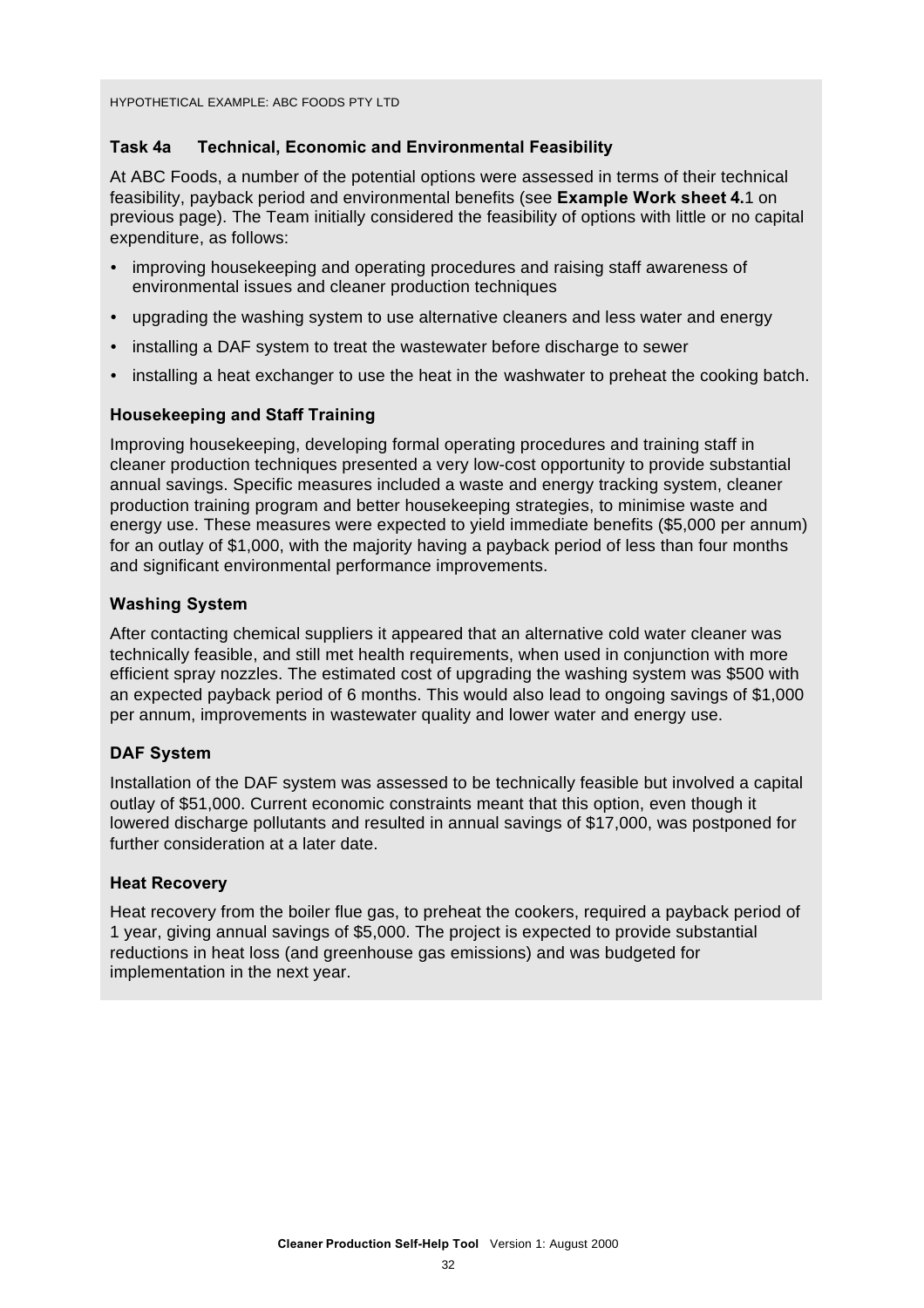### **Stage 5 Implementing Cleaner Production, Continuous Improvement**

Now you have a list of approved options, it's time to implement them. For the Team's preferred options set some targets based on current performance, and prepare an implementation plan using the checklist on **Work sheet 5.1**. If equipment changes are involved, outline the planning, scheduling, design, purchase and installation of the equipment. Depending on the complexity of the option, external assistance may be required.

The options to be implemented first should be those involving operational or procedural changes with least cost. This will provide speedy results and greater impetus for implementing other options. This approach will also highlight the need for a new discipline in the operations, and the need to establish a cleaner production culture in the business. Without this cultural change, isolated measures (such as installing equipment or instruments) will not be fully effective, and will not yield long-term improvement.

The Cleaner Production Implementation Plan should be integrated into the company's business and operating plans. Resources needed for these initiatives need to be provided for in the company's budgeting process.

#### HYPOTHETICAL EXAMPLE: ABC FOODS PTY LTD

At ABC Foods, the Implementation Plan involved developing a list of actions, starting with those which did not require any capital outlay.

#### **ABC Foods Cleaner Production Implementation Plan**

#### **Waste and energy tracking system**

**Record** on a monthly basis the amounts of waste generated and recycled by type:

- solid waste food (including 'out of spec' jam)
- $\cdot$  solid waste glass
- solid waste packaging
- wastewaters being discharged to sewer

| Start date             | Immediate                 |
|------------------------|---------------------------|
| Resources required     | 12 person hours per month |
| Person responsible     | Warehouse Manager         |
| Target completion date | Ongoing                   |

**Record** on a monthly basis the costs of:

- trade waste to sewer
- disposing of solid waste
- electrical energy used
- water usage

| Start date             | Immediate                             |
|------------------------|---------------------------------------|
| Resources required     | 12 person hours per month             |
| Person responsible     | <b>Assistant Financial Controller</b> |
| Target completion date | Ongoing                               |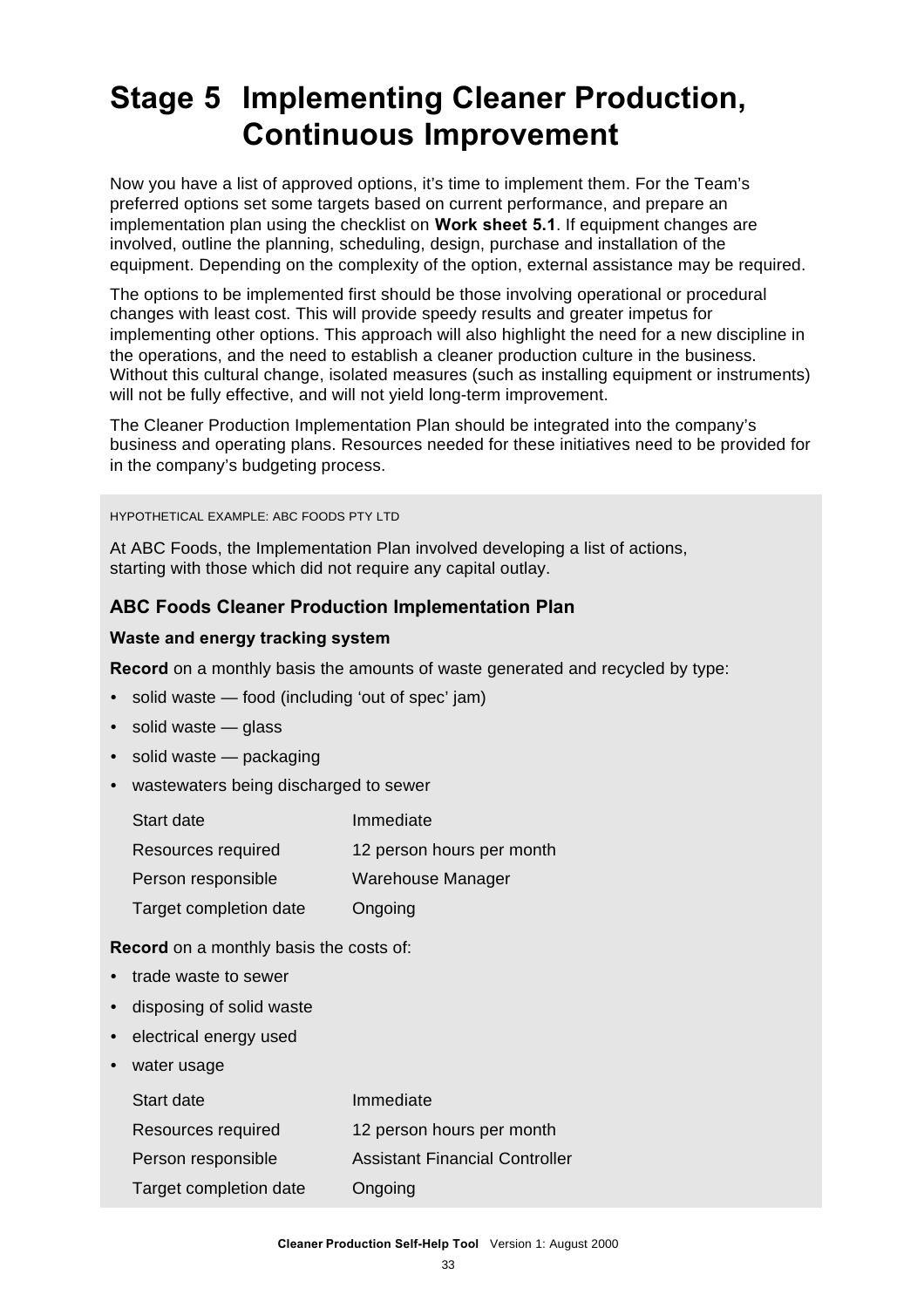**Compare** the records from the waste and energy tracking system to the key performance indicators developed in Task 3b.

| Start date             | Immediate                 |
|------------------------|---------------------------|
| Resources required     | 12 person hours per month |
| Person responsible     | <b>Production Manager</b> |
| Target completion date | Ongoing                   |

#### **Staff Training**

**Implement** a staff training program to make all staff more aware of the company's environmental responsibilities, as well as cleaner production techniques.

| Start date             | Within the next 3 months                         |
|------------------------|--------------------------------------------------|
| Resources required     | External consultant (\$4,000 quotation received) |
| Person responsible     | Human Resources Manager                          |
| Target completion date | All relevant staff trained by end of year        |

#### **Housekeeping**

**Implement** better housekeeping strategies to minimise water and energy usage, including procedures for washing operations, switching machinery and lights off.

| Start date             | Within the next four months                   |
|------------------------|-----------------------------------------------|
| Resources required     | 20 person hours per month                     |
| Person responsible     | <b>Production Manager/Engineering Manager</b> |
| Target completion date | Procedures completed by end of year           |

**Experiment** with lower cooking temperatures to reduce energy usage.

| Start date             | Immediate                            |
|------------------------|--------------------------------------|
| Resources required     | 20 person hours                      |
| Person responsible     | <b>Production/Technical Managers</b> |
| Target completion date | One month                            |

**Obtain** costs of the following for future feasibility:

- replacing the electric cookers with natural gas cookers
- installing better temperature controls for the cookers
- installing a false ceiling in the manufacturing building
- upgrading the administration building air conditioning system, and installing better insulation and thermal barriers.

| Start date             | Immediate                  |
|------------------------|----------------------------|
| Resources required     | 24 person hours            |
| Person responsible     | <b>Engineering Manager</b> |
| Target completion date | Two months                 |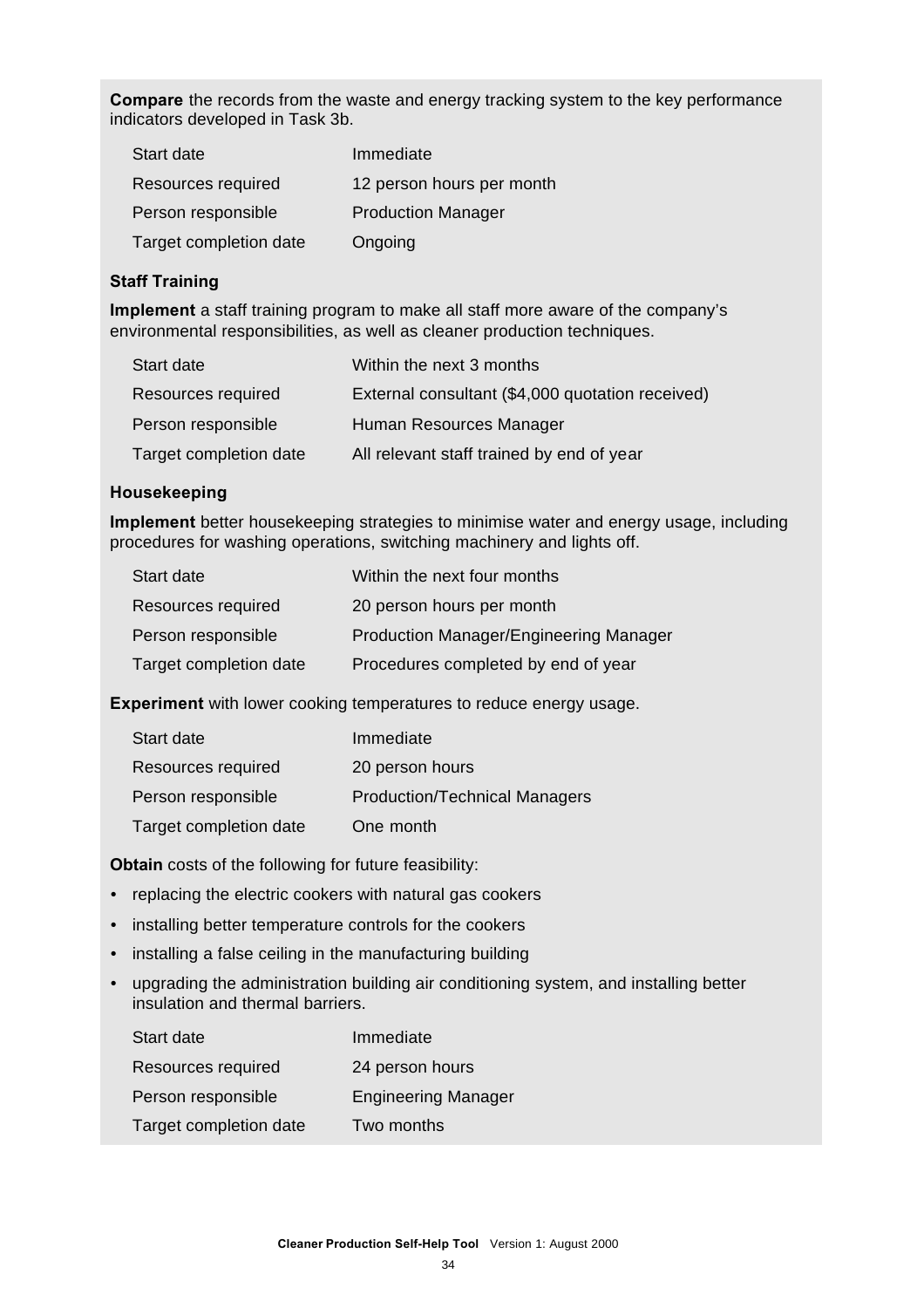#### **Washing System**

**Upgrade** the washing system by:

- installing more efficient spray nozzles
- using less toxic chemicals, requiring less rinsing and lower water temperatures.

| Start date             | This financial year        |
|------------------------|----------------------------|
| Resources required     | \$500 and 100 person hours |
| Person responsible     | <b>Engineering Manager</b> |
| Target completion date | Within this financial year |

#### **DAF System**

**Install** a DAF System to reduce the loadings on the trade waste discharges.

| Start date             | Reconsider next financial year                                               |
|------------------------|------------------------------------------------------------------------------|
| Resources required     | \$51,000 and 60 person hours<br>(plus consultants to develop specifications) |
| Person responsible     | <b>Engineering Manager</b>                                                   |
| Target completion date | Within the next 2 years                                                      |

#### **Heat Recovery**

**Install** a heat exchanger to recover heat from boiler flue, to preheat the batch cooking vessels.

| Start date             | Next financial year                                                          |
|------------------------|------------------------------------------------------------------------------|
| Resources required     | \$25,000 and 40 person hours<br>(including consultants for design of system) |
| Person responsible     | <b>Engineering Manager</b>                                                   |
| Target completion date | Within the next 12 months                                                    |

#### **Continuous Improvement**

The cleaner production exercise undertaken by ABC Foods demonstrated that, although production and operations appeared to be well run, there were always opportunities for continuous improvement. Indeed, the more the Team implemented cleaner production techniques and achieved positive results, the more enthusiastic the entire organisation seemed to become in rethinking their operations and in being open to change. Over the next year or two, many additional options presented themselves for future consideration, such as those below.

#### **Product Waste**

The Team realised that for every jar of 'out of spec' jam discarded (due to poor quality), not only were raw materials and energy added to the waste stream, but there was an opportunity cost in the wasted material. This gave an incentive to continuously look for opportunities to improve production techniques and procedures, to result in 'zero defects'.

Implementing better product control, through formal procedures and staff training, had virtually no initial capital cost and presented significant opportunities for minimising waste and increasing production efficiency.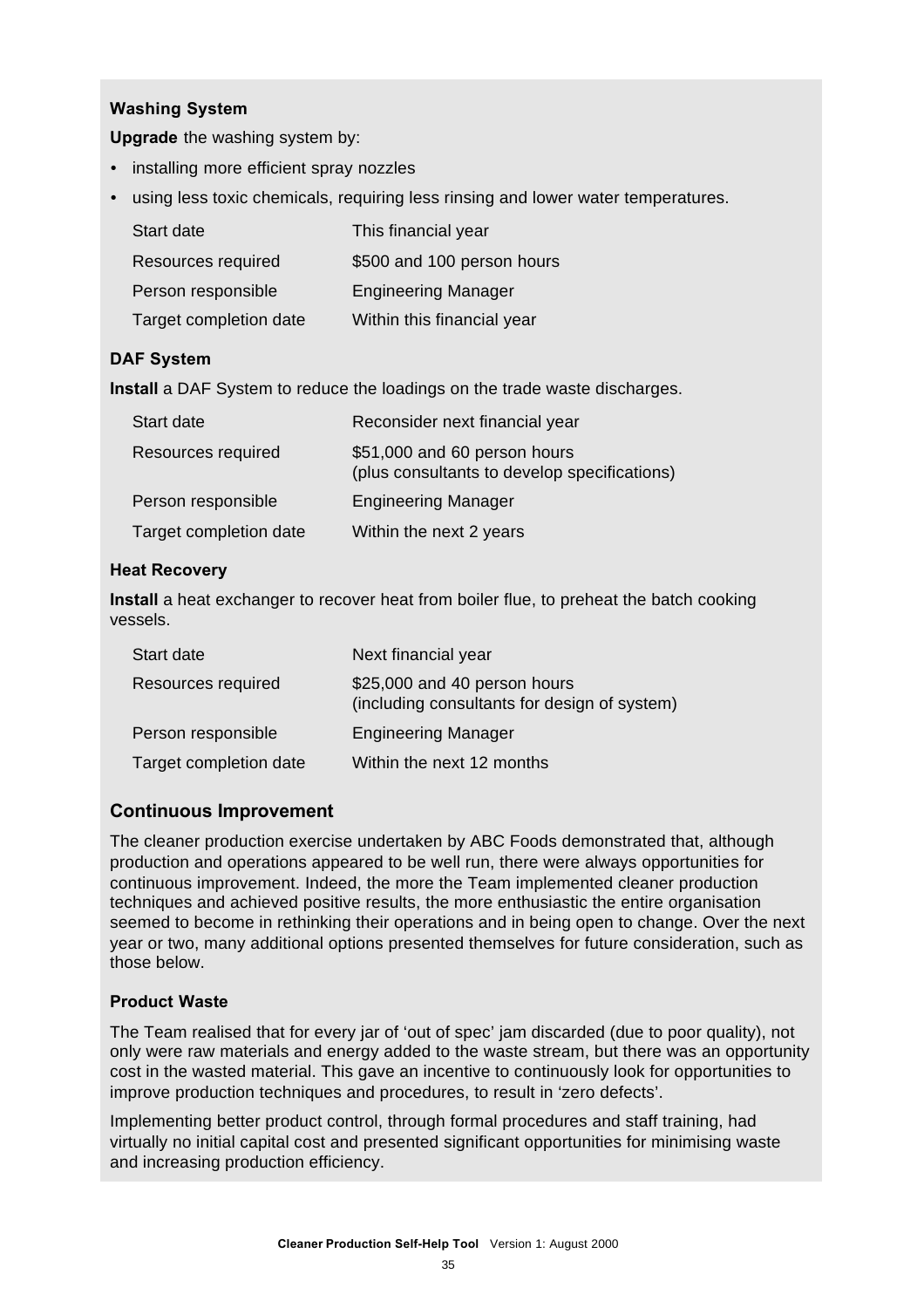#### **Cooking Processes**

Cooking consumed considerable amounts of energy (and money). Therefore, there was significant incentive to continuously review the costs and benefits of better temperature control and improved cooking techniques. With government assistance, ABC Foods commissioned a university graduate to carry out a research project for one year, to determine an optimised energy-cooling process.

#### **Air Conditioning**

This was a high-cost item and required reassessment in terms of:

- upgrading the current offices and redesigning the air conditioning system, which was old and inefficient
- improving space heating in the production area by lowering the ceiling (installing a false ceiling)
- installing better insulation systems, including additional doors and partitions, to reduce heat loss and thermal loading.

**Remember, cleaner production practices open up new opportunities for further savings and benefits. Keep track of improvements by monitoring agreed performance measures, so that progressively higher management targets can be set. Also remember to provide feedback to personnel, particularly on positive achievements, to encourage enthusiasm and further effort.**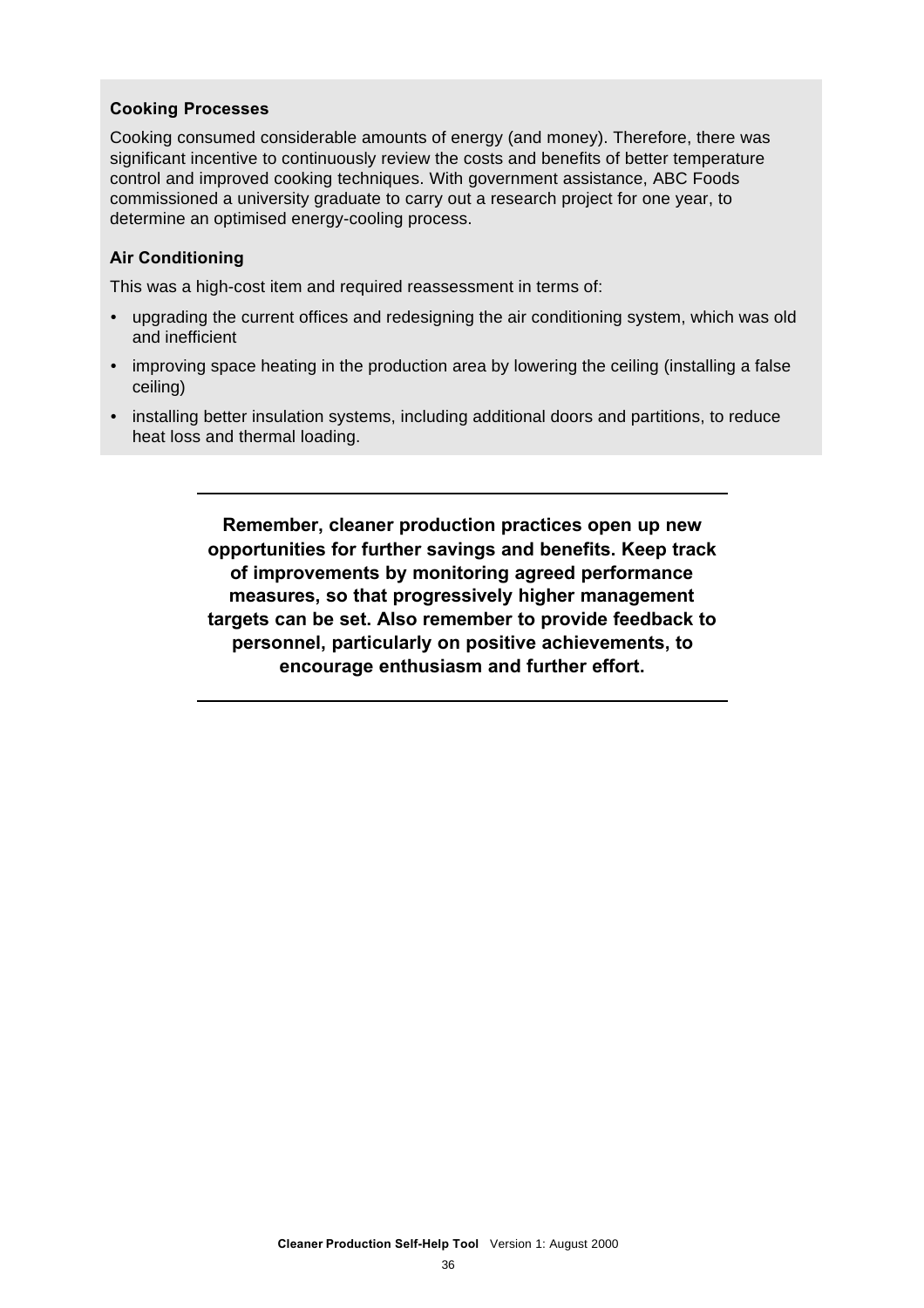#### **Work sheet 5.1 Implementation Plan and Ongoing Activities Checklist**

1 Have you established your current baselines and performance indicators?

These would typically relate material/energy/water/waste quantities to the size of the operation, to arrive at indices that could possibly be compared with other operations and establishments. Some common ones are:

- kg of solid waste per tonne of product sold
- kL of wastewater per L of product packaged
- cost of all waste disposal per month
- $\cdot$  m<sup>3</sup> of paper waste per employee per year
- kWh per tonne of product sold
- kWh/ $m^2$  of office floor space.
- 2 Your plan for implementing the preferred (cost-effective) options or projects should include:
	- targets
	- actions to be taken
	- resources required for implementation (human resources, finance and equipment)
	- person(s) responsible for the implementation
	- $\cdot$  timing
	- performance measures
	- potential dollar savings.
- 3 Do you have a system for reviewing and reporting the progress of the project from start to completion?
- 4 Do you have a system for reviewing the performance indicators based on the actual performance of the project?
- 5 Do you have a system for reporting the results of the project and its benefits to management and staff?
- 6 Do you have a plan to assess the outcomes of the project and transfer the lessons learnt to other areas of your operations, and perhaps to extend its benefits to your whole organisation?
- 7 Are the implementation plans included in your company's business plan and budget?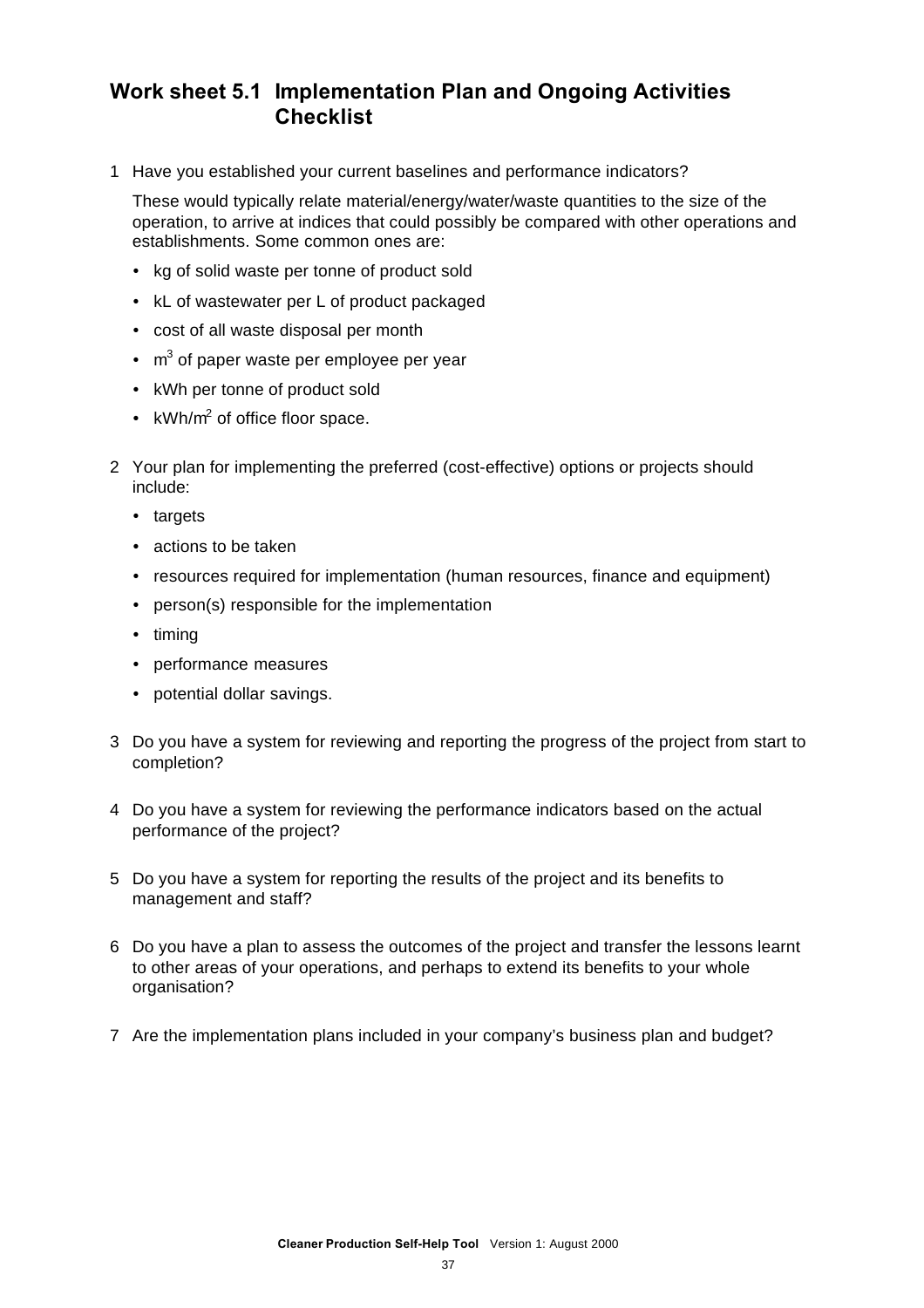### **Further Reading, Case Studies and Assistance**

There are numerous documented case studies demonstrating the benefits of implementing a cleaner production program. Case studies and further information can be obtained from a number of national and international government agencies, including:

#### **Australian Case Studies**

| Environment Australia                                                           | http://environment.gov.au/net/environet.html |
|---------------------------------------------------------------------------------|----------------------------------------------|
| Victorian Environment Protection Agency                                         | http://www.epa.vic.gov.au/cleanprod          |
| <b>UNEP Working Group Centre for</b><br>Cleaner Production in the Food Industry | http://www.geosp.uq.edu.au/emc/cp/           |
| EcoRecycle Victoria                                                             | http://www.ecorecycle.vic.gov.au             |
| <b>Business Victoria</b>                                                        | http://www.dsd.vic.gov.au                    |
| The Sustainable Industry Division                                               | http://www.env.qld.gov.au                    |
| <b>NSW Environment Protection Authority</b>                                     | http://www.epa.nsw.gov.au                    |
| Sustainable Development Energy Authority                                        | http://www.seda.nsw.gov.au                   |

#### **Overseas Case Studies**

(Note that many publications and information sources in the USA refer to 'pollution prevention' rather than 'cleaner production'.)

| <b>US EPA Enviro\$ense Case Studies</b>                                  | http://es.epa.gov/ep3/ep3300.html               |
|--------------------------------------------------------------------------|-------------------------------------------------|
| <b>USA Cleaner Washington Centre</b>                                     | http://www.cwc.org                              |
| <b>Environment Canada Pollution Prevention</b><br><b>Success Stories</b> | http://www.mb.ec.gc.ca/pollution/e00s05.en.html |
| United Nations Environment Program<br>(UNEP)                             | http://www.unep.org                             |
| <b>World Business Council for Sustainable</b><br>Development             | http://www.wbcsd.ch/eedata/eecshome.htm         |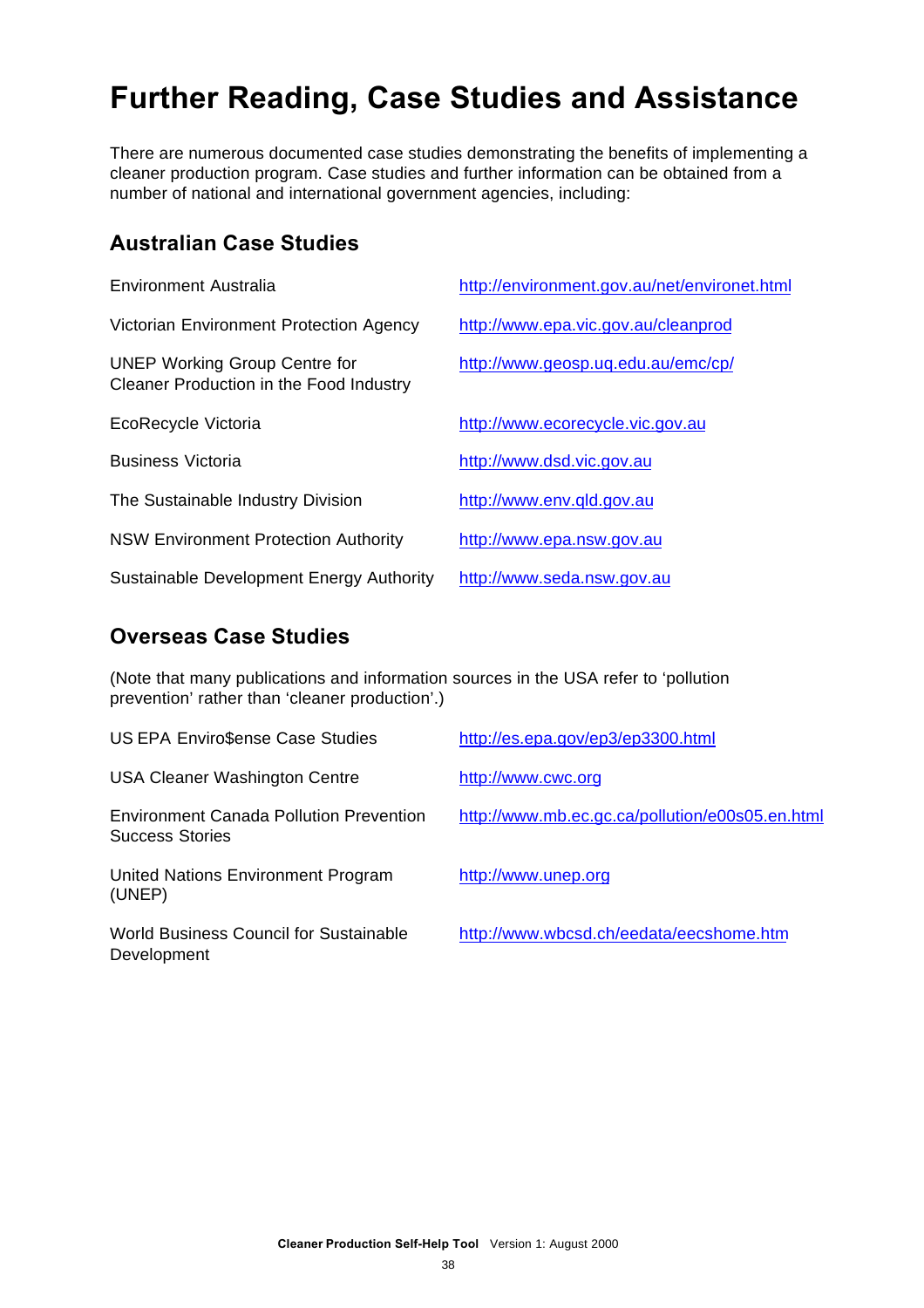#### **Further Reading**

*Environment Management Handbook for Small Industry*, Australian Chamber of **Manufactures** 

*Cleaner Production Manual: Environment & Business: Profiting from Cleaner Production*, Environment Australia

*Environmental Information for Small Business*, NSW Environment Protection Authority. Booklets for: Auto dismantlers; Auto servicing & mechanical repairers; Builders; Food Sense (hospitality industry); Marinas, boatsheds and slipways; Photographic film & paper processors; Printers; Retail food businesses; Service stations; Shopping centre management; Smash repairers; and Small Factories.

*Cleaner Production and Eco-efficiency. Complementary Approaches to Sustainable Development*. United Nations Environment Program and the World Business Council for Sustainable Development.

*Journal of Cleaner Production*, Elsevier Science

*Energy Smart Allies Directory 2000*, Sustainable Energy Development Authority

*Energy Smart Toolbox*, Sustainable Energy Development Authority

#### **Australian Standards**

#### **Environmental Standards**

*AS/NZS ISO 14001:1996 Environmental management systems — Specification with guidance for use*

*AS/NZS ISO 14004:1996 Environmental management systems — General guidelines on principles, systems and supporting techniques*

*AS/NZS ISO 14010: 1996 Guidelines for environmental auditing — General principles*

*AS/NZS ISO 14011:1996 Guidelines for environmental auditing — Audit procedures, Auditing of environmental management systems*

*AS/NZS ISO 14031(Int): 1998 Environmental management — Environmental performance evaluation — Guidelines*

*AS/NZS ISO 14040:1998 Environmental management — Life cycle assessment — Principles and framework*

*AS/NZS ISO 14041:1999 Environmental management — Life cycle assessment — Goal and scope definition and inventory analysis*

#### **Energy Audit Standards**

*AS2725-1984 Guidelines for reporting energy use as part of the energy audit*

*AS3598-1990 Energy management programs — Guidelines for the preparation of an energy audit brief*

#### **Standards Australia Contact Details**

1 The Crescent, Homebush NSW 2140

Phone 1300 65 46 46 Fax 1300 65 49 49 Email Sales@standards.com.au Web page www.standards.com.au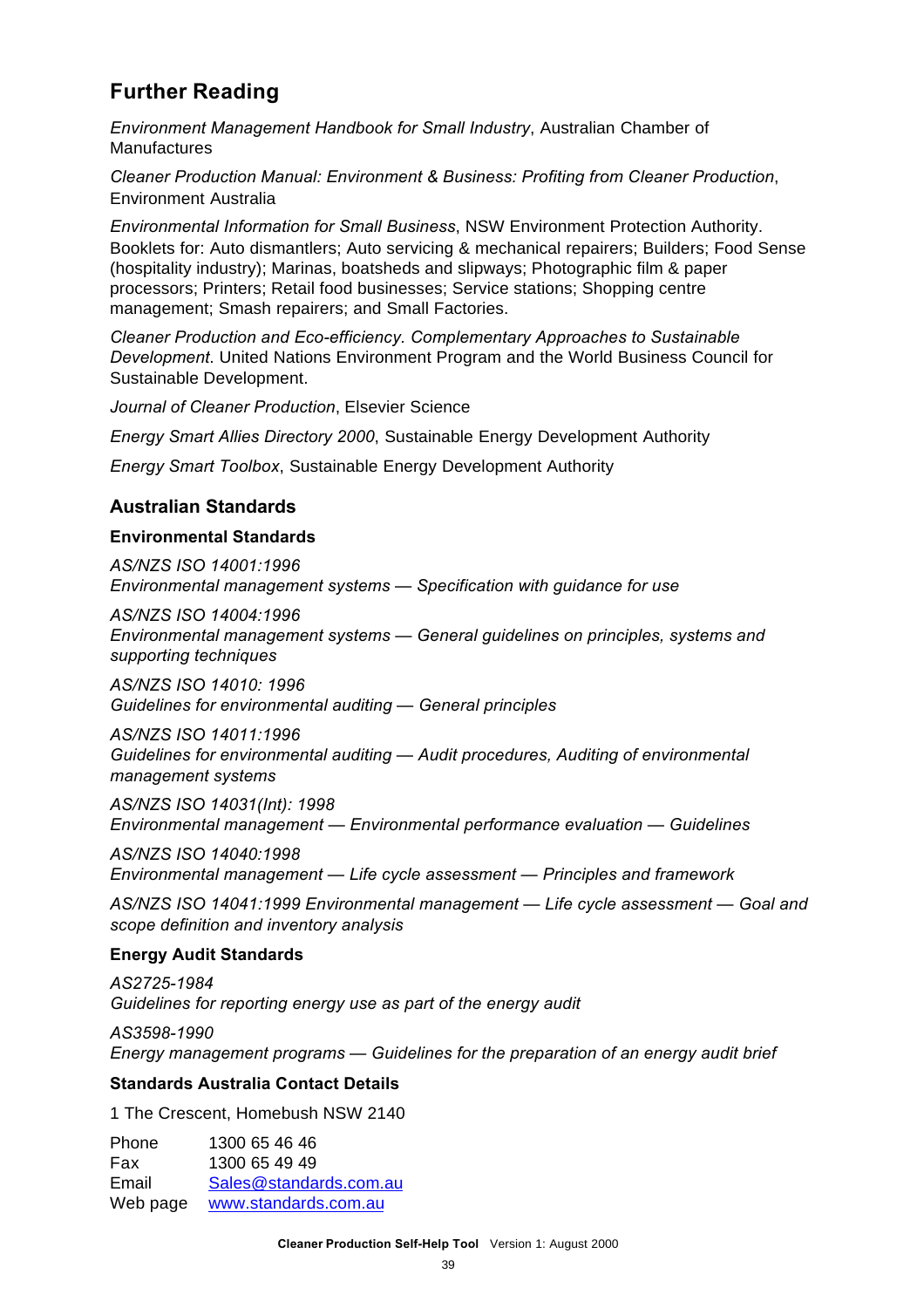#### **Contacts**

#### **NSW Department of State and Regional Development**

Level 43, Grosvenor Place 225 George Street Sydney NSW 2000 Australia

Phone 02 9338 6600 Fax 02 9338 6705, 02 9338 6755 Web page http://www.business.nsw.gov.au

The Department has a number of industry assistance programs — including High Growth Business Program, Technology Diffusion Program and Small Business Expansion Program to help companies become internationally competitive.

#### **NSW Environment Protection Authority**

Cleaner Industries Unit 59-61 Goulburn Street PO Box A290 Sydney South NSW 1232 Australia

Phone 02 9995 5000 (switch) Fax 02 9995 5999 Web page http://www.epa.nsw.gov.au

Publications are available from EPA Pollution Line Phone 131 555 (local call cost when calling from within NSW) Email info@epa.nsw.gov.au

#### **Environment Australia**

EnviroNET Australia Project Officer Environment Protection Group

GPO Box 787 Canberra ACT 2601

Phone 02 6274 1781 Fax 02 6274 1640

Web page

http://www.erin.gov.au/net/environet.html

#### **AusIndustry Hotline**

AusIndustry is the Commonwealth Government's central point for business information and assistance.

Phone 132 846 Web page http://www.business.gov.au

#### **CRC for Waste Management and**

**Pollution Control** Phone 02 9385 4886 Fax 02 9662 1971 Web page http://www.crcwmpc.com.au

#### **Beverage Industry Environment Council**

'The Stables' Rear 117 Harris Street Pyrmont NSW 2001

| Phone | 02 9518 6566     |
|-------|------------------|
| Fax   | 02 9518 6577     |
| Email | biec@biec.com.au |

#### **Australian Industry Group**

51 Walker Street North Sydney, NSW, 2060

Phone 02 9466 5566 Fax 02 9466 5599

#### **Australian Business**

Australian Business Centre 140 Arthur Street North Sydney NSW 2059

| Phone | 02 9927 7500 |
|-------|--------------|
| Fax   | 02 9955 6495 |

#### **Plastics & Chemicals Industry Association (PACIA)**

4th floor, 380 St Kilda Road GPO Box 1610M Melbourne VIC 3001

Phone 03 9699 6299 Fax 03 9699 6717

#### **Printing Industries Association of Australia**

Level 10, 99 York St Sydney NSW 2000

Phone 02 9248 7300 Fax 02 9299 0087

#### **Environment Management Industry**

**Association of Australia Limited** 217 Northbourne Avenue Turner ACT 2612

Phone 02 6230 1011 Fax 02 6230 6814 Web page http://www.emiaa.org.au/

#### **Sustainable Energy Development Authority**

Level 6, 45 Clarence Street Sydney NSW 2000

Phone 02 9291 5260 Fax 02 9299 1519 Web page http://www.energysmartallies.com

**Buy Recycled Business Alliance** Phone 02 9212 5222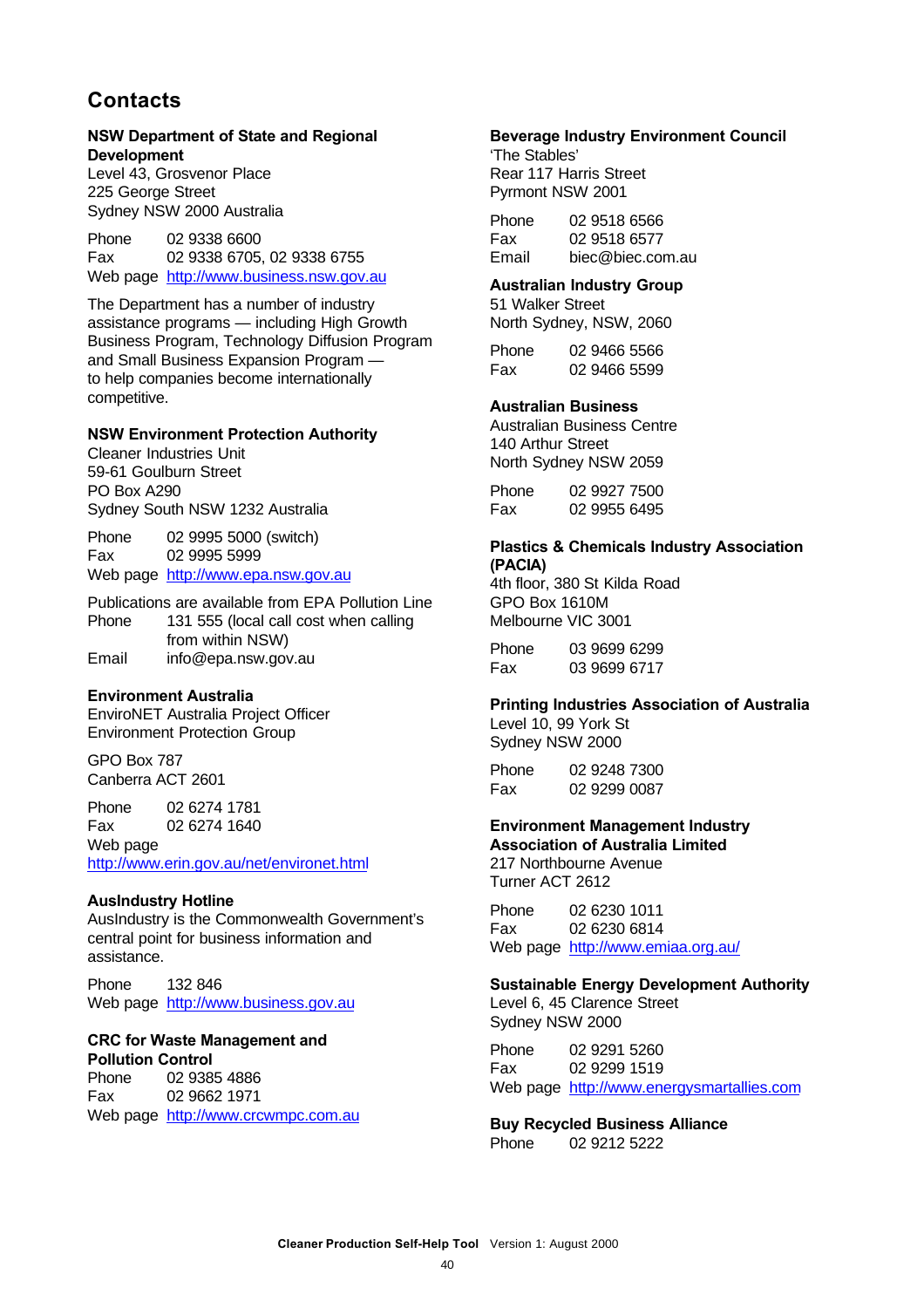#### **Waste Planning and Management Boards**

#### **Central Coast**

(Gosford, Wyong Councils)

PO Box 345 Gosford NSW 2250

Phone 02 4323 4343 Fax 02 4325 3711 Email ccwasteb@acay.com.au

#### **Hunter**

(Cessnock, Lake Macquarie, Maitland, Newcastle, Port Stephens Councils)

PO Box 307 Waratah NSW 2298

Phone 02 4940 0400 Fax 02 4940 0399 Email hwpmb@hunterwaste.nsw.gov.au

#### **Illawarra**

(Kiama, Shellharbour, Shoalhaven, Wollongong Councils)

PO Box 460 Dapto NSW 2530

Phone 02 4262 2200 Fax 02 4262 2533 Email illawarra@wasteboards.nsw.gov.au

#### **Inner Sydney**

(Ashfield, Auburn, Burwood, Concord, Drummoyne, Leichhardt, Strathfield, Sydney Councils)

Suite 2, Level 11 Town Hall House 456 Kent Street Sydney NSW 2000

Phone 02 9261 2777 Fax 02 9261 2577 Email iswb@wasteboard.nsw.gov.au

#### **Macarthur**

(Camden, Campbelltown, Wollondilly, Wingecarribee Councils)

PO Box 1441 Campbelltown NSW 2560

Phone 02 4628 4588 Fax 02 4628 9925 Email mwb@macwaste.org.au

#### **Northern Sydney**

(Hornsby, Hunters Hill, Ku-ring-gai, Lane Cove, Manly, Mosman, North Sydney, Pittwater, Ryde, Warringah, Willoughby Councils)

Suite 1 47A Penrose St Lane Cove NSW 2066

Phone 02 9428 5673 Fax 02 9428 5674 Email nswb@bigpond.com

#### **Southern Sydney**

(Botany, Canterbury, Hurstville, Kogarah, Marrickville, Randwick, Rockdale, South Sydney, Sutherland, Waverley, Woollahra Councils)

Locked Bag 300 Botany NSW 1455

| Phone | 02 9316 9199        |
|-------|---------------------|
| Fax   | 02 9316 9586        |
| Email | wastesth@mpx.com.au |

#### **Western Sydney**

(Bankstown, Baulkham Hills, Blacktown, Fairfield, Hawkesbury, Holroyd, Liverpool, Parramatta, Penrith Councils)

PO Box 1101 Blacktown NSW 2148

| Phone | 02 9676 6299            |
|-------|-------------------------|
| Fax   | 02 9676 6363            |
| Email | team@wswaste.nsw.gov.au |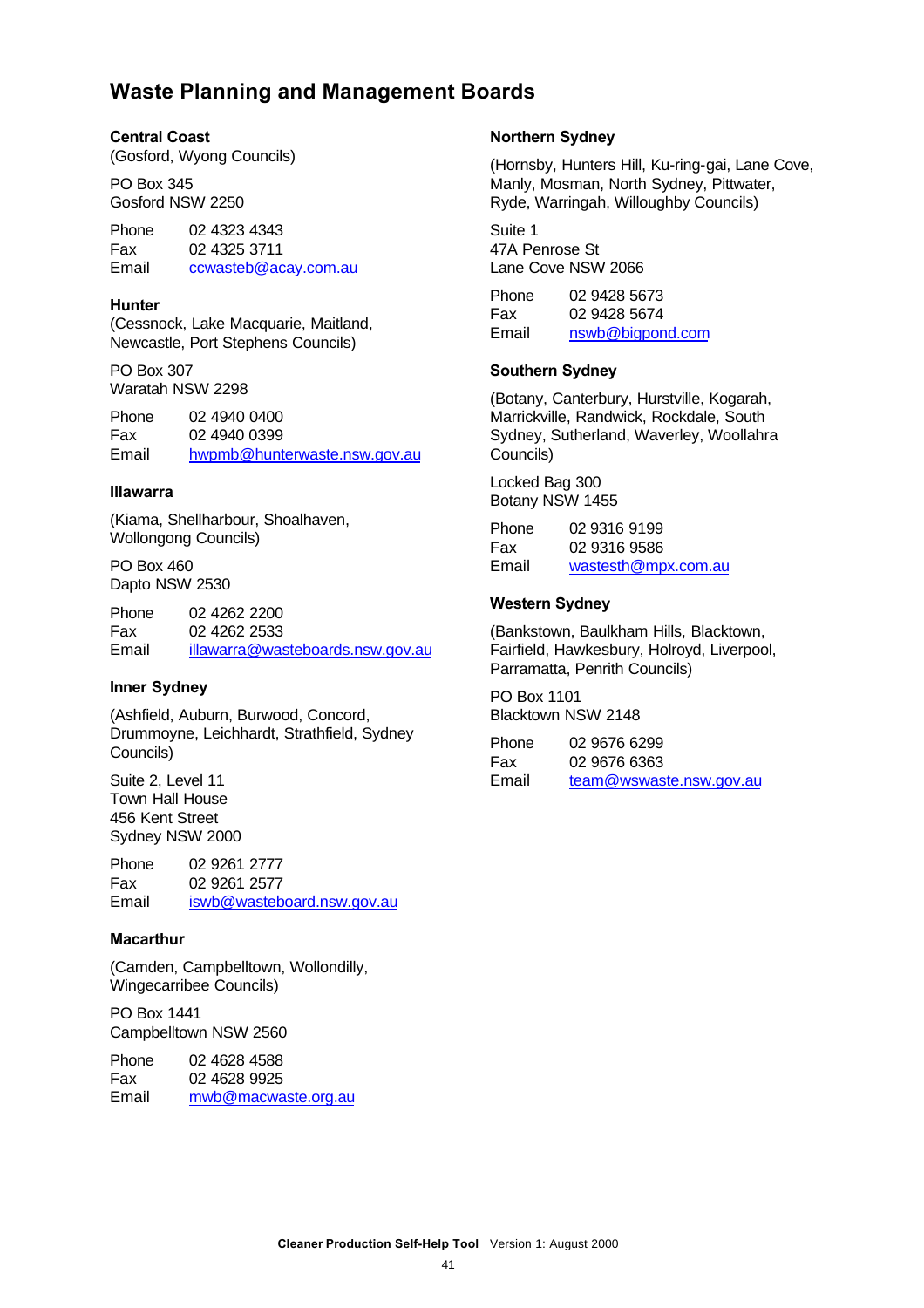### **Attachment 1: Cleaner Production Overhead Presentation**

The following presentation is available as a PowerPoint file, or you could copy the following pages onto overhead transparencies.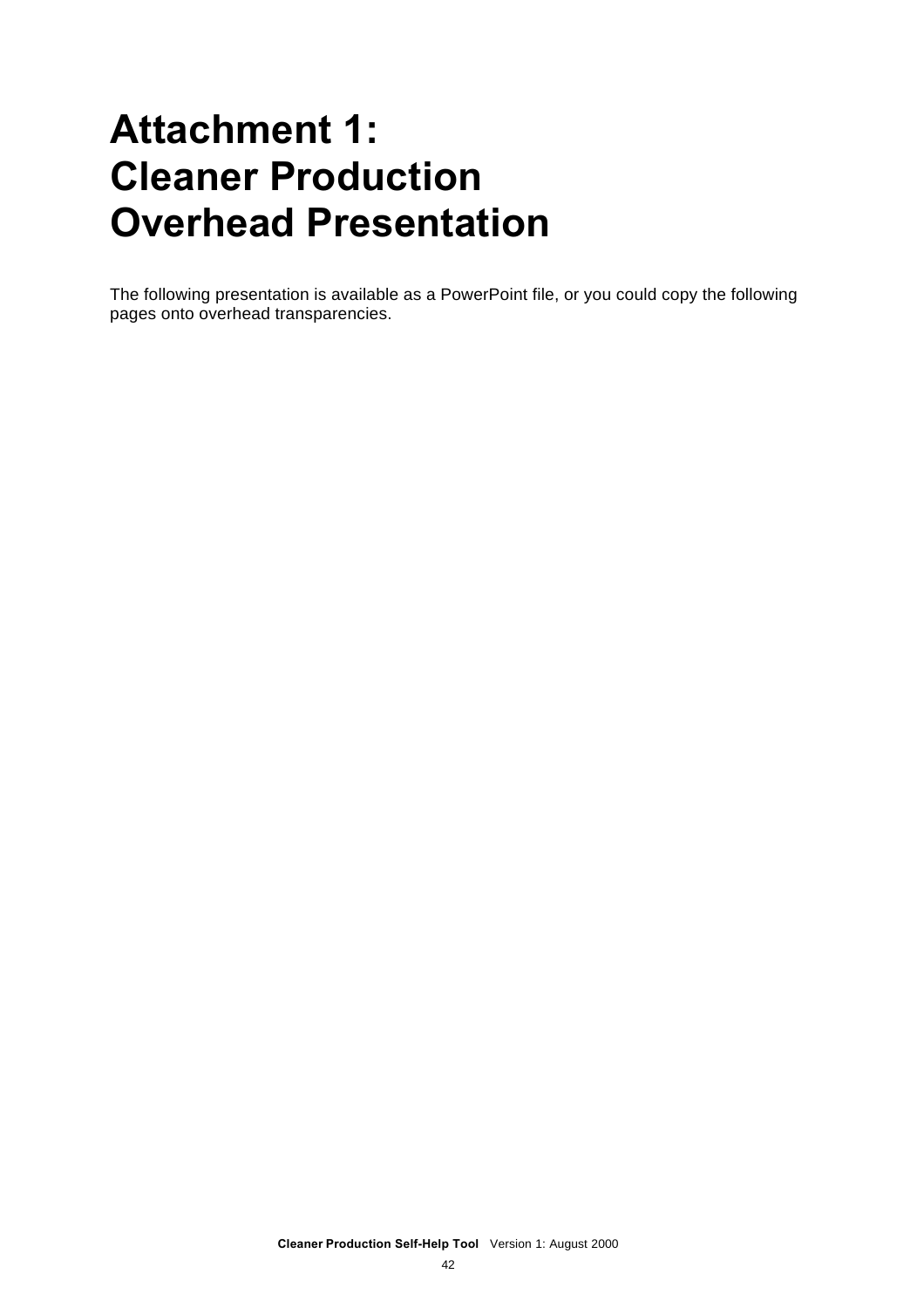# **Cleaner Production in Small to Medium-Sized Businesses**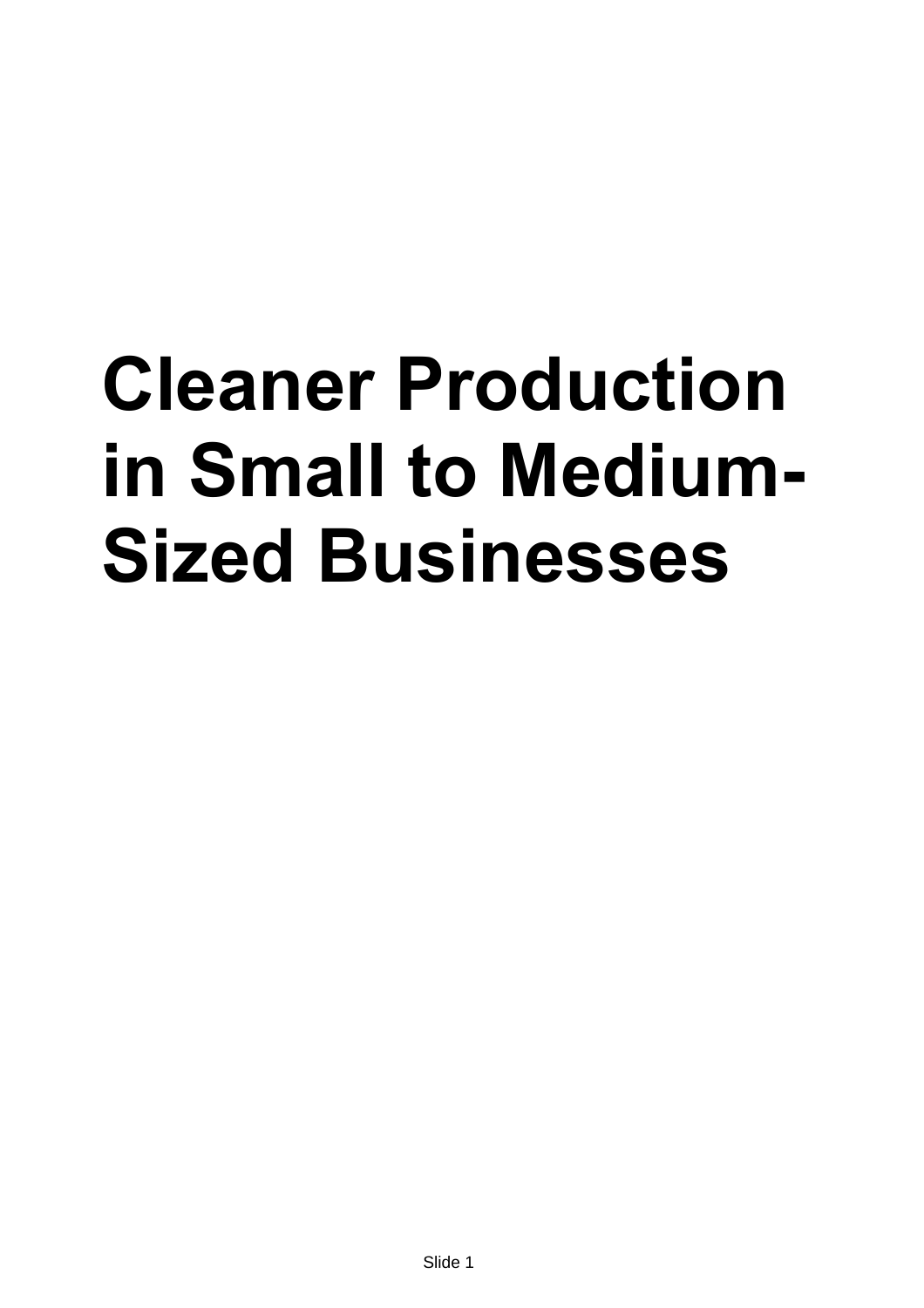- **A holistic approach**
- **Improving the efficiency of resource utilisation**
- **Minimising creation of waste and pollution**
- **Cost reductions and marketing advantage**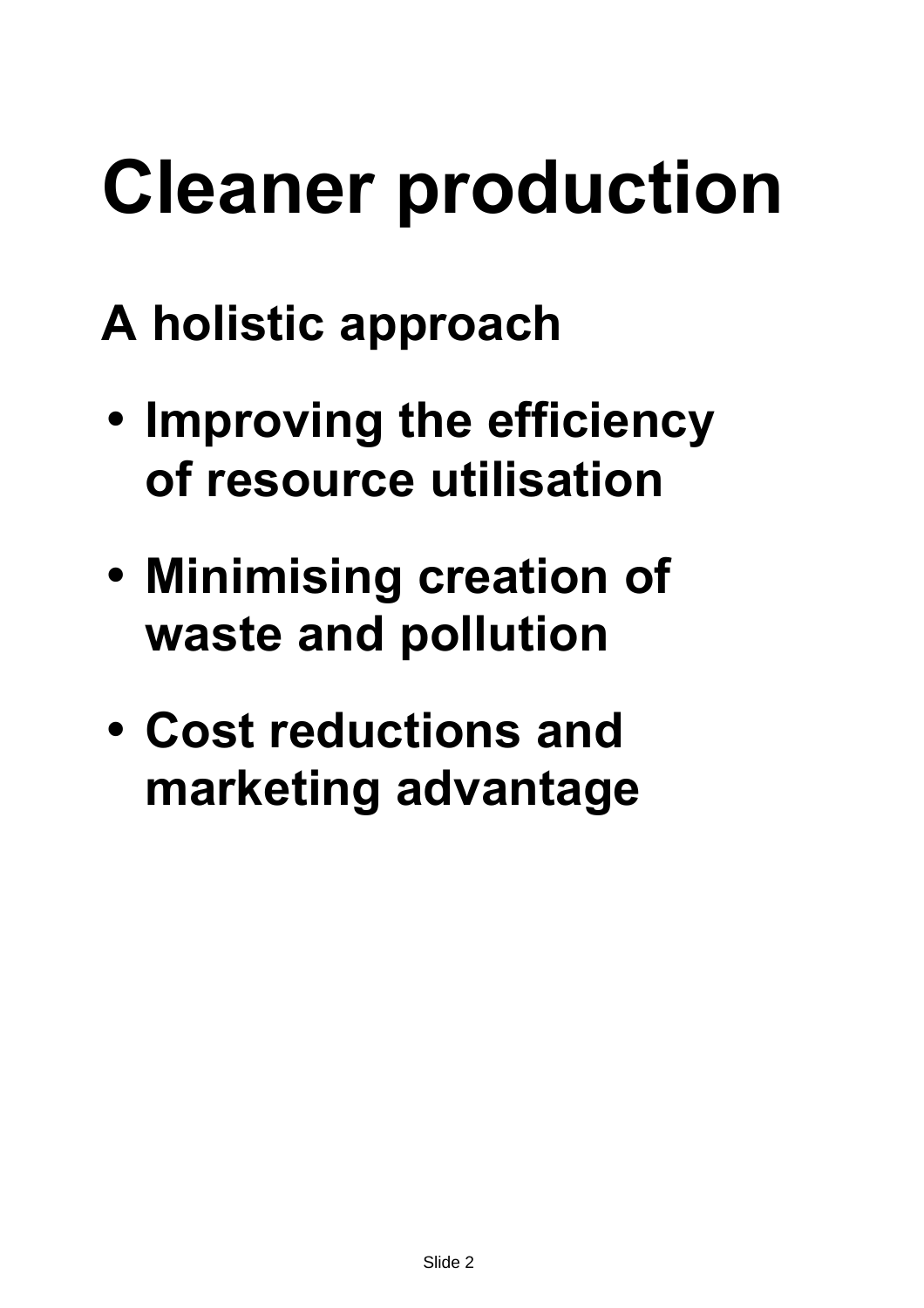## **Examples of cleaner production techniques**

- **Improve housekeeping**
- **Materials substitution**
- **Change process or technology**
- **Reformulate or redesign products**
- **Reuse and recycle materials on site**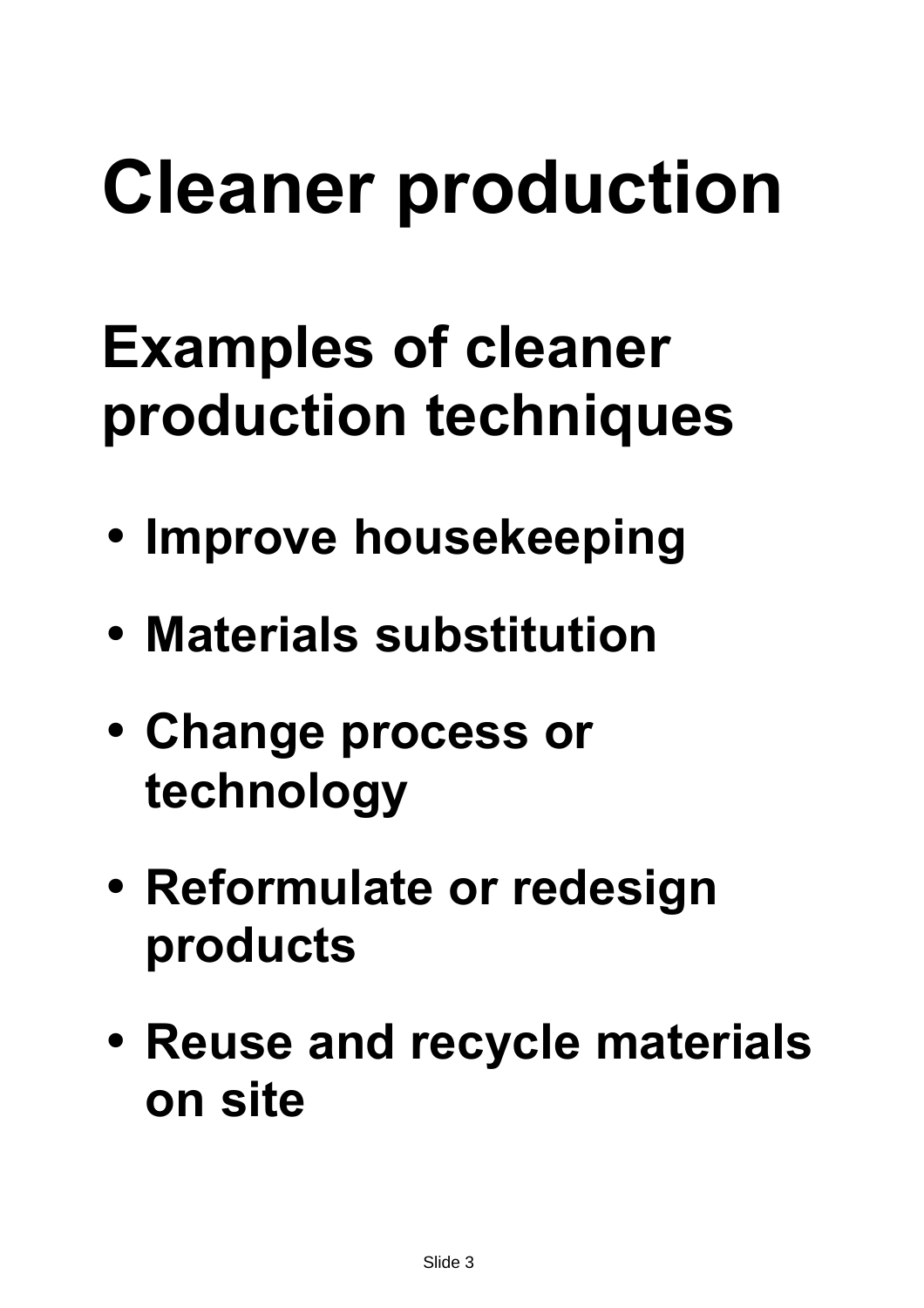## **Improve housekeeping**

- **Reduce raw material and product loss due to leaks and spills etc**
- **Improve monitoring of operations and maintenance**
- **Schedule production to reduce equipment cleaning**
- **Train employees in cleaner production**
- **Improve management inventory of raw materials and products**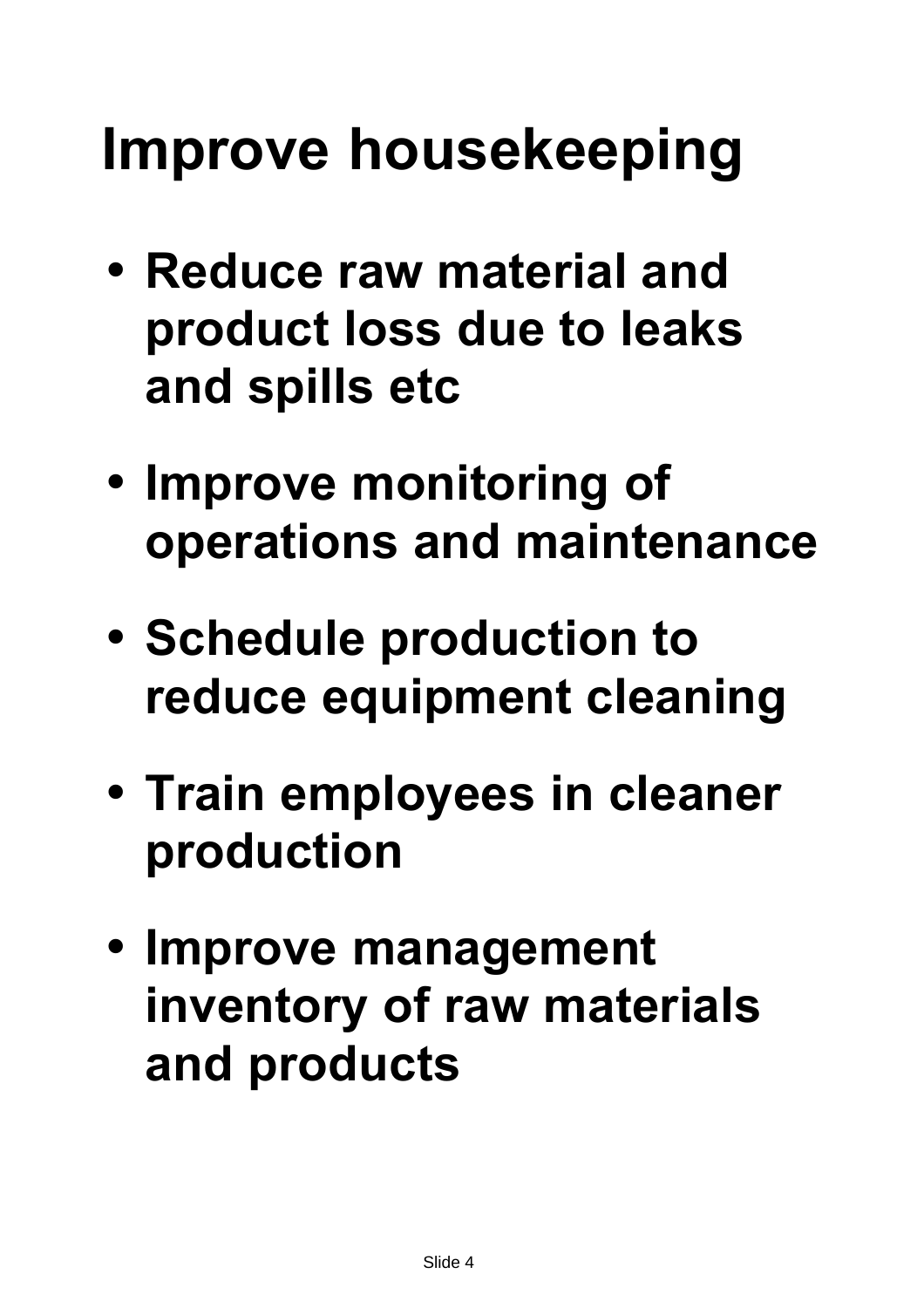## **Materials substitution**

- **Replace toxic solvent-based coatings with less toxic, water-based coatings**
- **Eliminate hazardous materials**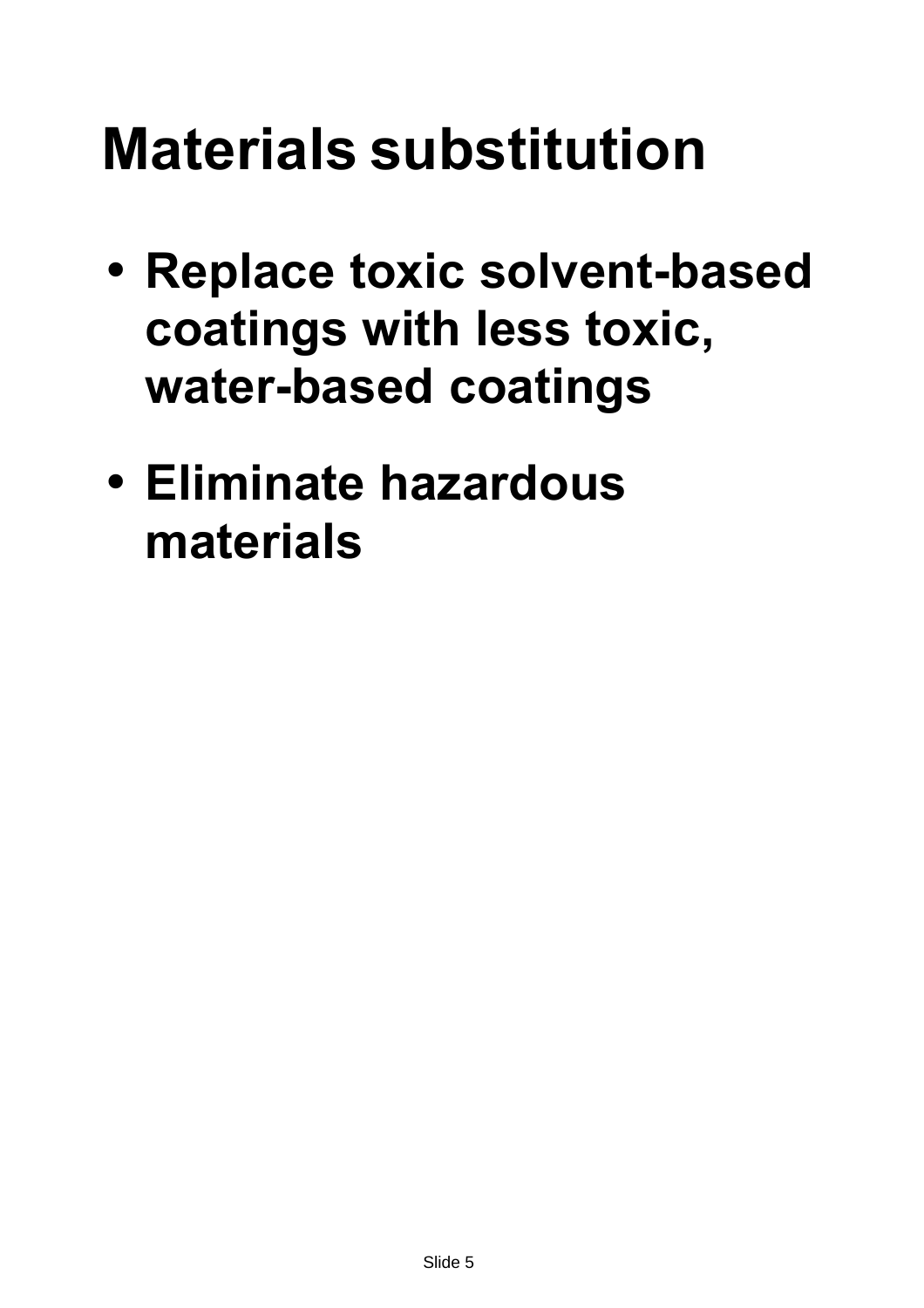## **Change process or technology**

- **Use mechanical cleaning devices**
- **Reduce high pressure lines to reduce fugitive emissions of air toxins**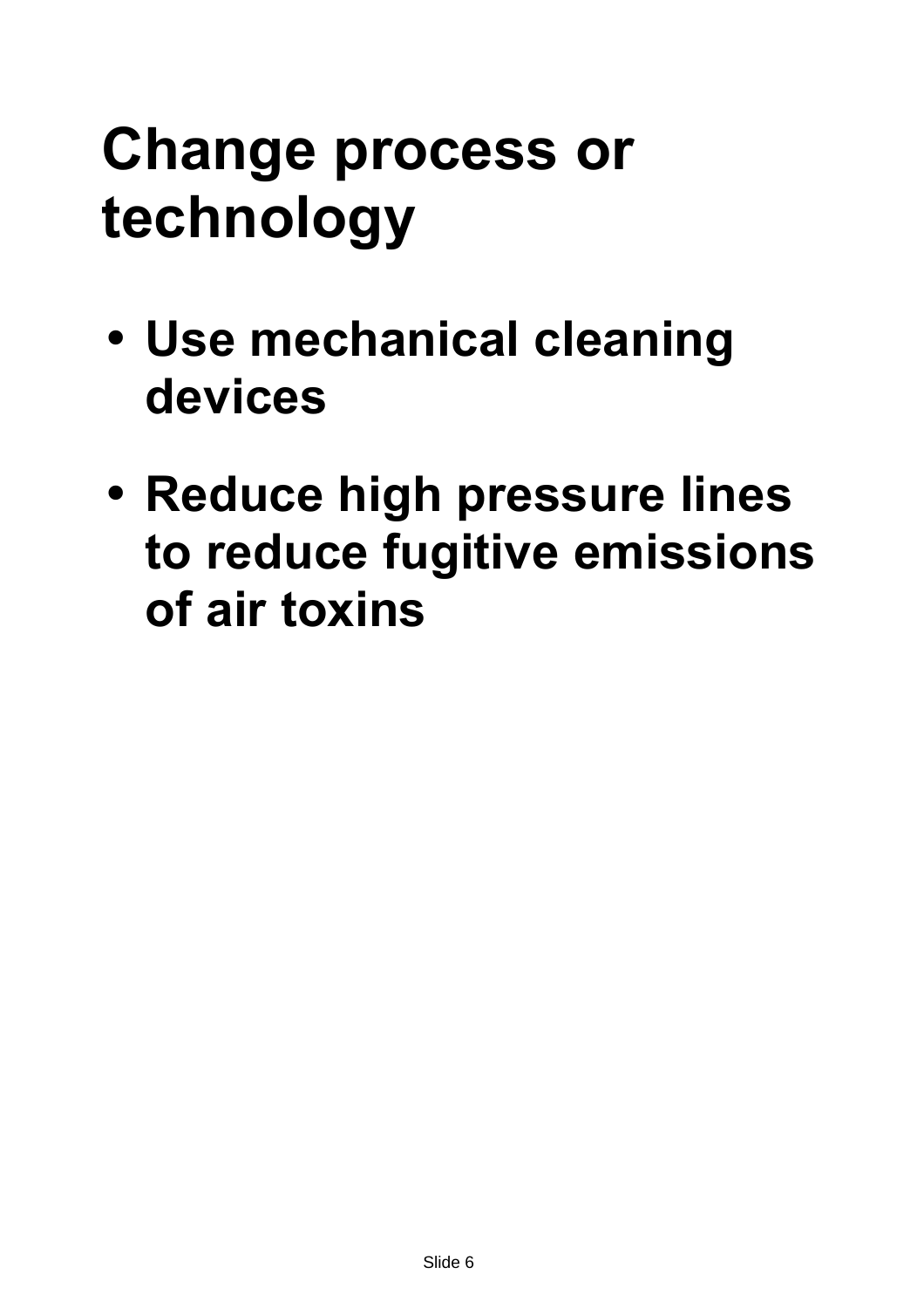## **Reformulate or redesign products**

- **Formulate paint without lead**
- **Analyse impact created by products over their life cycle**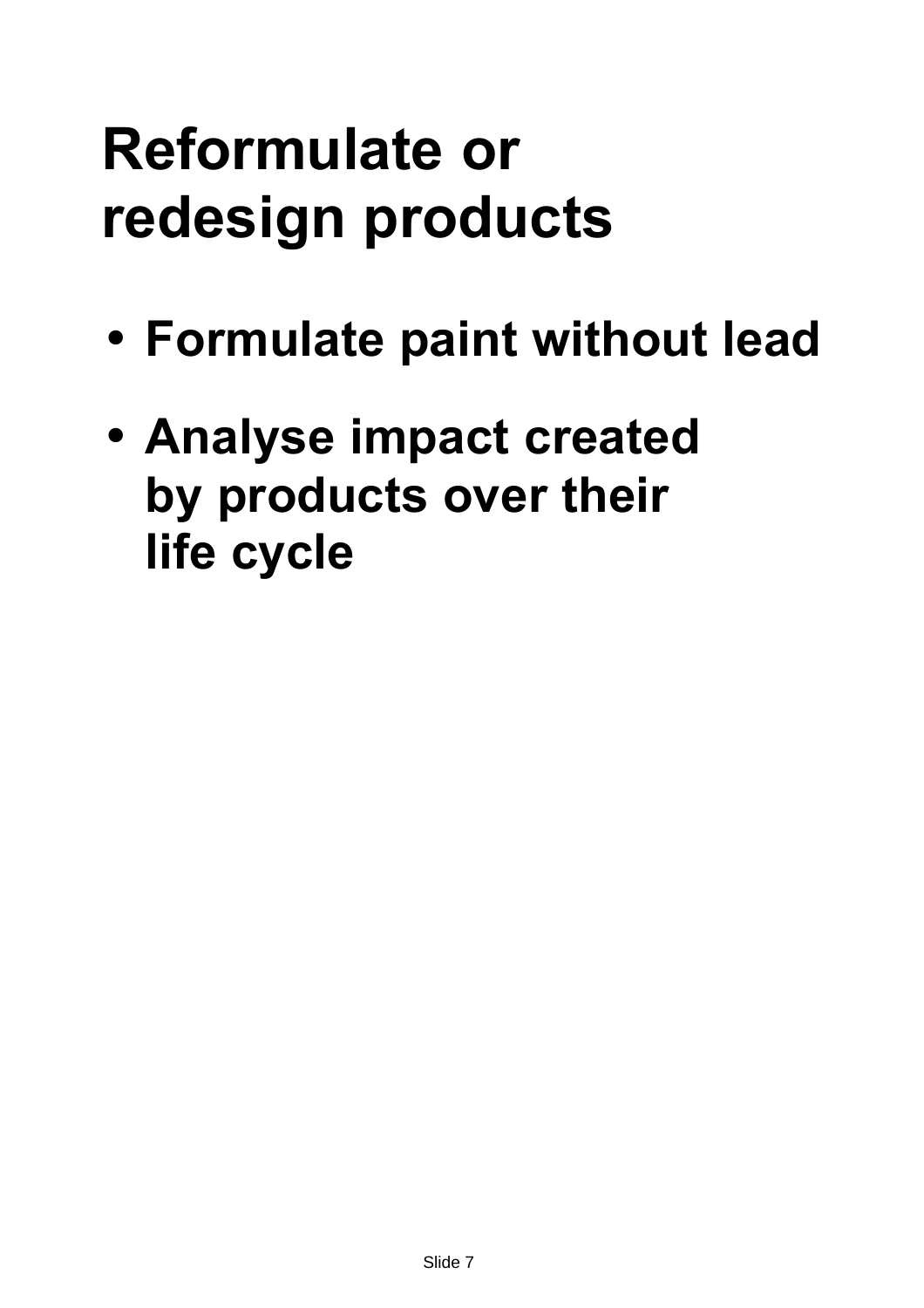## **Reuse and recycle materials on site**

- **Utilise wastewater and energy**
- **Reuse product rejects**
- **Separate waste streams**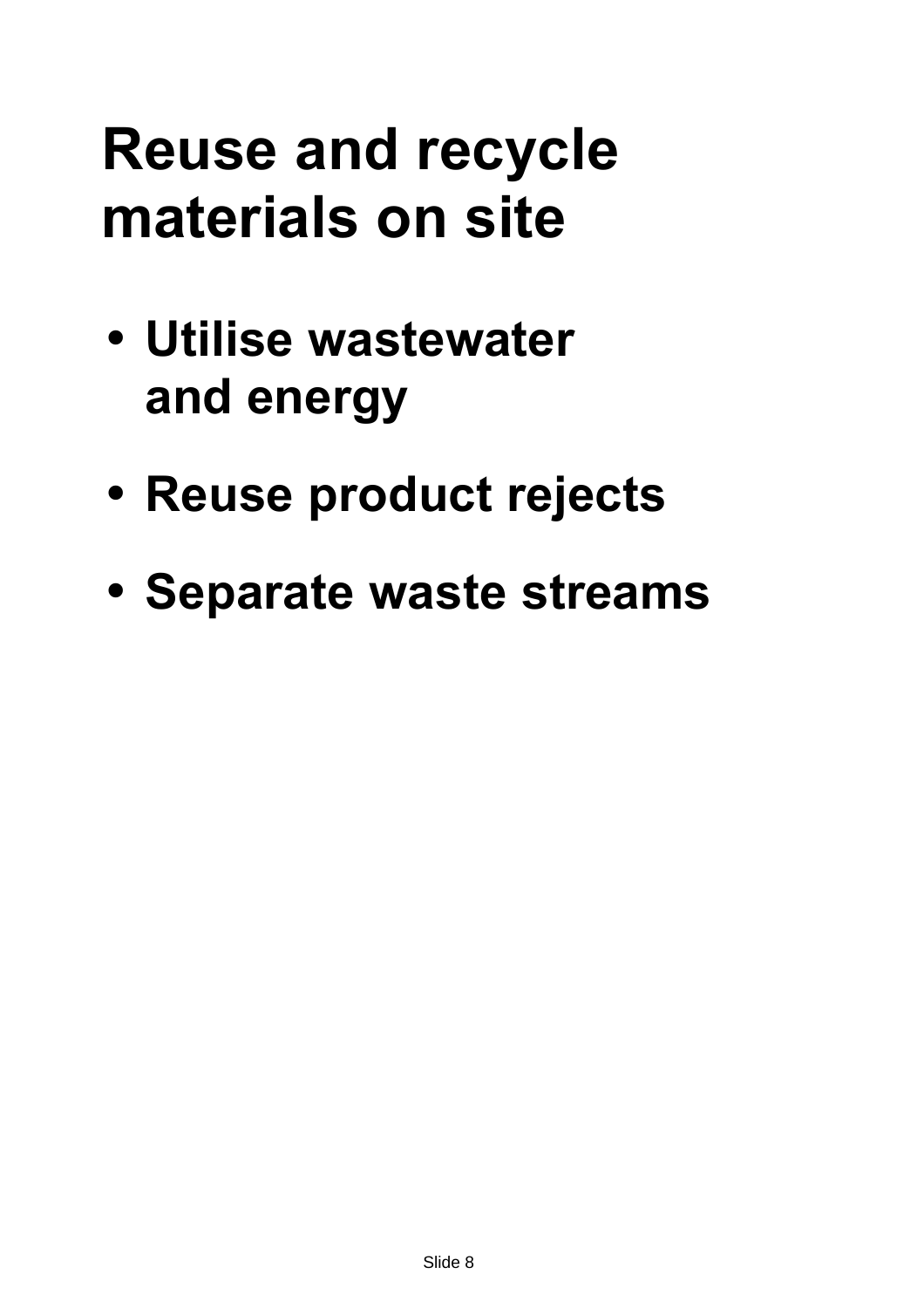# **Where are we at?**

## **Pollution control**

**Pollutants controlled by filters and waste treatment**

**Pollution control is evaluated when processes and products have been developed and when problems arise**

**Pollution controls and environmental improvements are considered to be always cost factors for the company**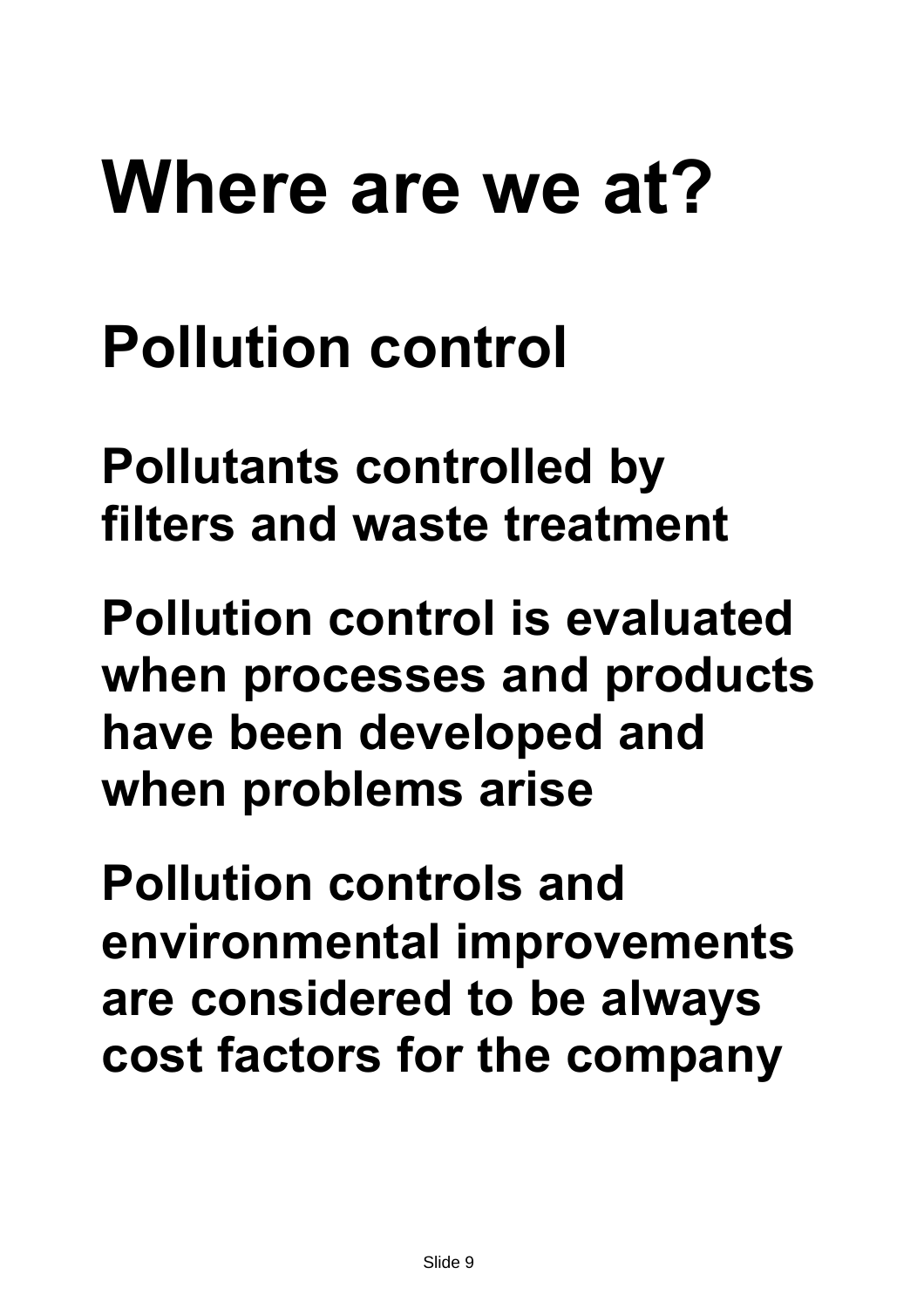# **Where are we at?**

## **Cleaner production**

**Pollutants prevented at source through integrated measures**

**Pollution prevention is an integrated part of product and process development**

**Pollutants and wastes are considered potential resources and may be transformed into useful products and by-products**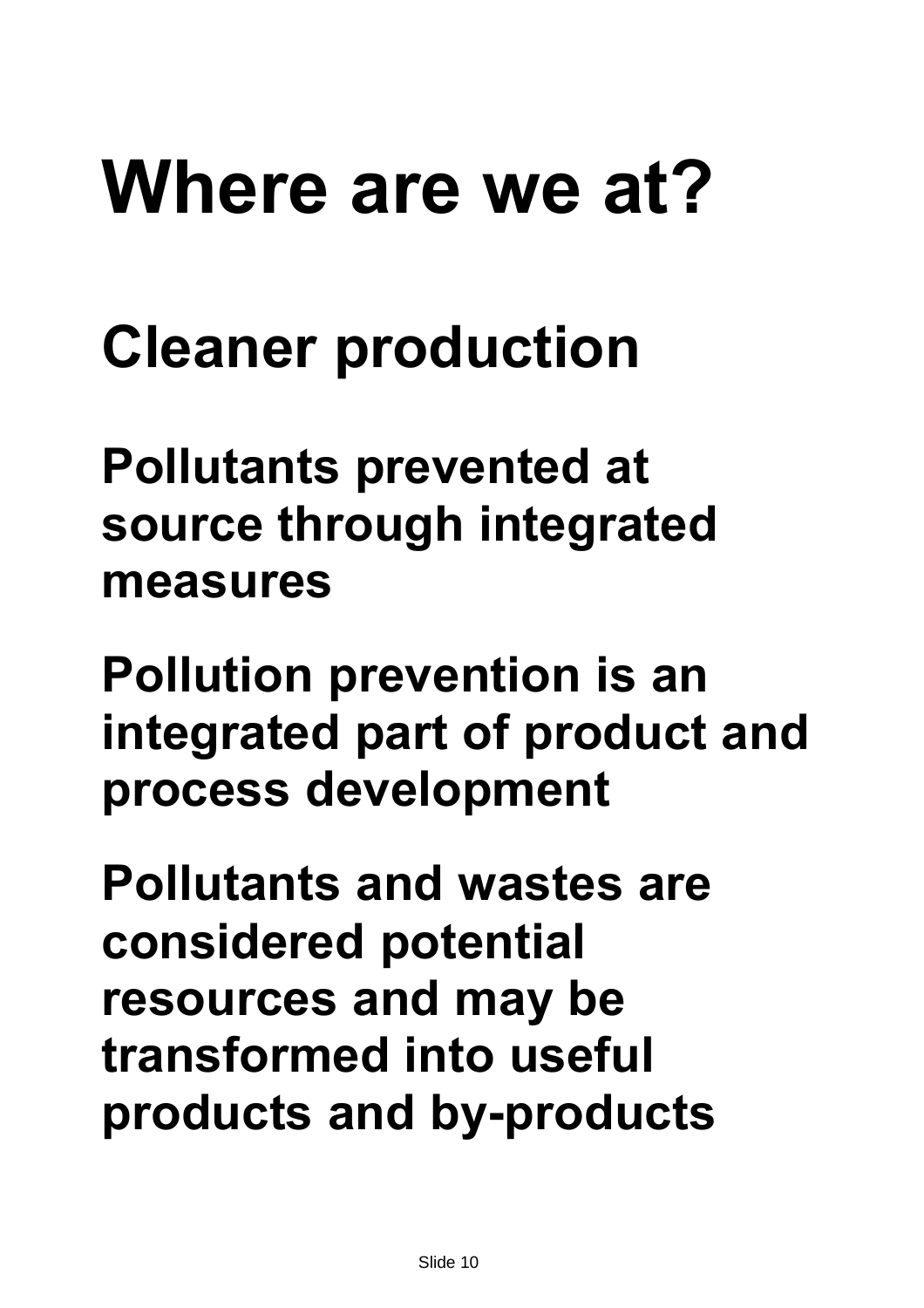# **Cleaner production solutions**

- **Minimise waste reduce, reuse, recycle, evaluate needs, refill, fix, maintain equipment**
- **Minimise pollution design, process control, procedures, emergency measures, spill control**
- **Minimise use of resources water, energy, paper, chemicals, plastics**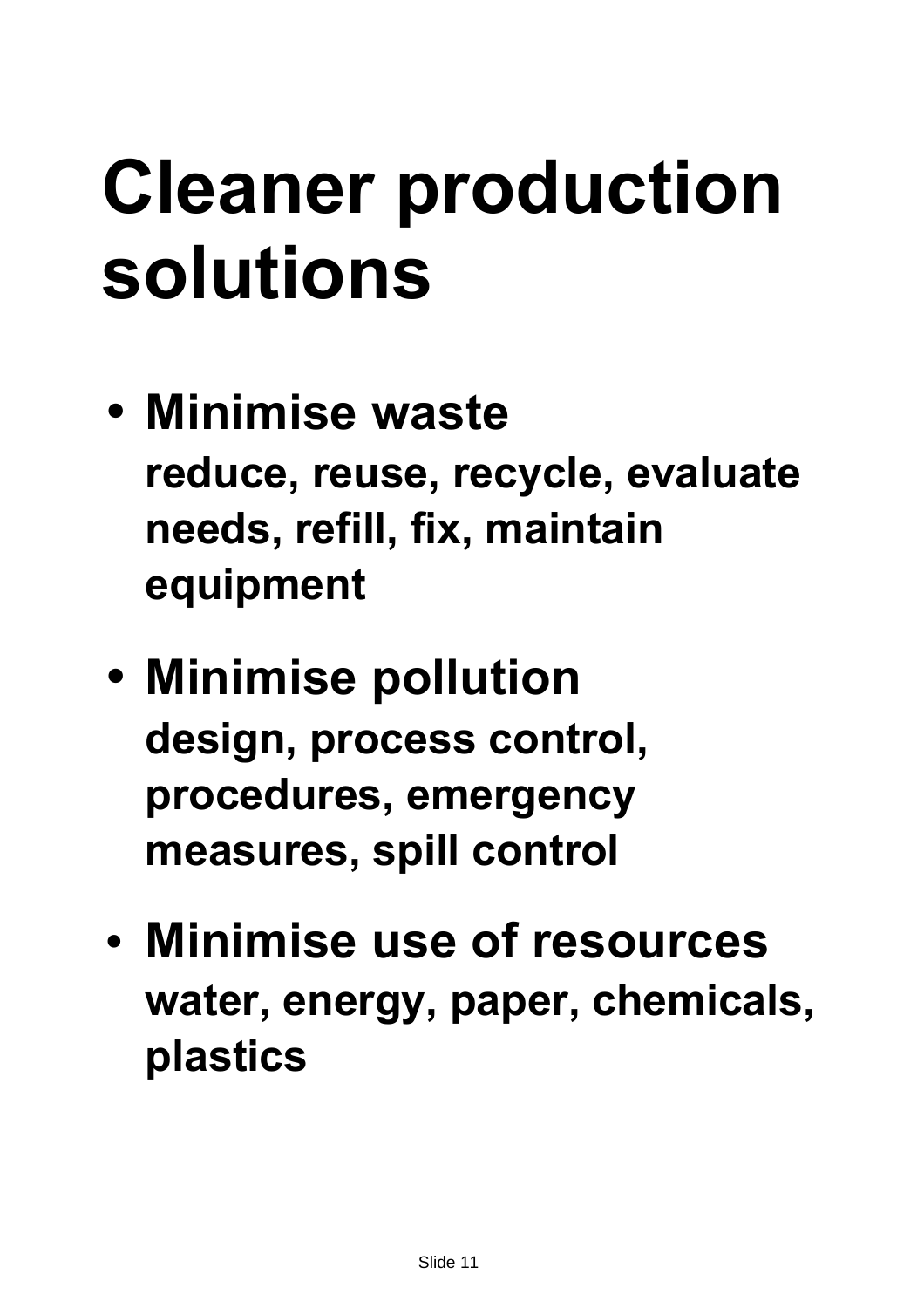## **What's in it for us?**

- **Improved efficiency**
- **Improved productivity**
- **Reduced operating costs**
- **Enhanced public image and marketing advantage**
- **Reduced environmental risks**
- **Regulatory compliance**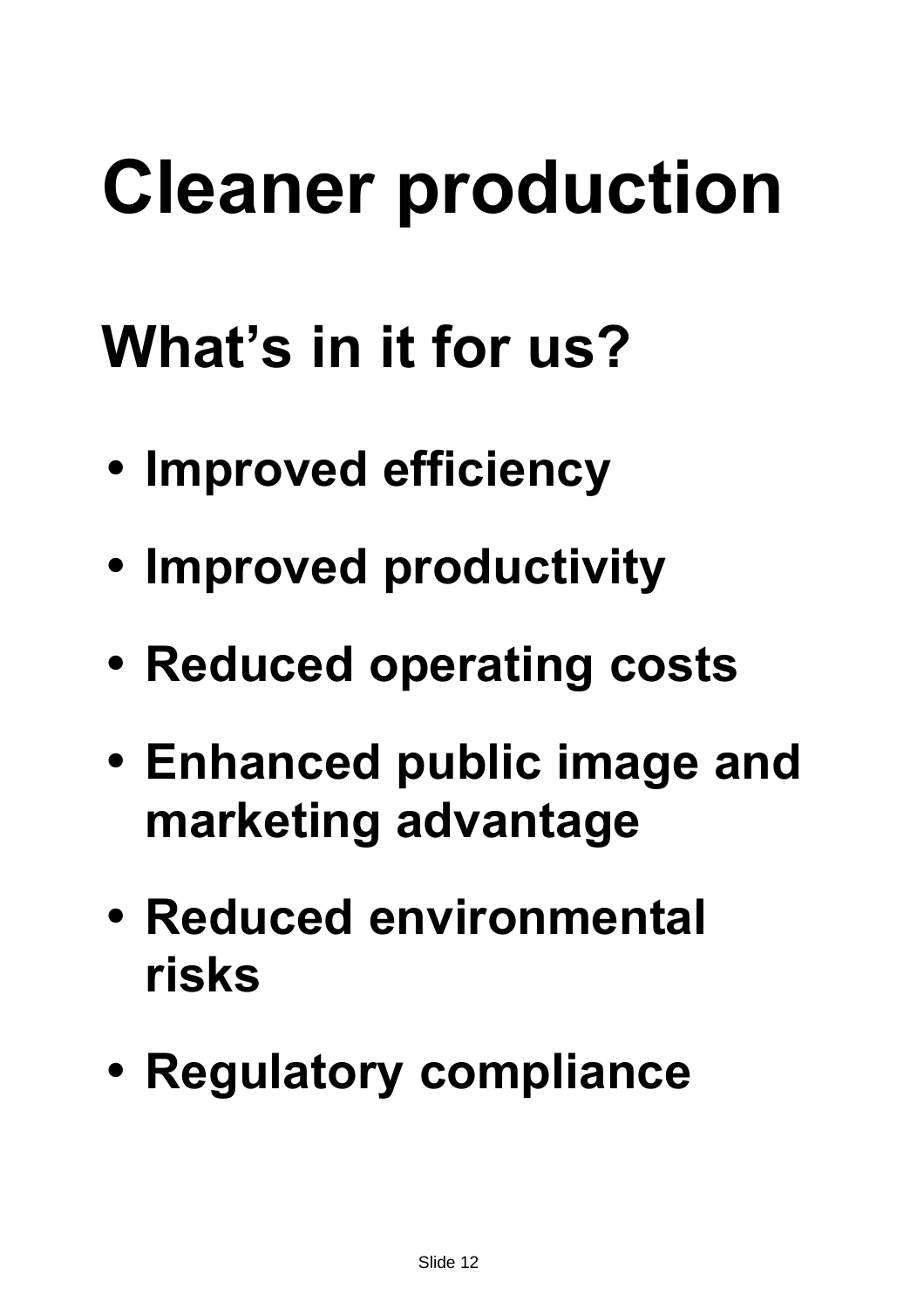## **Improved financial performance**

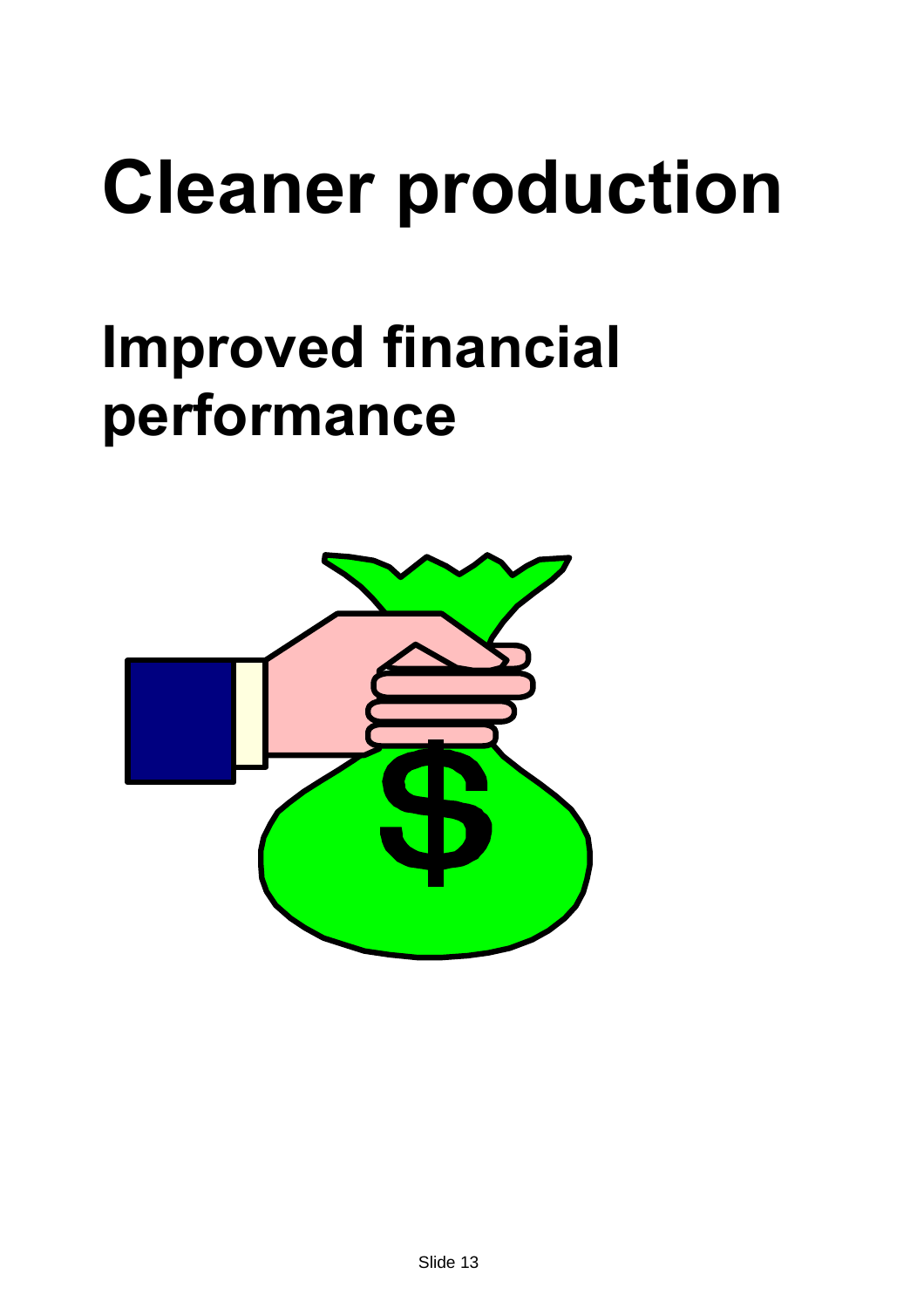## **Key issues**

- **Openness to change**
- **Continuous improvement**
- **Long term objectives**
- **Constant review of operations — always looking for a better way**
- **Asking the right questions**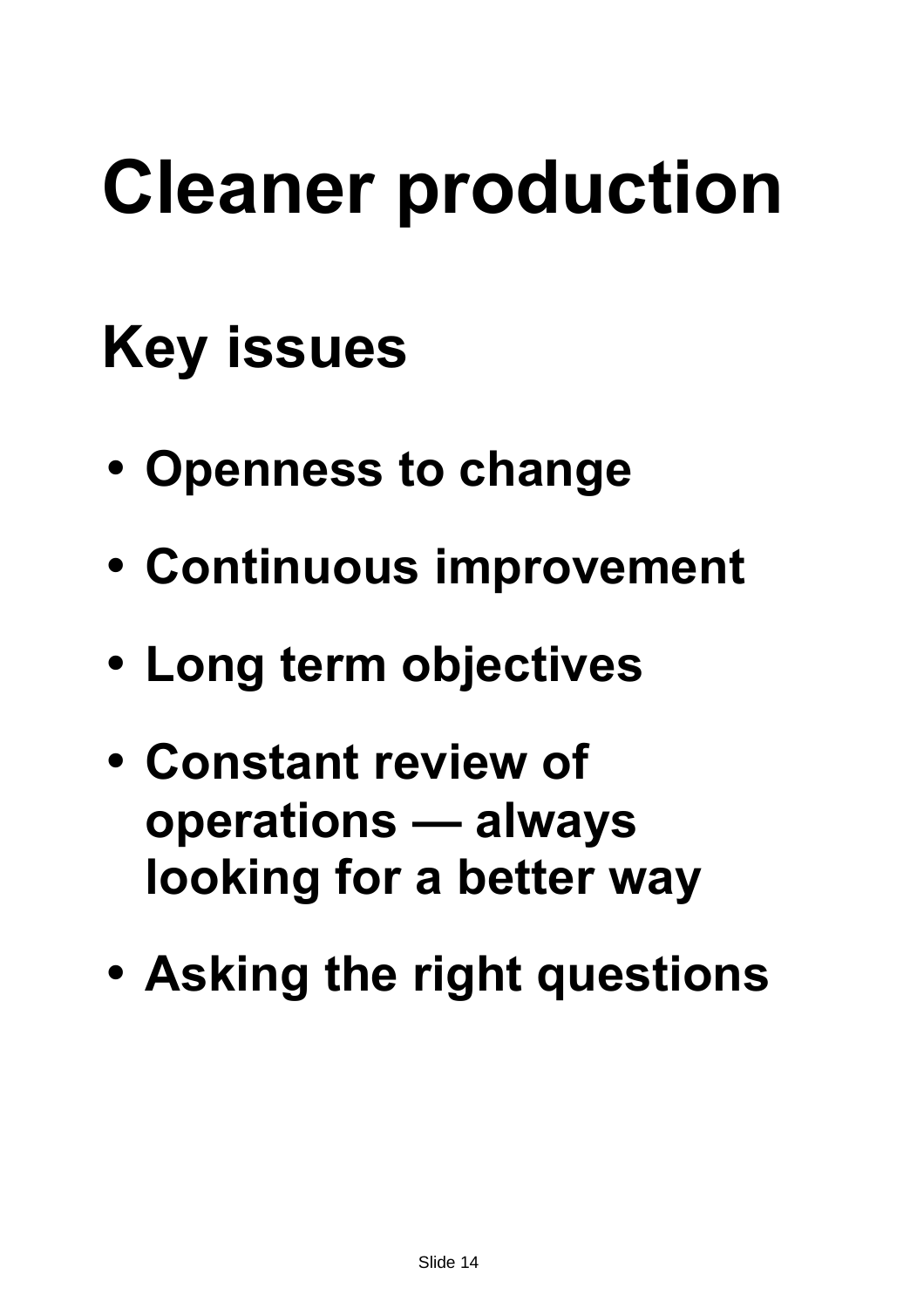## **How and where?**

**Water usage — where can water usage be reduced?**

- **washing operations**
- **cleaning and rinsing**
- **gardening**
- **processes**
- **heating, steam generation**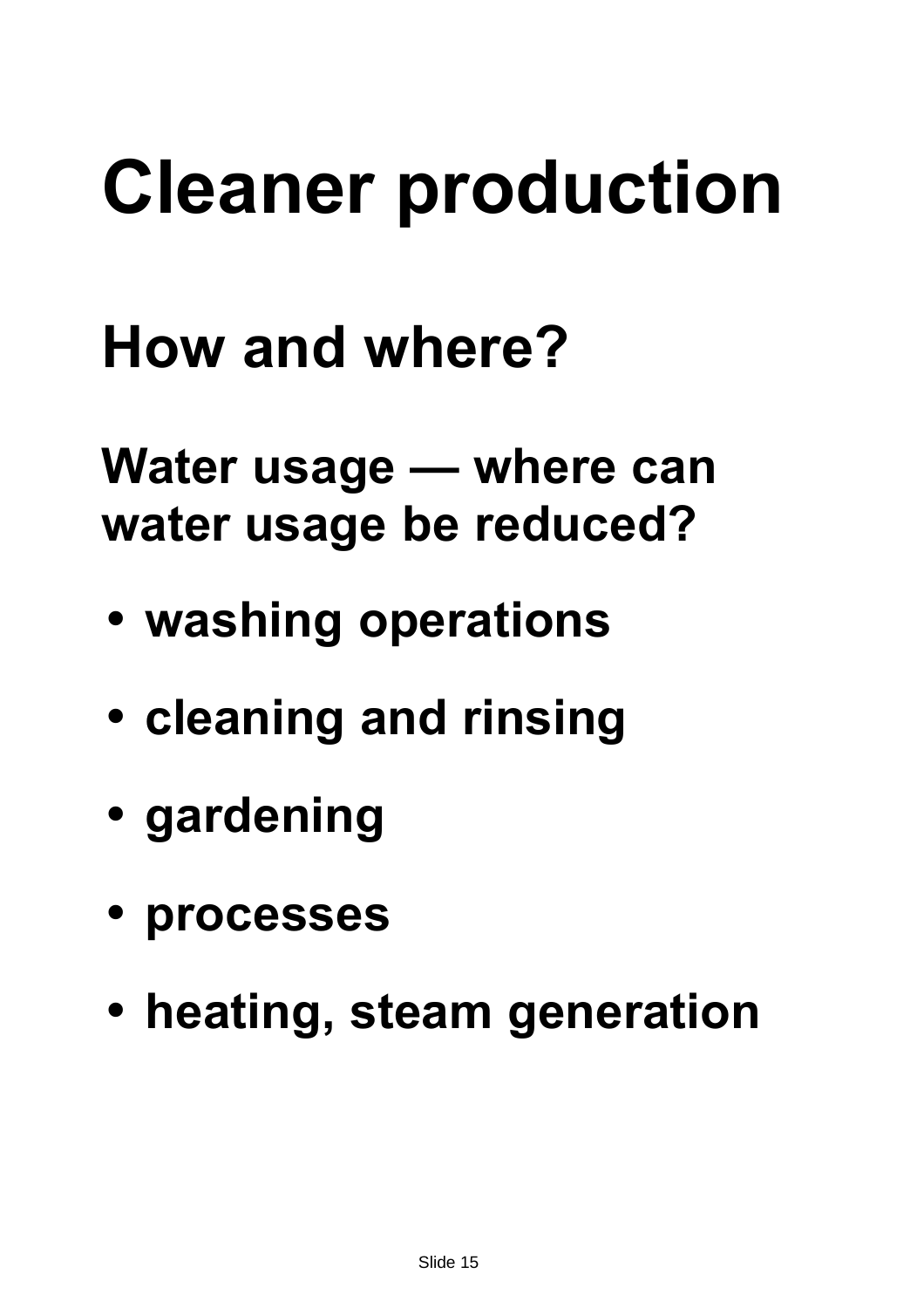**Wastewater generation what is in our wastewater?**

- **heat**
- **raw materials**
- **pollution**
- **recoverable/reusable products or by-products**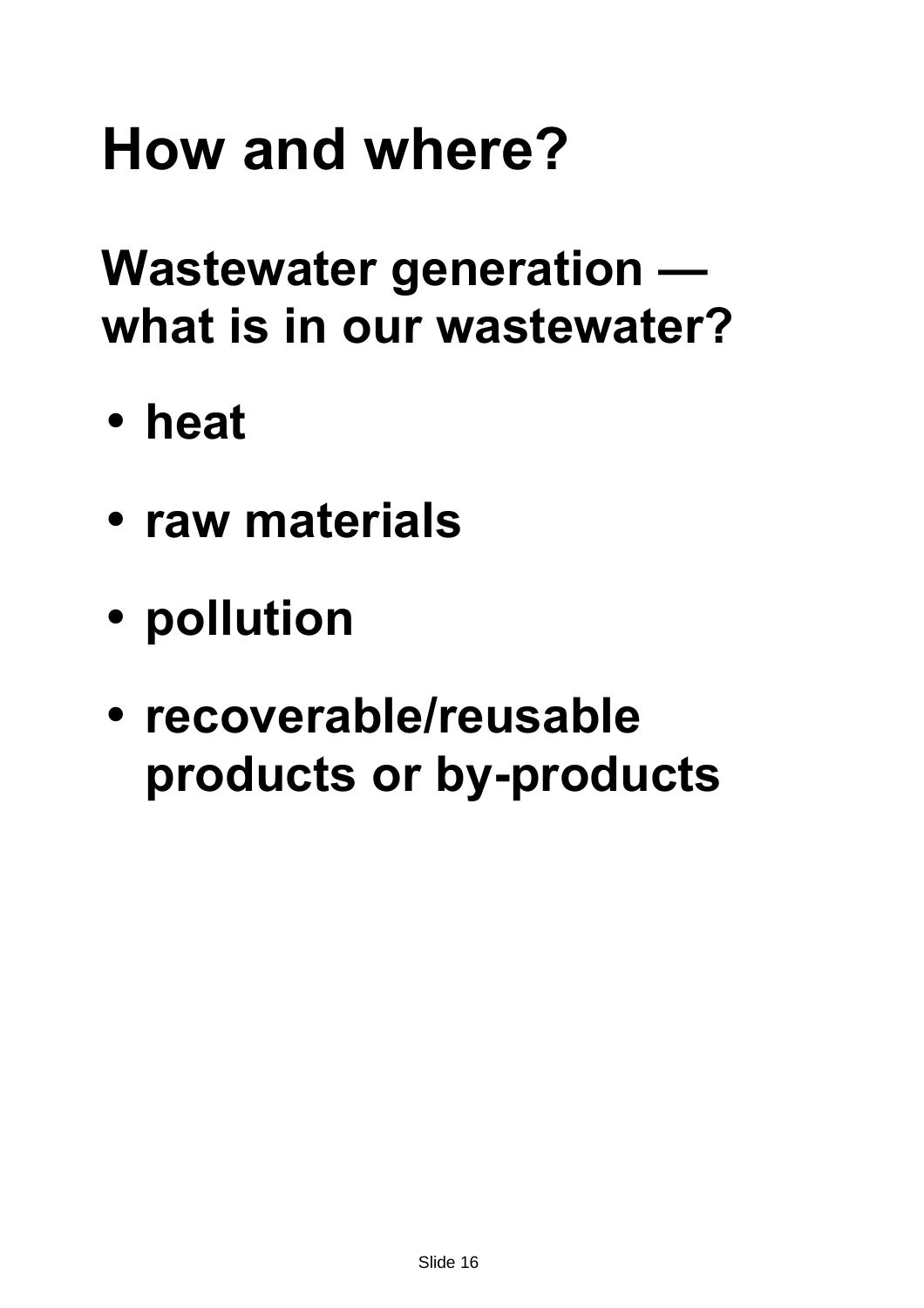**Solid waste — how can we reduce, reuse and recycle?**

**Can any of the waste be avoided?**

- **packaging**
- **office paper use**
- **raw materials and products**
- **reject products**
- **improve manufacture and management**
- **use recycled materials**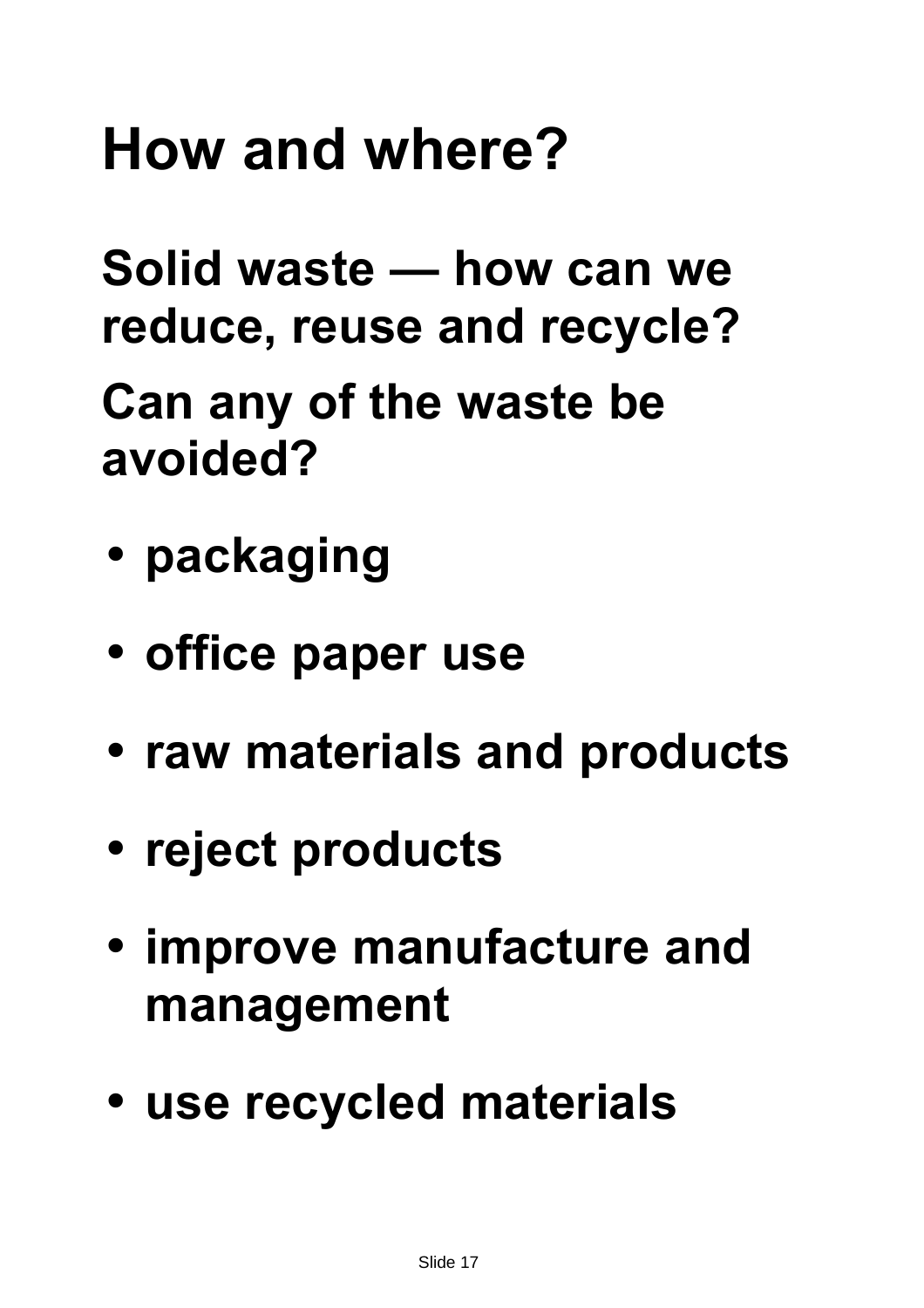**Chemicals — can any of them be substituted or eliminated?**

- **manufacturing processes**
- **cleaning operations**
- **air conditioning**
- **garden**
- **laundry**
- **machinery and equipment**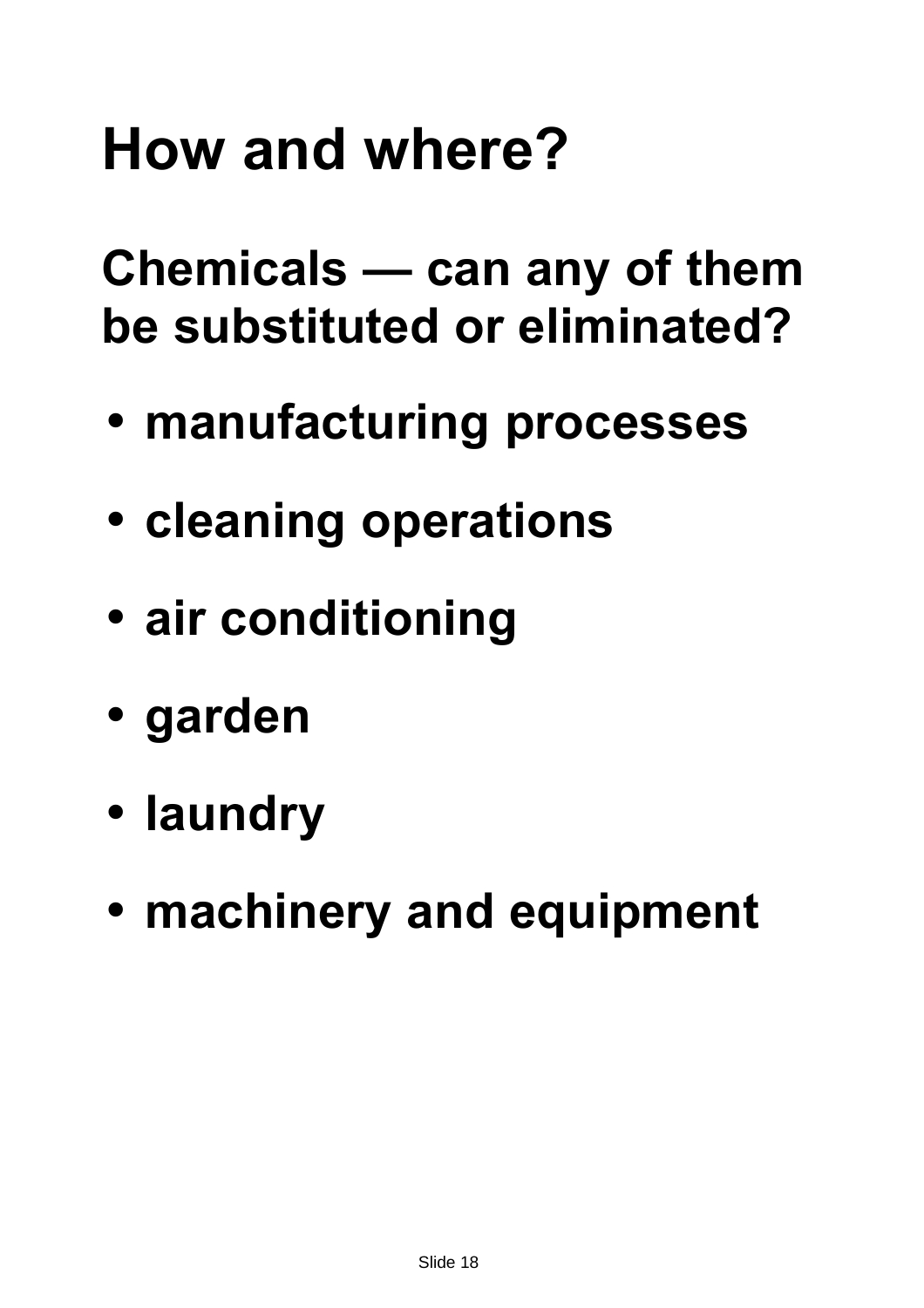### **Energy usage**

- **process heating**
- **boilers, steam and hot water**
- **air conditioning**
- **lighting**
- **pumps**
- **kitchens**
- **laundry**
- **machinery and equipment**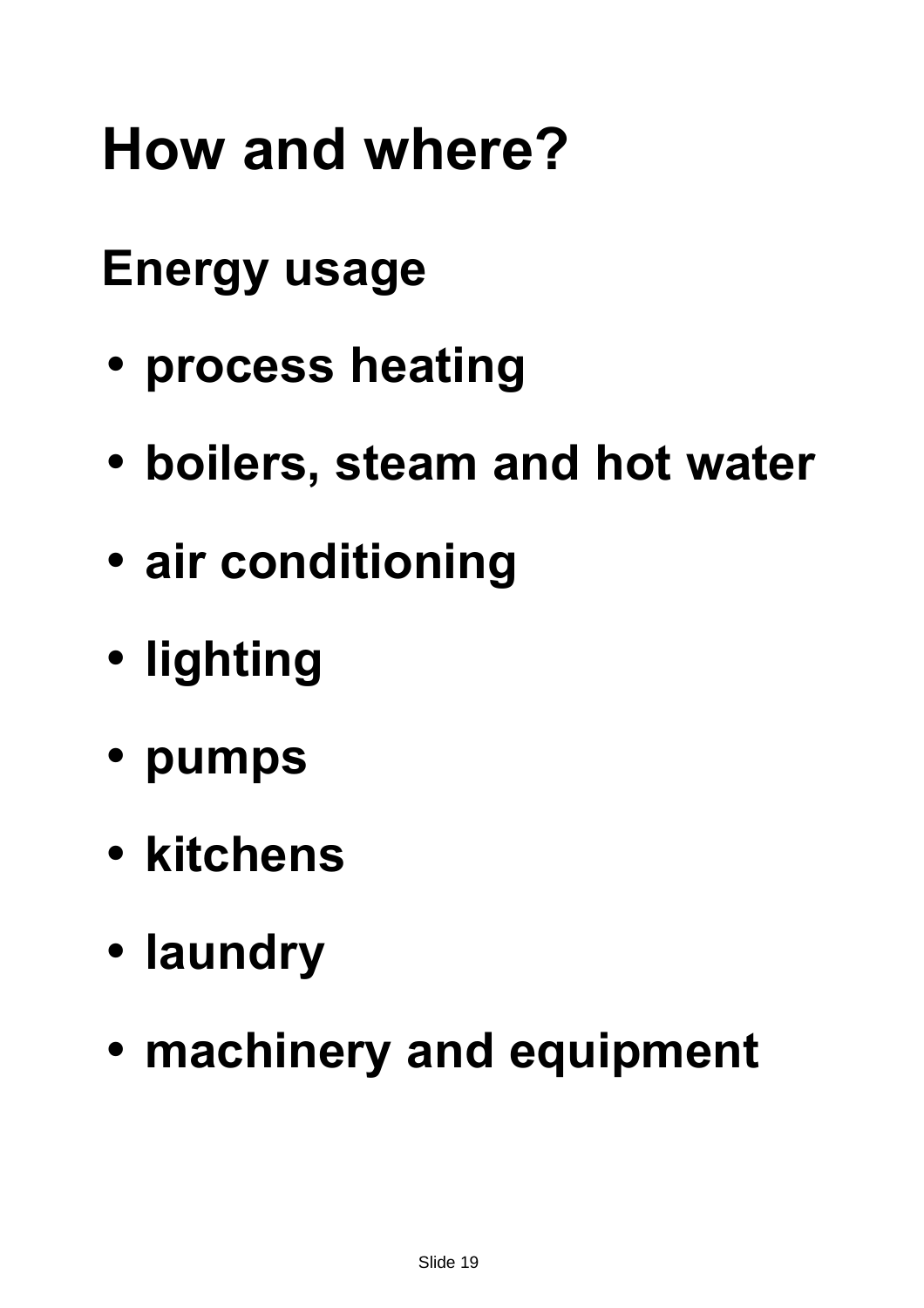|                 | <b>Pollution control</b> | <b>Waste management</b>     |                    | <b>Cleaner production</b>                            |                             |
|-----------------|--------------------------|-----------------------------|--------------------|------------------------------------------------------|-----------------------------|
| <b>Disposal</b> | <b>Treatment</b>         | <b>Energy</b><br>recovery   | Use/reuse          | <b>On-site</b><br>recycling                          | <b>Source</b><br>reduction  |
|                 |                          | <b>Off-site</b><br>recovery | <b>Reclamation</b> | <b>Energy &amp;</b><br>raw materials<br>conservation | <b>Resource</b><br>recovery |

**Ë Shifting emphasis to sustainable development Ë**